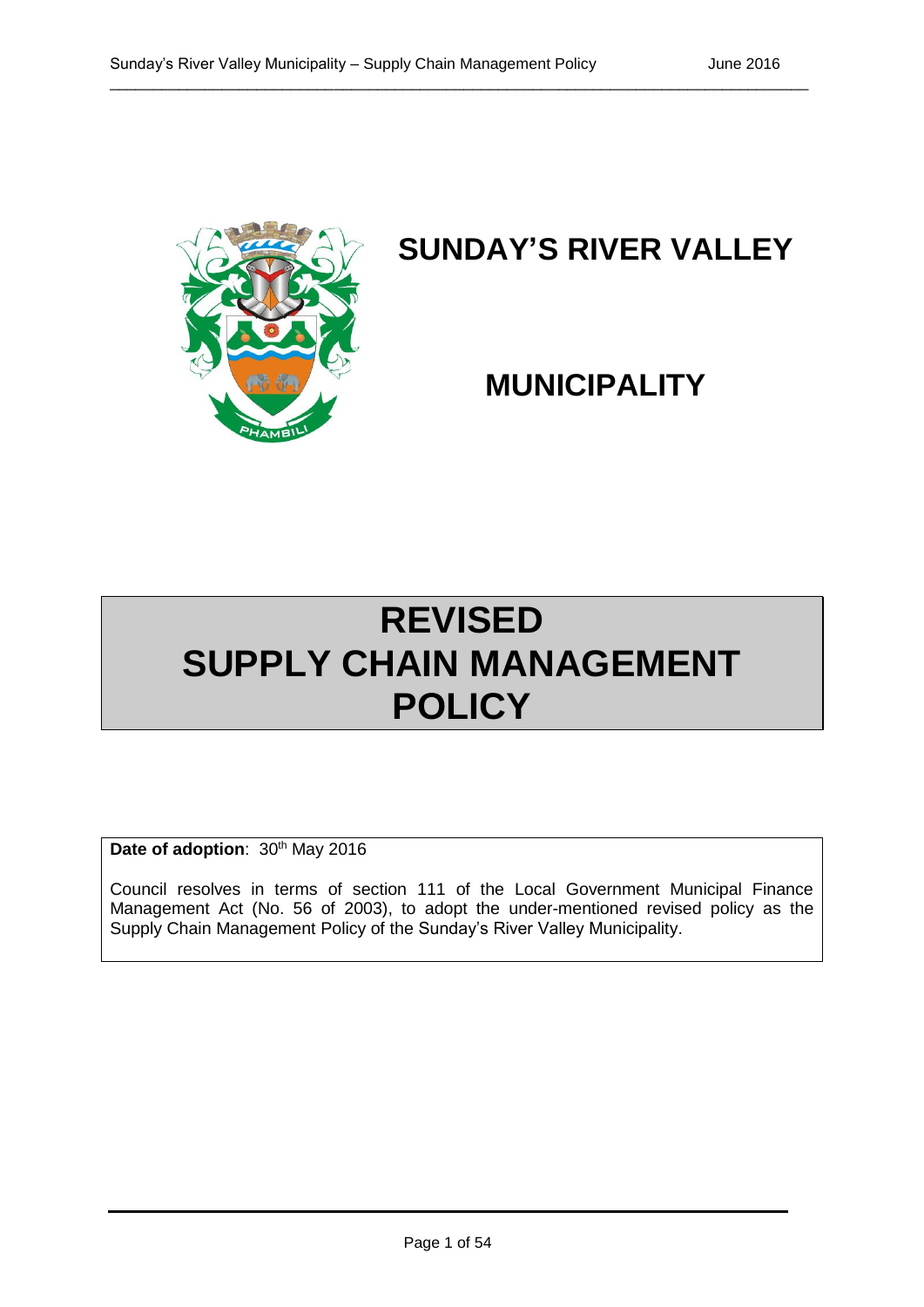## **SUNDAY'S RIVER VALLEY MUNICIPALITY**

\_\_\_\_\_\_\_\_\_\_\_\_\_\_\_\_\_\_\_\_\_\_\_\_\_\_\_\_\_\_\_\_\_\_\_\_\_\_\_\_\_\_\_\_\_\_\_\_\_\_\_\_\_\_\_\_\_\_\_\_\_\_\_\_\_\_\_\_\_\_\_\_\_\_\_\_\_\_\_\_\_

#### **REVISED MUNICIPAL SUPPLY CHAIN MANAGEMENT POLICY**

### **LOCAL GOVERNMENT: MUNICIPAL FINANCE MANAGEMENT ACT, 2003**

#### **TABLE OF CONTENTS**

#### **1.** Definitions 5

# **PAGE**

#### **CHAPTER 1 IMPLEMENTATION OF SUPPLY CHAIN MANAGEMENT POLICY**

| 2.  |                                | Supply chain management policy                                                                                         | 9  |  |  |
|-----|--------------------------------|------------------------------------------------------------------------------------------------------------------------|----|--|--|
| 3.  |                                | Amendment of supply chain management policy                                                                            | 10 |  |  |
| 4.  |                                | Delegation of supply chain management powers and duties                                                                | 10 |  |  |
| 5.  |                                | Sub-delegations                                                                                                        | 11 |  |  |
| 6.  |                                | Oversight role of council                                                                                              | 12 |  |  |
| 7.  |                                | Supply chain management unit                                                                                           | 13 |  |  |
| 8.  |                                | Training of supply chain management officials                                                                          | 13 |  |  |
|     |                                | <b>CHAPTER 2</b><br><b>SUPPLY CHAIN MANAGEMENT SYSTEM</b>                                                              |    |  |  |
| 9.  |                                | Format of supply chain management system                                                                               | 13 |  |  |
|     |                                | Part 1: Demand management                                                                                              |    |  |  |
| 10. |                                | System of demand management                                                                                            | 13 |  |  |
|     |                                | <b>Part 2: Acquisition management</b>                                                                                  |    |  |  |
| 11. |                                | System of acquisition management                                                                                       | 15 |  |  |
| 12. | Range of procurement processes |                                                                                                                        |    |  |  |
| 13. |                                | 16<br>Special categories of bidders and suppliers                                                                      |    |  |  |
|     | 13.1                           | Exempted micro-enterprises                                                                                             | 16 |  |  |
|     | 13.2                           | Qualifying small enterprises                                                                                           | 16 |  |  |
|     | 13.3                           | Start-up enterprises                                                                                                   | 16 |  |  |
| 14. |                                | General preconditions for consideration of written quotations or bids                                                  | 17 |  |  |
| 15. |                                | Lists of accredited prospective providers                                                                              | 18 |  |  |
| 16. |                                | Petty cash purchases                                                                                                   | 18 |  |  |
| 17. |                                | Written or verbal price quotations                                                                                     | 19 |  |  |
| 18. |                                | Formal written price quotations                                                                                        | 19 |  |  |
| 19. |                                | Procedures for procuring goods or services through written or verbal<br>quotations and formal written price quotations | 20 |  |  |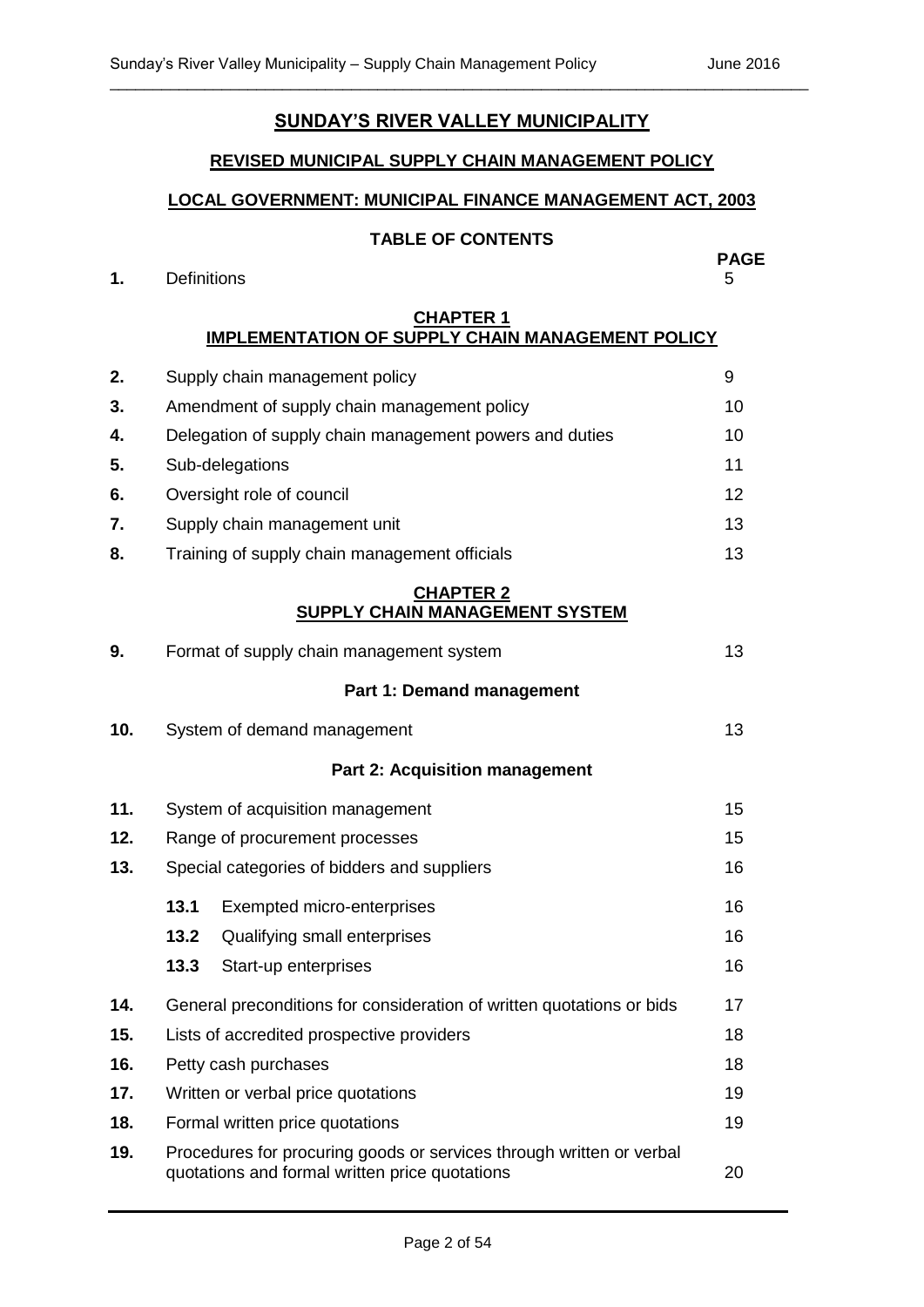|     |                                                                                             |                                                                | <b>PAGE</b> |  |
|-----|---------------------------------------------------------------------------------------------|----------------------------------------------------------------|-------------|--|
| 20. | Competitive bidding process                                                                 | 21                                                             |             |  |
| 21. | Process for competitive bidding                                                             | 21                                                             |             |  |
| 22. |                                                                                             | Bid documentation for competitive bids                         |             |  |
| 23. |                                                                                             | Public invitation for competitive bids                         |             |  |
| 24. |                                                                                             | Procedure for handling, opening and recording of bids          |             |  |
| 25. |                                                                                             | Negotiations with preferred bidders                            | 24          |  |
| 26. |                                                                                             | Two-stage bidding process                                      | 24          |  |
| 27. |                                                                                             | Committee system for competitive bids                          | 25          |  |
| 28. |                                                                                             | Bid specification committees                                   | 25          |  |
| 29. | Specifications                                                                              |                                                                | 26          |  |
|     | 29.1                                                                                        | General requirements                                           | 26          |  |
|     | 29.2                                                                                        | Functionality                                                  | 26          |  |
|     | 29.3                                                                                        | 80/20 Preference Points System                                 | 26          |  |
|     | 29.4                                                                                        | 90/10 Preference Points System                                 | 28          |  |
|     | 29.5                                                                                        | Local production                                               | 29          |  |
|     | 29.6                                                                                        | B-BBEE status level certificates and scorecards                | 30          |  |
|     | 29.7                                                                                        | <b>Additional Conditions</b>                                   | 31          |  |
|     |                                                                                             | 29.7.1 Sub-contracting                                         | 32          |  |
|     |                                                                                             | 29.7.2 Specific goals                                          | 32          |  |
|     | 29.8                                                                                        | Miscellaneous Special Conditions of Contract                   | 32          |  |
|     |                                                                                             | <b>29.8.1 General</b>                                          | 32          |  |
|     |                                                                                             | 29.8.2 Cancelling a tender                                     | 33          |  |
|     |                                                                                             | 29.8.3 Declarations                                            | 33          |  |
|     |                                                                                             | 29.8.4 Remedies                                                | 33          |  |
| 30. |                                                                                             | Procurement from tertiary institutions                         | 34          |  |
| 31. |                                                                                             | Re-invitation of tenders                                       | 34          |  |
| 32. |                                                                                             | <b>Bid evaluation committees</b>                               | 34          |  |
| 33. |                                                                                             | Bid adjudication committees                                    |             |  |
| 34. |                                                                                             | Procurement of banking services                                |             |  |
| 35. |                                                                                             | Procurement of IT related goods or services                    | 39          |  |
| 36. | Procurement of goods and services under contracts secured by<br>39<br>other organs of state |                                                                |             |  |
| 37. |                                                                                             | Procurement of goods necessitating special safety arrangements | 39          |  |
| 38. |                                                                                             | Appointment of consultants                                     | 40          |  |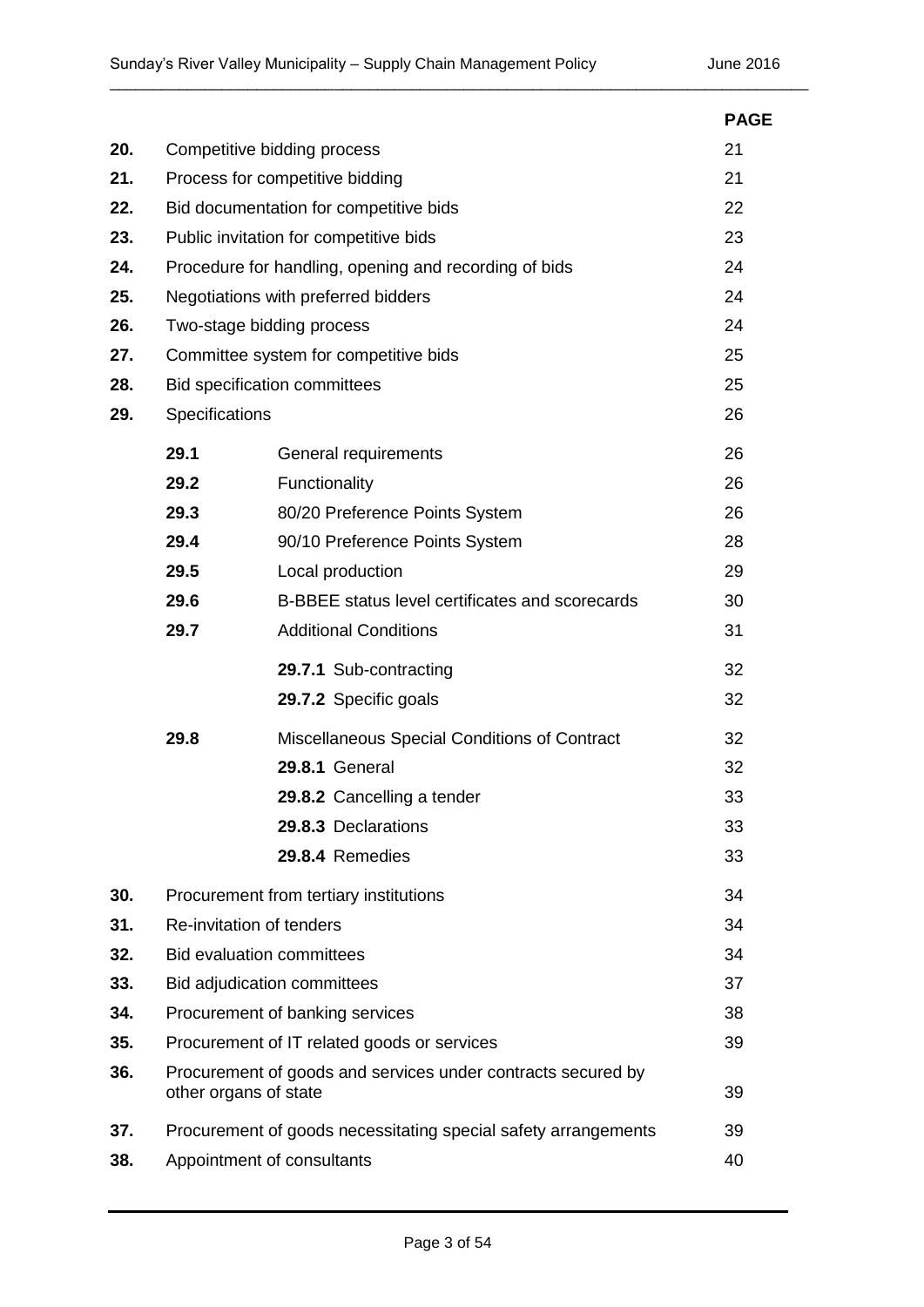|                   |                                                                                      | <b>PAGE</b> |
|-------------------|--------------------------------------------------------------------------------------|-------------|
| 39.               | Deviation from, and ratification of minor breaches of, procurement<br>processes      | 40          |
| 40.               | <b>Unsolicited bids</b>                                                              | 41          |
| 41.               | Combating of abuse of supply chain management system                                 | 42          |
|                   | Part 3: Logistics, Disposal, Risk and Performance Management                         |             |
| 42.               | Logistics management                                                                 | 43          |
| 43.               | Disposal management                                                                  | 44          |
| 44.               | Risk management                                                                      | 45          |
| 45.               | Performance management                                                               | 45          |
|                   | <b>Part 4: Other matters</b>                                                         |             |
| 46.               | Prohibition on awards to persons whose tax matters are not in order                  | 46          |
| 47.               | Prohibition on awards to persons in the service of the state                         | 46          |
| 48.               | Awards to close family members of persons in the service of the state                | 46          |
| 49.               | <b>Ethical standards</b>                                                             | 46          |
| 50.               | Inducements, rewards, gifts and favours                                              | 47          |
| 51.               | Sponsorships                                                                         | 47          |
| 52.               | Objections and complaints                                                            | 47          |
| 53.               | Resolution of disputes, objections, complaints and queries                           | 47          |
| 54.               | Contracts providing for compensation based on turnover                               | 48          |
| 55.               | Contract management - issue of variation orders                                      | 48          |
| 56.               | Application of policy to municipal entities                                          | 49          |
| 57.               | Fronting                                                                             | 49          |
| 58.               | Commencement                                                                         | 50          |
| <b>Annexures:</b> |                                                                                      |             |
| Α.                | Code of Conduct for Supply Chain Management Practitioners<br>and other role players. | 51          |
| В.                | Schedule to Small Businesses Act No. 102 of 1996                                     | 54          |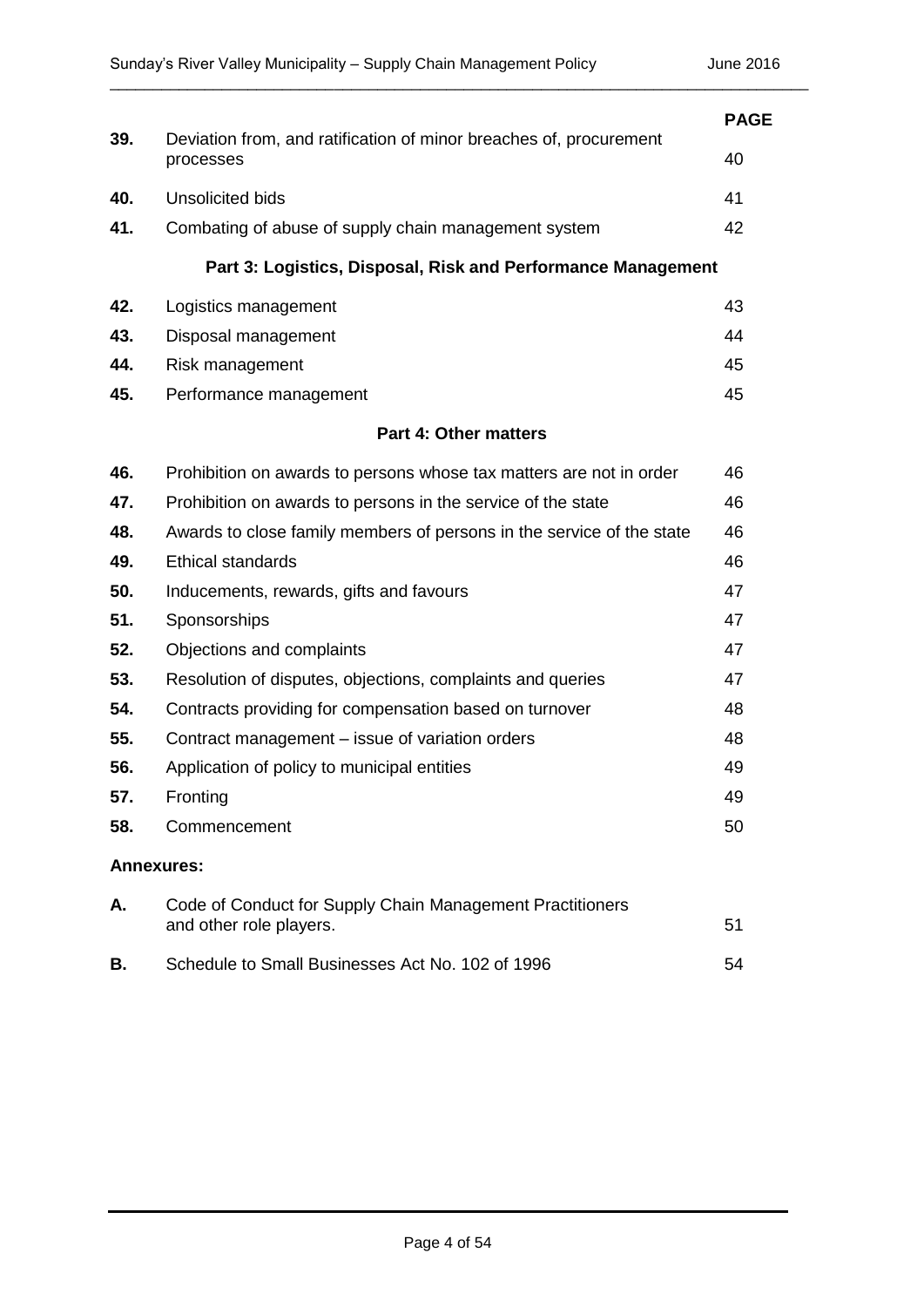#### **1. Definitions**

In this policy, the singular includes the plural and vice versa, any one gender includes both genders and, unless the context otherwise indicates, a word or expression to which a meaning has been assigned in the Municipal Finance Management Act has the same meaning as in this Act, and -

\_\_\_\_\_\_\_\_\_\_\_\_\_\_\_\_\_\_\_\_\_\_\_\_\_\_\_\_\_\_\_\_\_\_\_\_\_\_\_\_\_\_\_\_\_\_\_\_\_\_\_\_\_\_\_\_\_\_\_\_\_\_\_\_\_\_\_\_\_\_\_\_\_\_\_\_\_\_\_\_\_

**"Accounting Officer"** means the manager of the municipal administration and accounting officer of the municipality appointed by the council in terms of section 54A of the Local Government: Municipal Systems Act No. 32 of 2000 and includes any employee of the municipality who acts in his stead and, in the event of the municipality being subject to an intervention in terms of section 139 of the Constitution or any other applicable law, includes the "Administrator" appointed as a consequence of such intervention or in terms of the conditions pertaining thereto;

**"All applicable taxes"** includes value-added tax, pay as you earn, income tax, skills development levies and unemployment insurance fund contributions;

**"B-BBEE"** means broad-based black economic empowerment as defined in section 1 of the Broad-Based Black Economic Empowerment Act;

**"B-BBEE status level of contributor"** means the B-BBEE status received by a measured entity based on its overall performance using the relevant scorecard contained in the Codes of Good Practice on Black Economic Empowerment;

**"Black people"** is a generic term which means Africans, Coloureds and Indians;

**"Broad-Based Black Economic Empowerment Act"** means the Broad-Based Black Economic Empowerment Act No. 53 of 2003;

**"Chief Financial Officer"** means the official of the municipality designated as such in terms of section 80(2)(a) of the Municipal Finance Management Act;

**"CIDB regulations"** means any regulations issued in terms of the Construction Industry Development Board Act No. 38 of 2000;

**"Codes of Good Practice"** means the Codes of Good Practice on Black Economic Empowerment issued in terms of section 9 (1) of the Broad-Based Black Economic Empowerment Act and contained in General Notice 12 of 9 February 2007;

**"Comparative price**" means the price after the factors of a non-firm price and all unconditional discounts that can be utilized, have been taken into consideration;

**"Competitive bidding process"** means a competitive bidding process referred to in paragraph 12 (1)(e) of this policy;

**"Competitive bid"** means a bid in terms of a competitive bidding process;

**"Consortium or joint venture"** means an association of persons for the purpose of combining their expertise, property, capital, efforts, skill and knowledge in an activity for the execution of a contract;

**"Construction works"** means the provision of a combination of goods and services arranged for the development, extension, installation, repair, maintenance, renewal, removal,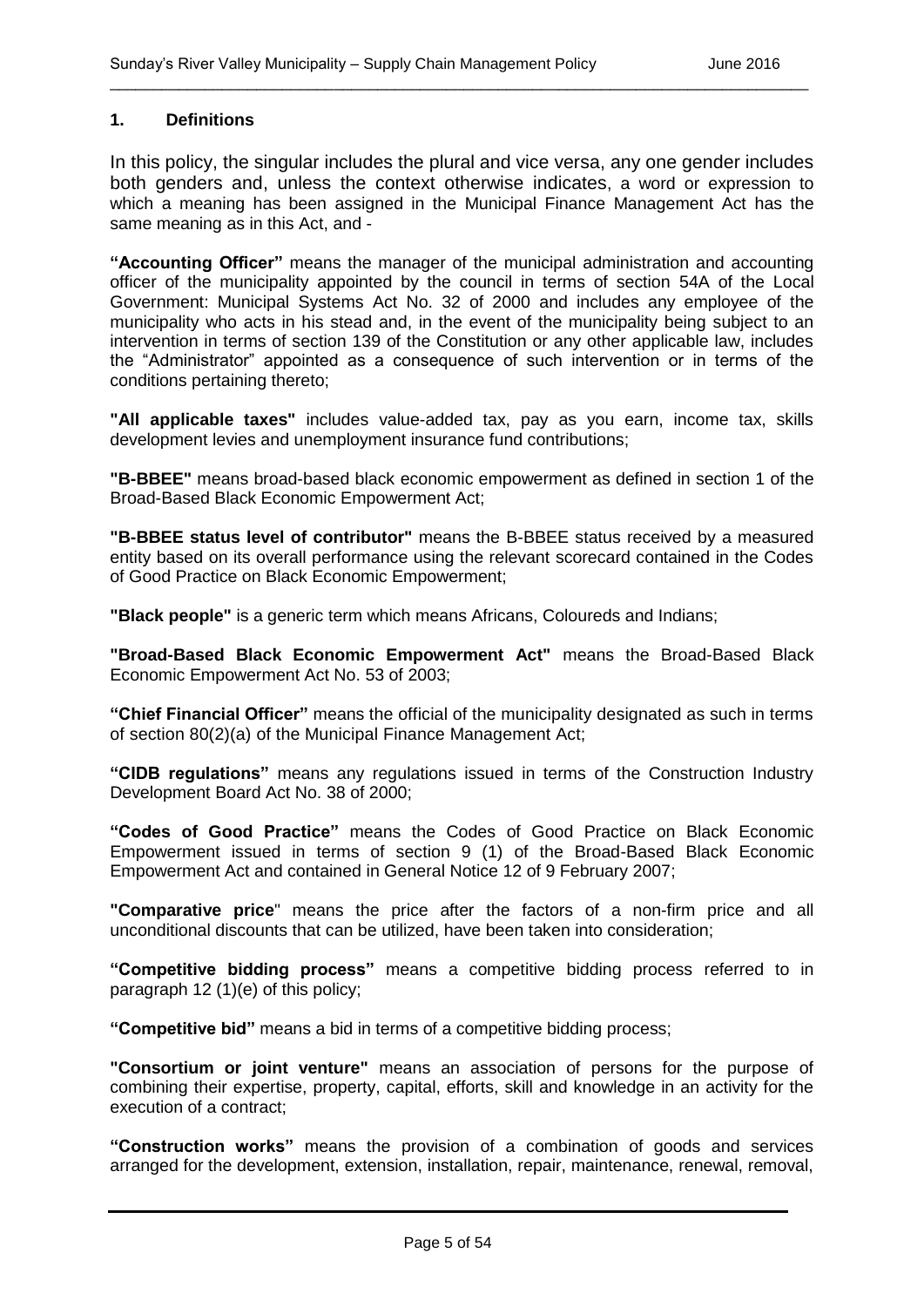renovation, alteration, dismantling or demolition of a fixed asset including building and engineering infrastructure;

\_\_\_\_\_\_\_\_\_\_\_\_\_\_\_\_\_\_\_\_\_\_\_\_\_\_\_\_\_\_\_\_\_\_\_\_\_\_\_\_\_\_\_\_\_\_\_\_\_\_\_\_\_\_\_\_\_\_\_\_\_\_\_\_\_\_\_\_\_\_\_\_\_\_\_\_\_\_\_\_\_

**"Contractor"** means a person or body of persons who undertakes to execute and complete construction works for or on behalf of the municipality;

**"Contract"** means the agreement that results from the acceptance of a tender by the municipality in accordance with this policy;

**"Council"** means the council of the Sunday's River Valley Municipality;

**"Day"** unless expressly otherwise provided in this policy, means a calendar day, provided that when any particular number of days is prescribed for the doing of any act, or for any other purpose, the same shall be reckoned exclusively of the first and inclusively of the last day, unless the last day happens to fall on a Sunday or on any public holiday, in which case the time shall be reckoned exclusively of the first day and exclusively also of every such Sunday or public holiday;

**"Designated Official"** means the official of the municipality to whom the accounting officer or the chief financial officer, as the case may be, have, in accordance with sections 79 and 82 of the Municipal Finance Management Act No. 56 of 2003 delegated powers, functions and duties in connection with the application and implementation of this policy;

**"Designated sector"** means a sector, sub-sector or industry that has been designated by the Department of Trade and Industry in line with national development and industrial policies for local production, where only locally produced services, works or goods or locally manufactured goods meet the stipulated minimum threshold for local production and content;

**"Final award"** in relation to bids or quotations submitted for a contract, means the final decision on which a bid or quote was accepted;

**"Firm price**" means the price that is only subject to adjustments in accordance with the actual increase or decrease resulting from the change, imposition, or abolition of customs or excise duty and any other duty, levy or tax which, in terms of any applicable law or regulation, is binding on the contractor and demonstrably has an influence on the price of any supplies or the rendering costs of any service, for the execution of a contract;

**"Formal written price quotations"** means quotations referred to in paragraph 12 (1) (d) of this policy;

"**Functionality"** means the measurement according to predetermined norms, as set out in the tender specification, of a service or commodity that is designed to be practical and useful, working or operating, taking into account, among other factors, the quality, reliability, viability and durability of a service and the technical capacity and ability of a tenderer;

**"Fronting"** means a deliberate circumvention or attempted circumvention of the "Broad-Based Black Economic Empowerment Act and the Codes of Good Practice;

**"Head of Department"** means a senior manager as defined in the Municipal Finance Management Act and who is responsible for a vote as assigned by the accounting officer;

**"Imported content"** means that portion of the tender price represented by the cost of components, parts or materials which have been or are still to be imported (whether by the supplier or its sub-contractors) and which costs are inclusive of the costs abroad, plus freight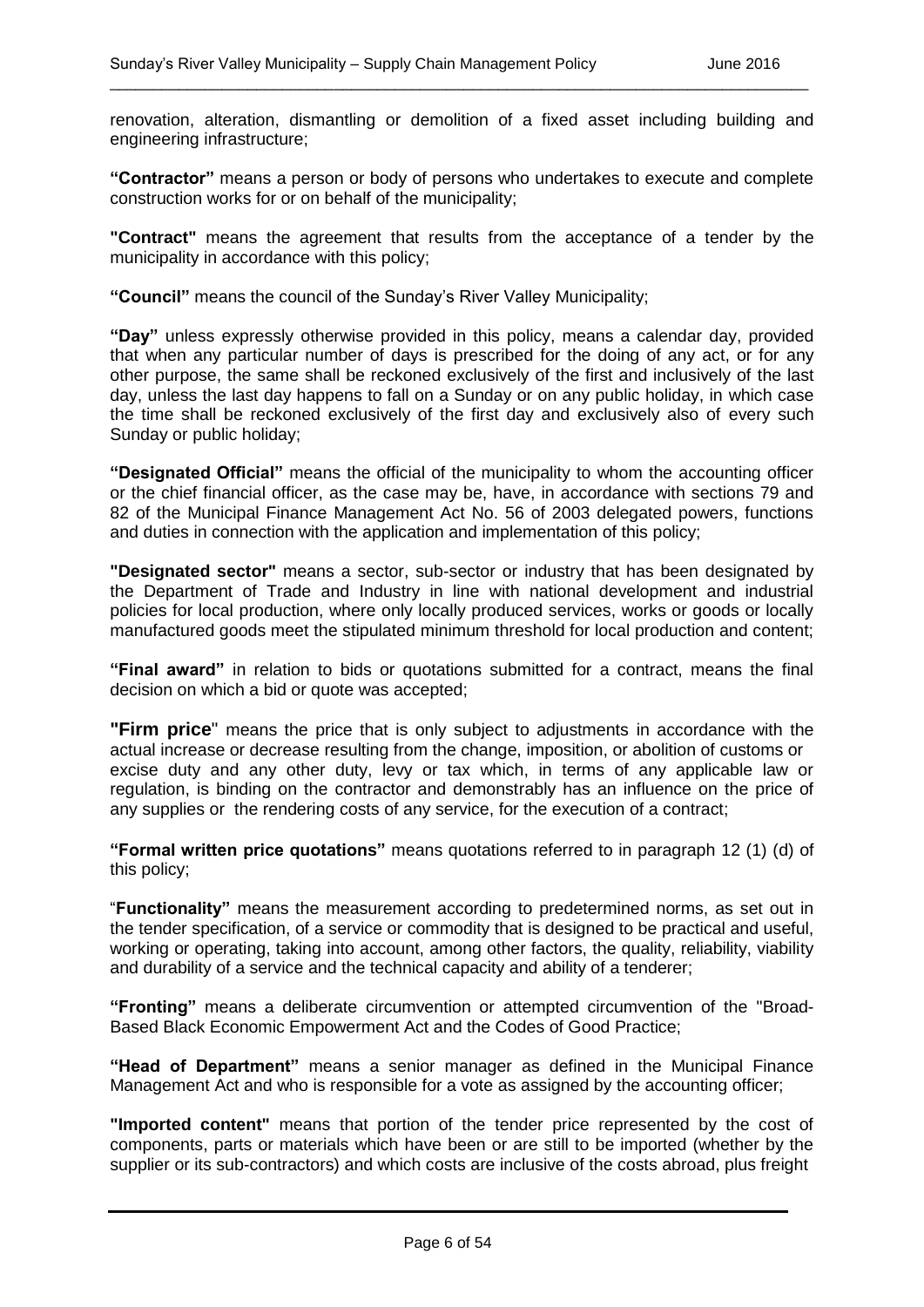and other direct importation costs, such as landing costs, dock dues, import duty, sales duty or other similar tax or duty at the South African port of entry;

\_\_\_\_\_\_\_\_\_\_\_\_\_\_\_\_\_\_\_\_\_\_\_\_\_\_\_\_\_\_\_\_\_\_\_\_\_\_\_\_\_\_\_\_\_\_\_\_\_\_\_\_\_\_\_\_\_\_\_\_\_\_\_\_\_\_\_\_\_\_\_\_\_\_\_\_\_\_\_\_\_

#### **"In the service of the state"** means to be -

- **(a)** A member of
	- **(i)** any municipal council;
	- **(ii)** any provincial legislature; or
	- **(iii)** the National Assembly or the National Council of Provinces;
- **(b)** A member of the board of directors of any municipal entity;
- **(c)** An official of any municipality or municipal entity;
- **(d)** An employee of any national or provincial department, national or provincial public entity or constitutional institution within the meaning of the Act and the Public Finance Management Act, 1999 (Act No. 1 of 1999);
- **(e)** A member of the accounting authority of any national or provincial public entity; or
- **(f)** An employee of Parliament or a provincial legislature;

**"Line manager"** means a manager reporting directly to a senior manager and who is responsible for a cost centre as assigned by the relevant senior manager;

**"Local content"** means that portion of the tender price which is not included in the imported content, provided that local manufacture does take place;

**"Long term contract"** means a contract with a duration period exceeding one year;

**"List of accredited prospective providers"** means the list of accredited prospective providers which the municipality must keep in terms of paragraph 15 of this policy;

**"Mayor"** means the councillor elected by the council as Mayor in terms of section 48 of the Local Government: Municipal Structures Act No. 117 of 1998 read with section 58 of the Municipal Finance Management Act;

"**Municipality"** means the Sunday's River Valley Municipality, a local municipality established in terms of section 12 of the Local Government: Municipal Structures Act No. 117 of 1998 and includes any employee entitled to or duly authorized to perform any function or duty in terms of this policy and/or is responsible for the implementation of this policy or any part thereof;

**"Municipal Finance Management Act"** means the Local Government: Municipal Finance Management Act No. 56 of 2003 and, unless otherwise stated in this policy, any reference to "the Act" shall mean a reference to this Act;

**"Municipal Systems Act"** means the Local Government: Municipal Systems Act No. 32 of 2000 and includes the regulations under this Act;

**"Non-firm prices"** means all prices other than "firm" prices;

**"Other applicable legislation"** means any other legislation applicable to municipal supply chain management, including but not limited to -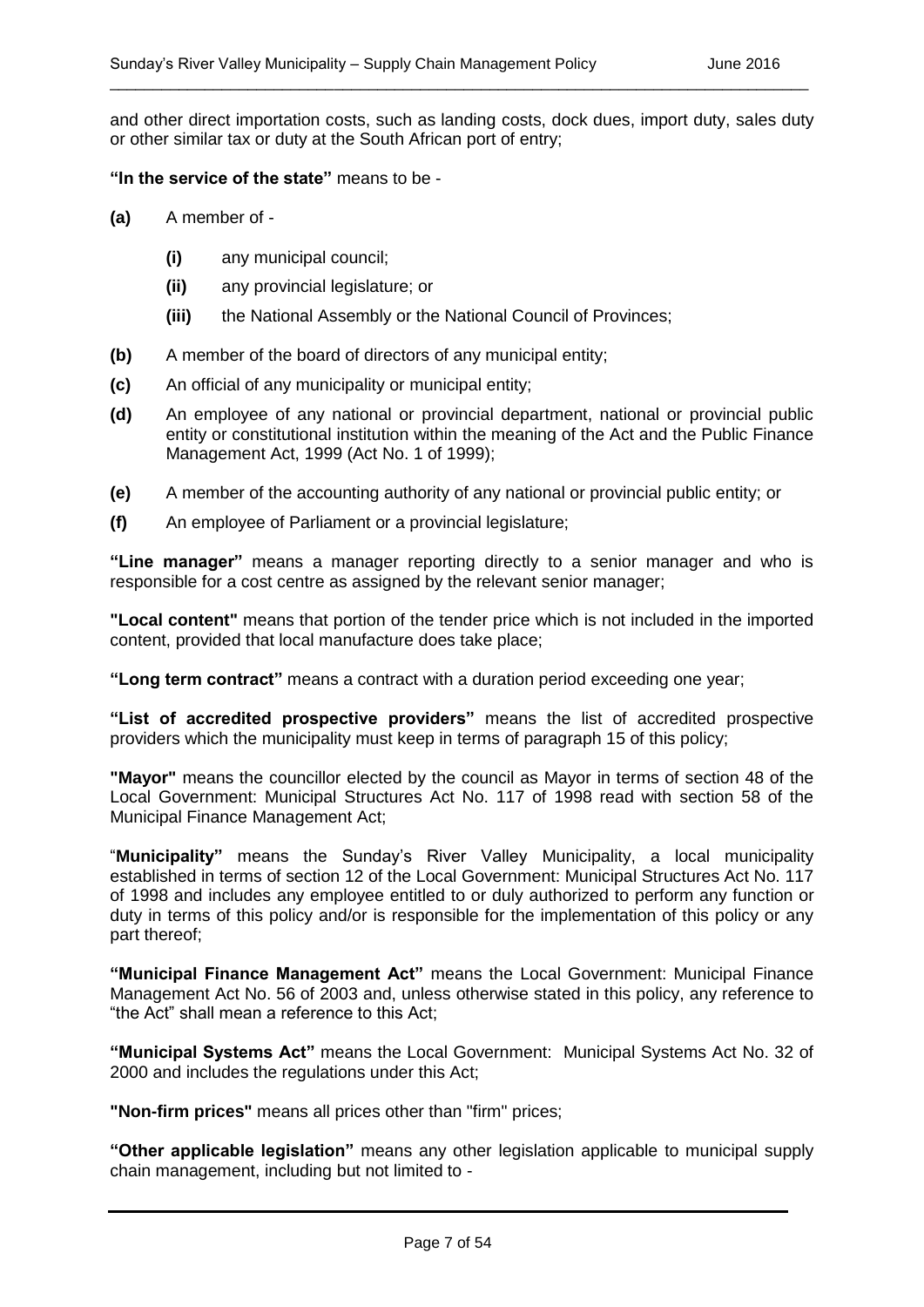- **(a)** the Preferential Procurement Policy Framework Act No. 5 of 2000;
- **(b)** the Broad-Based Black Economic Empowerment Act No. 53 of 2003;
- **(c)** The Construction Industry Development Board Act No. 38 of 2000;
- **(d)** The Local Government: Municipal Systems Act No. 32 of 2000 (Municipal Systems Act);

**"Person"** includes a juristic person;

**"Preferential Procurement Regulations"** means the Preferential Procurement Regulations, 2011 contained in Government Notice R 502 of 8 June 2011 promulgated in Government Gazette No. 34350 of this date;

**"Responsive bid"** means a bid that complies in all material aspects with the requirements set out in or contained in an invitation to bid including the applicable specification;

**"Small enterprise"** means a separate and distinct business entity, together with its branches or subsidiaries, if any, including cooperative enterprises, managed by one owner or more predominantly carried on in any sector or sub-sector of the economy mentioned in column 1 of the Schedule to the National Small Business Act No. 102 of 1996 which is contained in Annexure B to this policy and classified as a micro-, a very small, a small or a medium enterprise by satisfying the criteria mentioned in columns 3, 4 and 5 of the said schedule;

**"Stipulated minimum threshold"** means that portion of local production and content as determined by the Department of Trade and Industry from time to time;

**"Sub-contract"** means the primary contractor's assigning, leasing, making out work to, or employing, another person to support such primary contractor in the execution of part of a project in terms of a contract;

**"Rand value"** means the total estimated value of a contract in South African currency calculated at the time of tender invitations, and includes all applicable taxes and excise duties;

**"SANAS"** means the South African National Accreditation System;

**"Tender"** means a written offer in a prescribed or stipulated form in response to an invitation by the municipality for the provision of services, works or goods, through price quotations, advertised competitive tendering processes or proposals and **"bid**" has a corresponding meaning;

**"Total revenue"** bears the same meaning assigned to this expression in the Codes of Good Practice;

**"Trust"** means the arrangement through which the property of one person is made over or bequeathed to a trustee to administer such property for the benefit of another person;

**"Trustee"** means any person, including the founder of a trust, to whom property is bequeathed in order for such property to be administered for the benefit of another person;

**"Treasury"** means either the National Department of Treasury or the Eastern Cape Provincial Treasury and, in this policy, any reference **"Treasuries**" means both Treasuries;

**"Treasury guidelines"** means any guidelines on supply chain management issued by the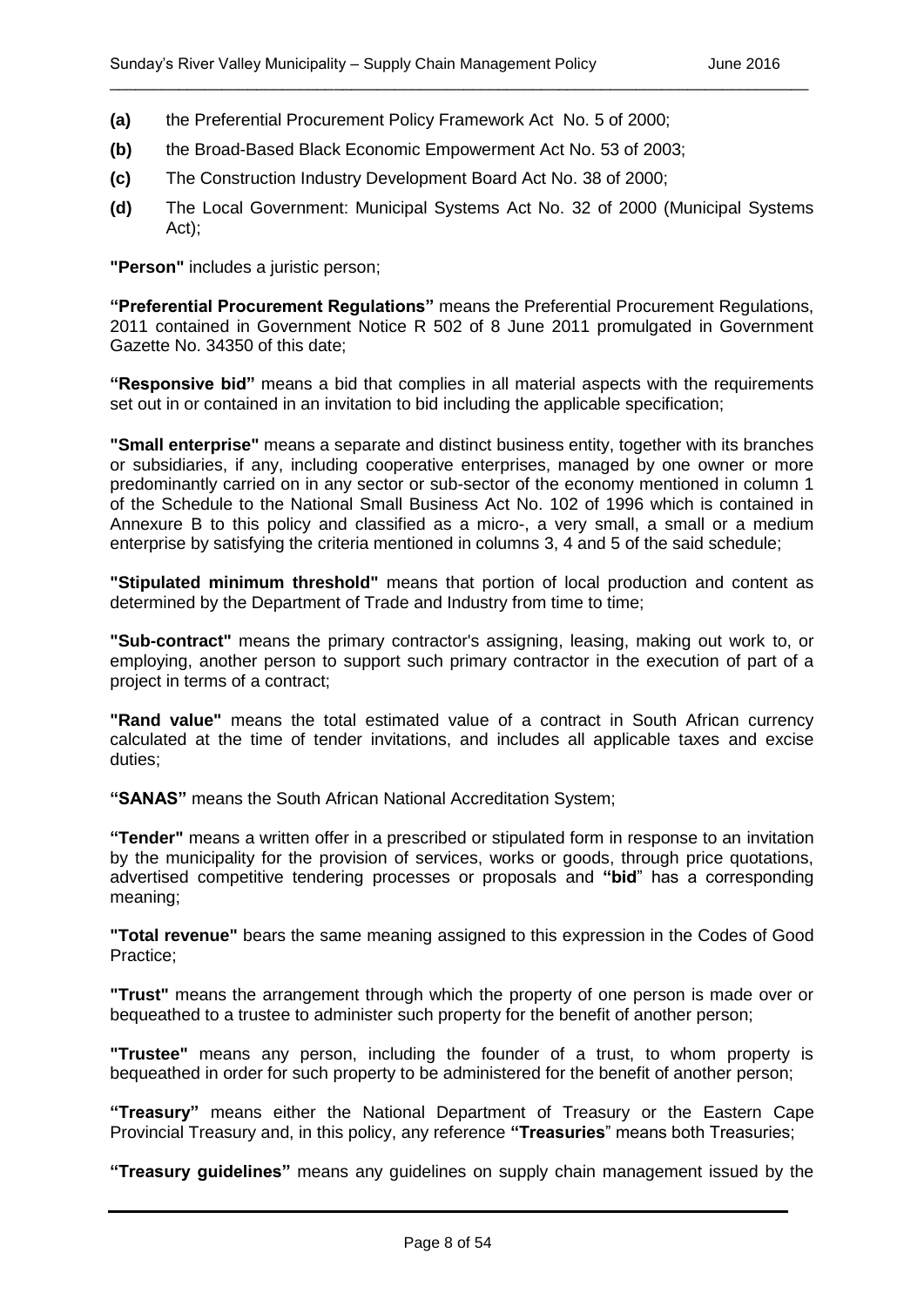Minister of Finance in terms of section 168 of the Municipal Finance Management Act;

**"The Regulations"** means the Local Government: Municipal Finance Management Act, 2003: Municipal Supply Chain Management Regulations published by Government Notice 868 of 2005;

\_\_\_\_\_\_\_\_\_\_\_\_\_\_\_\_\_\_\_\_\_\_\_\_\_\_\_\_\_\_\_\_\_\_\_\_\_\_\_\_\_\_\_\_\_\_\_\_\_\_\_\_\_\_\_\_\_\_\_\_\_\_\_\_\_\_\_\_\_\_\_\_\_\_\_\_\_\_\_\_\_

**"Verification Certificate**" means a B-BBEE certificate issued in compliance with the B-BBEE Codes of Good Practice and all Sector Codes issued in terms of Section 9(1) of the Broad-Based Black Economic Empowerment Act;

**"Written quotations"** means quotations referred to in paragraph 12 (1) (c) of this policy.

#### **CHAPTER 1 IMPLEMENTATION OF SUPPLY CHAIN MANAGEMENT POLICY**

#### **2. Supply chain management policy**

- **(1)** All officials and other role players in the supply chain management system of the municipality must implement this policy in a way that -
	- **(a)** gives effect to Section 217 of the Constitution and Part 1 of Chapter 11 and other applicable provisions of the Act;
	- **(b)** is fair, equitable, transparent, competitive and cost effective;
	- **(c)** complies with the Regulations and any minimum norms and standards that may be prescribed in terms of section 168 of the Act;
	- **(d)** is consistent with other applicable legislation;
	- **(e)** does not undermine the objective for uniformity in supply chain management systems between organs of state in all spheres; and
	- **(f)** is consistent with national economic policy concerning the promotion of investments and the conduct of business with the public sector.
- **(2)** This policy applies when the municipality
	- **(a)** procures goods or services;
	- **(b)** disposes of goods no longer needed;
	- **(c)** selects contractors to provide assistance with the provision of municipal services otherwise than in circumstances where Chapter 8 of the Municipal Systems Act applies; or
	- **(d)** selects external mechanisms referred to in section 80 (1) (b) of the Municipal Systems Act for the provision of municipal services in circumstances contemplated in section 83 of that Act.
- **(3)** This policy, except where provided otherwise, does not apply in respect of the procurement of goods and services contemplated in section 110(2) of the Act, including, but not limited to -
	- **(a)** water from the Department of Water Affairs or a public entity, another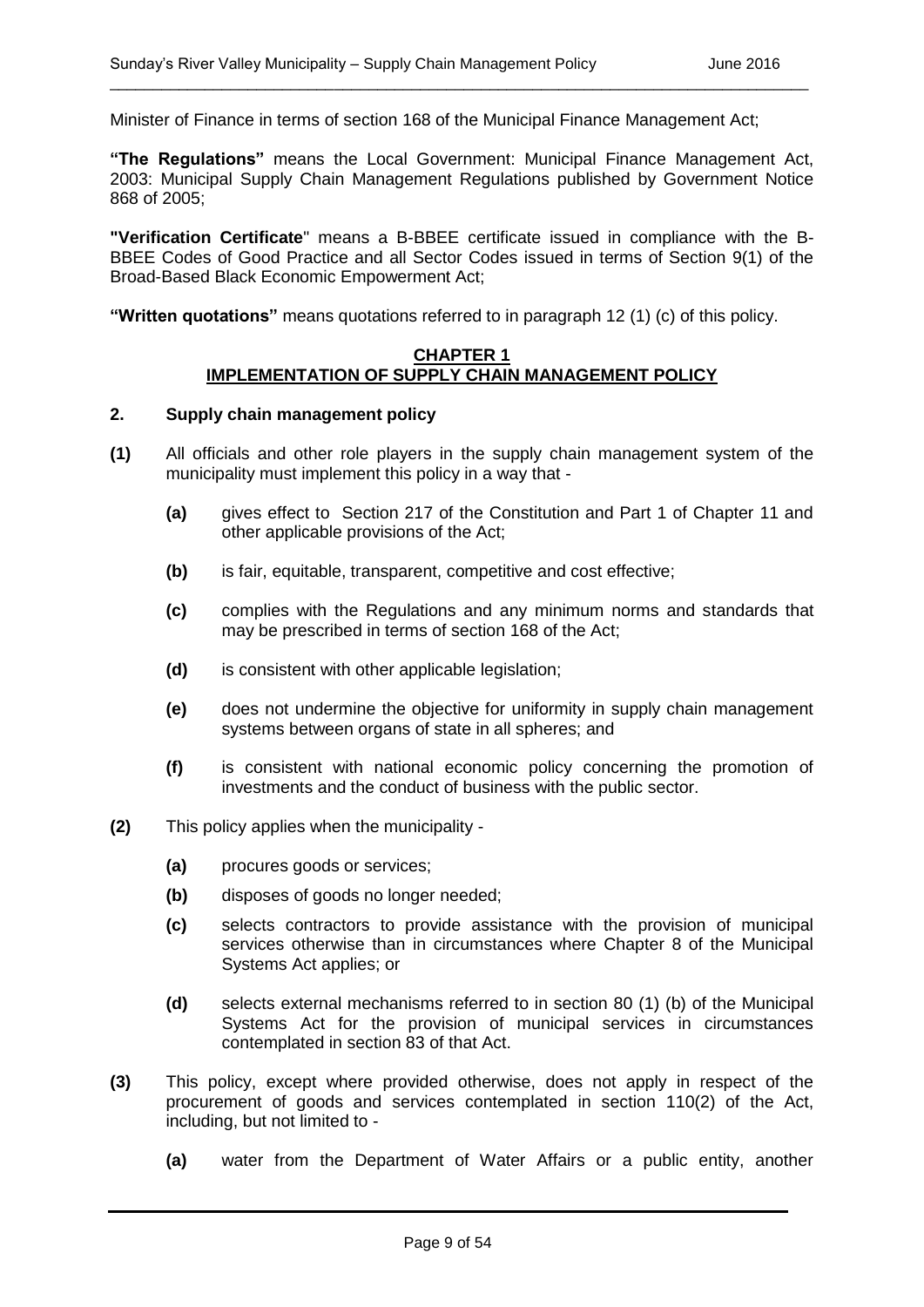municipality or a municipal entity; and

**(b)** electricity from Eskom or another public entity, another municipality or a municipal entity.

\_\_\_\_\_\_\_\_\_\_\_\_\_\_\_\_\_\_\_\_\_\_\_\_\_\_\_\_\_\_\_\_\_\_\_\_\_\_\_\_\_\_\_\_\_\_\_\_\_\_\_\_\_\_\_\_\_\_\_\_\_\_\_\_\_\_\_\_\_\_\_\_\_\_\_\_\_\_\_\_\_

**(4)** Notwithstanding anything to the contrary in this policy, the municipality shall not award a contract to a contractor in respect of the undertaking, carrying out or completion of any construction works or a portion thereof in terms of a competitive tender or quotation process provided for in this policy unless such contractor is registered with the Construction Industry Development Board established by section 2 of the Construction Industry Development Board Act No. 32 of 2000 and holds a valid registration certificate issued by such Board or is exempted from such registration either in terms of the Act or the "CIDB Regulations".

#### **3. Amendment and adoption of the supply chain management policy**

- **(1)** The accounting officer must at least annually review the implementation of this policy and, when necessary, submit proposals for the amendment thereof to the council through the mayor acting in conjunction with the mayoral committee with a view to its adoption by the council.
- **(2)** If the accounting officer submits proposed amendments to this policy to the council, he must ensure that same comply with the Regulations and Treasury guideline standards determining standards for municipal supply chain management policies.
- **(3)** The accounting officer must report any deviation from the Regulations and Treasury guideline standards determining standards for municipal supply chain management policies to the National Treasury and the Eastern Cape Provincial Treasury.
- **(4)** When amending this policy, the need for uniformity in supply chain practices, procedures and forms between all spheres of organs of state particularly to promote accessibility of supply chain management systems for small businesses, must be taken into account.

#### **4. Delegation of supply chain management powers and duties**

- **(1)** The council hereby delegates all powers and duties to the accounting officer which are necessary to enable him -
	- **(a)** to discharge the supply chain management responsibilities conferred on accounting officers in terms of -
		- **(i)** chapters 8 or 10 of the Act; and
		- **(ii)** this policy; and
	- **(b)** to maximize administrative and operational efficiency in the implementation of this policy; and
	- **(c)** to enforce reasonable cost-effective measures for the prevention of fraud, corruption, favouritism and unfair and irregular practices in the implementation of this policy; and
	- **(d)** to comply with his responsibilities in terms of section 115 and other applicable provisions of the Act.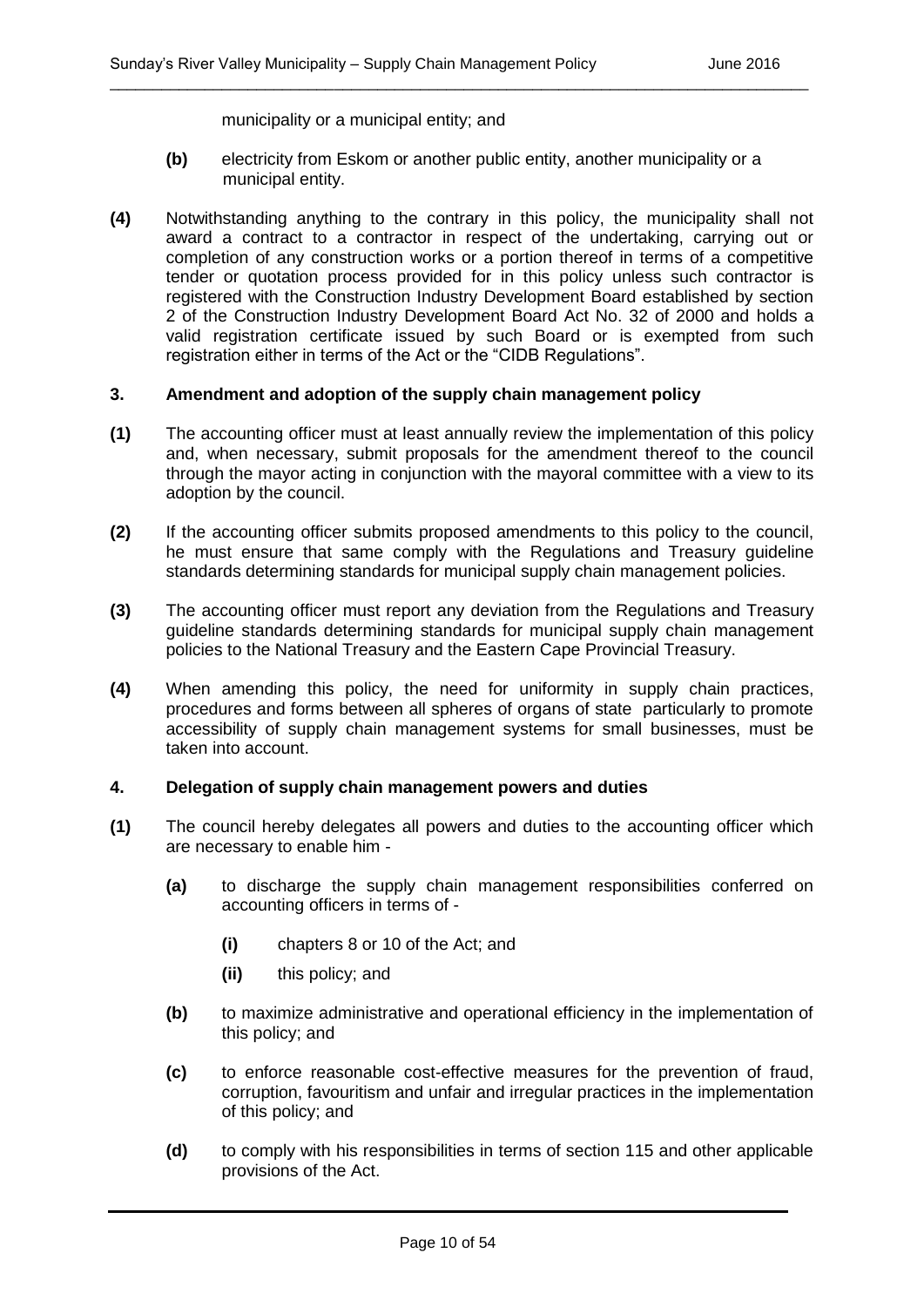**(2)** Sections 79 and 106 of the Act apply to the sub-delegation of powers and duties delegated to an accounting officer in terms of subparagraph (1).

\_\_\_\_\_\_\_\_\_\_\_\_\_\_\_\_\_\_\_\_\_\_\_\_\_\_\_\_\_\_\_\_\_\_\_\_\_\_\_\_\_\_\_\_\_\_\_\_\_\_\_\_\_\_\_\_\_\_\_\_\_\_\_\_\_\_\_\_\_\_\_\_\_\_\_\_\_\_\_\_\_

- **(3)** The accounting officer may not sub-delegate any supply chain management powers or duties to a person who is not an official of the municipality or to a committee which is not exclusively composed of officials of the municipality.
- **(4)** This paragraph may not be read as permitting an official to whom the power to make final awards has been delegated, to make a final award in a competitive bidding process otherwise than through the committee system provided for in paragraph 27 of this policy.

#### **5. Sub-delegations**

- **(1)** The accounting officer may, in terms of section 79 of the Act, sub-delegate any supply chain management powers and duties, including those bestowed upon him in terms of legislation or delegated to him in terms of this policy or by resolution of the council, but any such sub-delegation must be consistent with subparagraph (2) and paragraph 4 of this policy.
- **(2)** The power to make a final award
	- **(a)** above R5 million (VAT included) may not be sub-delegated by the accounting officer;
	- **(b)** above R2 million (VAT included), but not exceeding R5 million (VAT included), may be sub-delegated but only to -
		- **(i)** the chief financial officer;
		- **(ii)** a senior manager; or
		- **(iii)** a bid adjudication committee of which the chief financial officer or a senior manager is a member;
	- **(c)** not exceeding R2 million (VAT included) may be sub-delegated but only to
		- **(i)** the chief financial officer;
		- **(ii)** a senior manager; or
		- **(iii)** a manager directly accountable to the chief financial officer or a senior manager; or
		- **(iv)** a bid adjudication committee.
- **(3)** An official or bid adjudication committee to whom or which the power to make final awards has been sub-delegated in accordance with subparagraph (2) must, within five days of the end of each month, submit to the official referred to in subparagraph (4) a written report containing particulars of each final award made by such official or committee during that month, including -
	- **(i)** the amount of the award;
	- **(ii)** the name of the person to whom the award was made; and
	- **(iii)** the reason why the award was made to that person.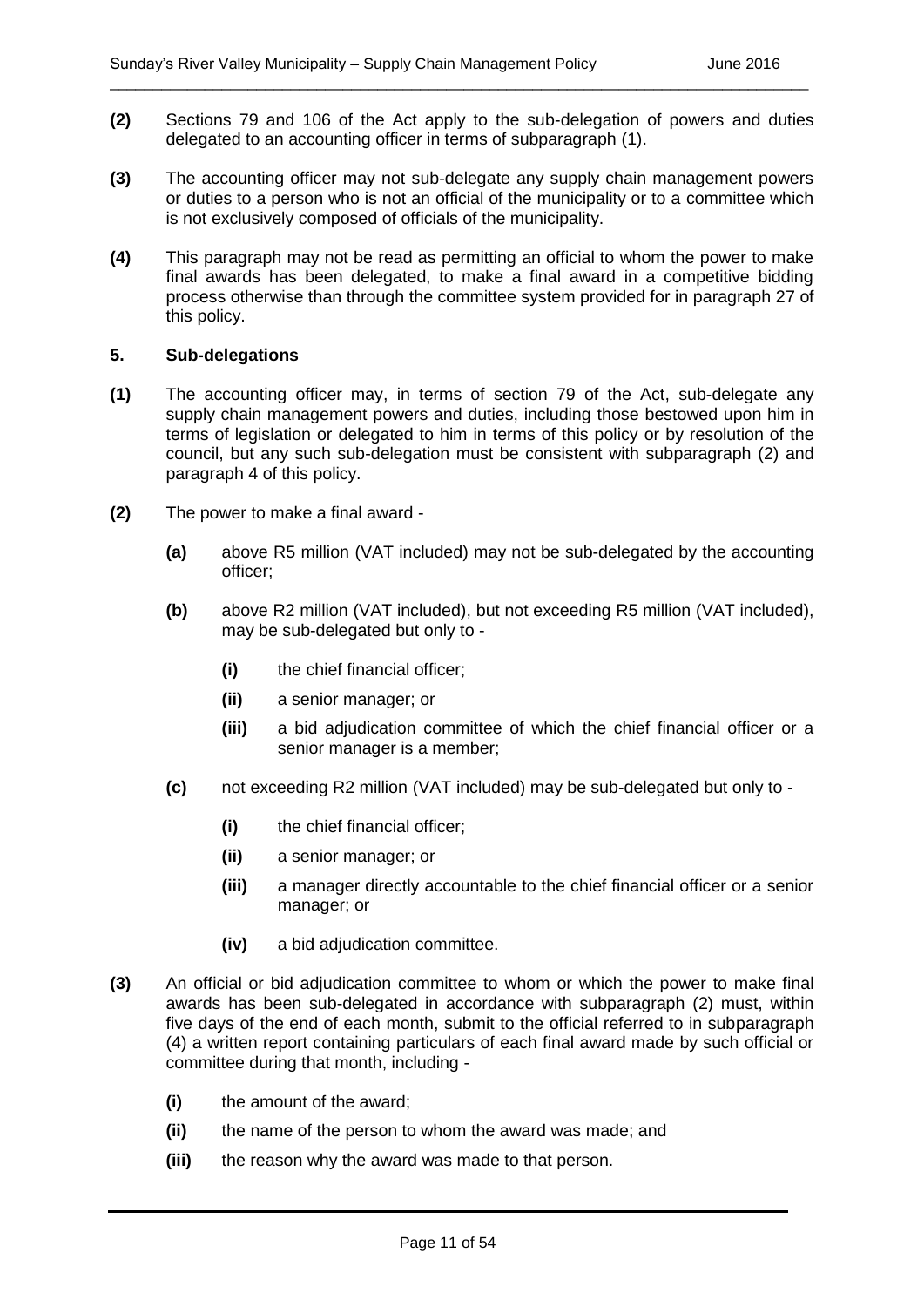- **(4)** A written report referred to in subparagraph (3) must be submitted-
	- **(a)** to the accounting officer, in the case of an award by
		- **(i)** the chief financial officer;
		- **(ii)** a senior manager; or
		- **(iii)** a bid adjudication committee of which the chief financial officer or a senior manager is a member;
	- **(b)** to the chief financial officer or the senior manager responsible for the relevant bid, in the case of an award by -
		- **(i)** a manager referred to in subparagraph (2)(c)(iii); or

- **(ii)** a bid adjudication committee of which the chief financial officer or a senior manager is not a member.
- **(5)** Subparagraphs (3) and (4) do not apply to procurements out of petty cash.
- **(6)** This paragraph may not be interpreted as permitting an official to whom the power to make final awards has been sub-delegated, to make a final award in a competitive bidding process otherwise than through the committee system provided for in paragraph 27 of this policy.
- **(7)** No supply chain management decision-making powers may be delegated to an advisor or consultant.

#### **6. Oversight role of the council**

- **(1)** A councillor cannot be a member of a bid committee or any other committee evaluating or approving quotations or bids nor attend any meeting of such committees as an observer.
- **(2)** The council must maintain oversight over the implementation of this policy to ensure that the accounting officer implements all supply chain management activities in accordance therewith.
- **(3)** For the purposes of such oversight, the accounting officer must
	- **(a)** within 30 days of the end of each financial year, submit a report on the implementation of this policy to the council through its mayor;
	- **(b)** whenever there are serious and material problems in the implementation of this policy, immediately submit a report thereon to the council through its mayor.
- **(4)** The accounting officer must, within 10 days of the end of each quarter, submit a report on the implementation of this policy to the mayor.
- **(5)** The aforesaid reports must be made public in accordance with section 21A of the Municipal Systems Act.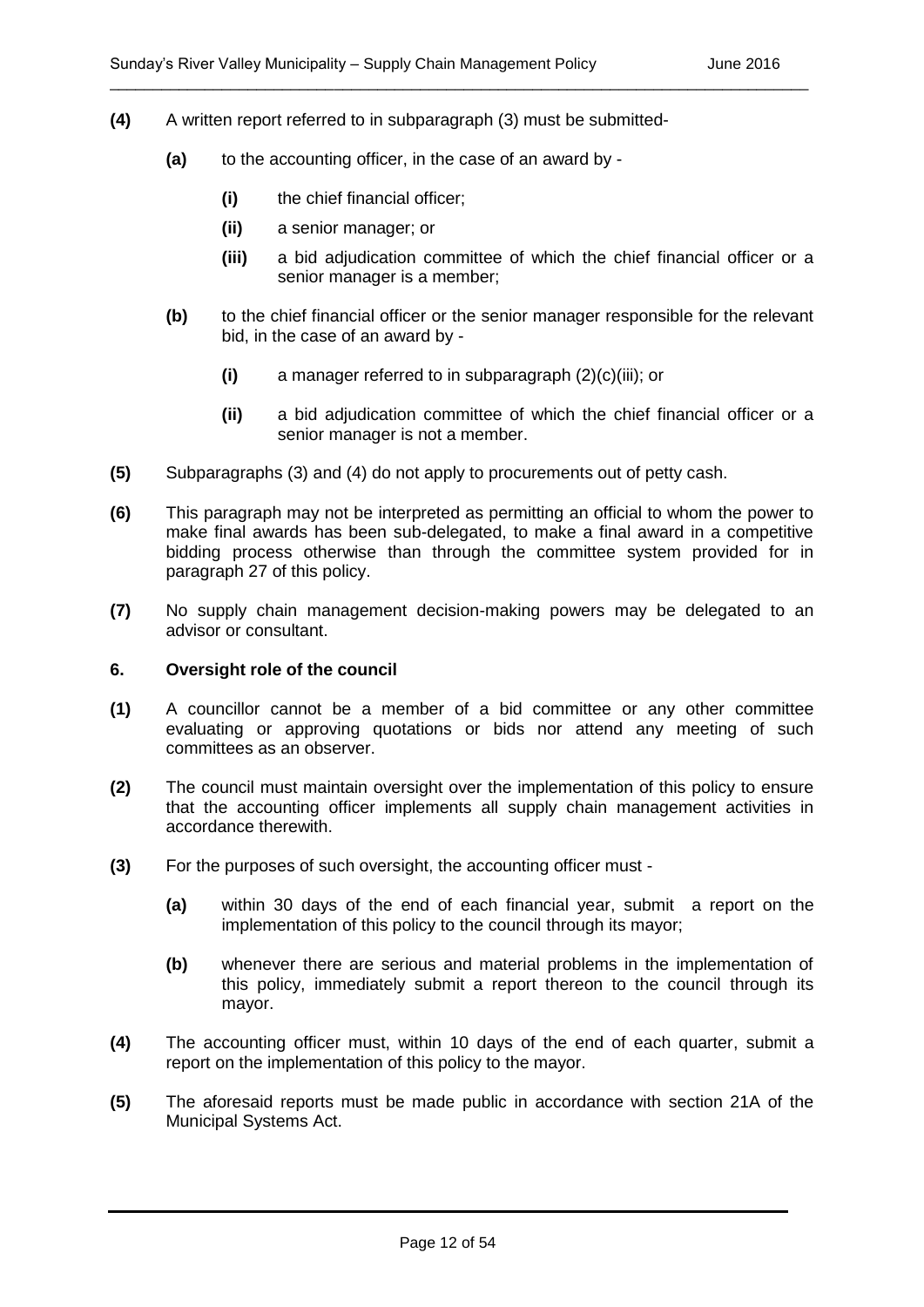#### **7. Supply chain management unit**

- **(1)** A supply chain management unit is hereby established to implement this policy.
- **(2)** The supply chain management unit shall operate under the direct supervision of the chief financial officer to whom this duty is hereby delegated by the accounting officer in terms of section 82 of the Act.

\_\_\_\_\_\_\_\_\_\_\_\_\_\_\_\_\_\_\_\_\_\_\_\_\_\_\_\_\_\_\_\_\_\_\_\_\_\_\_\_\_\_\_\_\_\_\_\_\_\_\_\_\_\_\_\_\_\_\_\_\_\_\_\_\_\_\_\_\_\_\_\_\_\_\_\_\_\_\_\_\_

#### **8. Training of supply chain management officials**

The training of officials involved in implementing this policy should be in accordance with any Treasury guidelines on supply chain management training and applicable prescribed competency level requirements.

#### **CHAPTER 2 SUPPLY CHAIN MANAGEMENT SYSTEM**

#### **9. Format of supply chain management system**

This policy provides systems for -

- **(i)** Demand management;
- **(ii)** Acquisition management;
- **(iii)** Logistics management;
- **(iv)** Disposal management;
- **(v)** Risk management; and
- **(vi)** Performance management.

#### **Part 1: Demand management**

#### **10. System of demand management**

- **(1)** The accounting officer must, with due regard to subparagraph (2), establish, through operational procedures, an appropriate demand management system in order to ensure that the resources required by the municipality supports its operational commitments and its strategic goals as outlined in the municipality's Integrated Development Plan and, further, ensure that the procedures so established are implemented.
- **(2)** The demand management system must
	- **(a)** include timely planning and management processes to ensure that all goods and services required by the municipality are quantified, budgeted for and timely and effectively delivered at the right locations and at the critical delivery dates and are of the appropriate quality and quantity procured at a fair cost;
	- **(b)** take into account any benefits of economies of scale that may be derived in the case of acquisitions of a repetitive nature;
	- **(c)** provide for the compilation of the required specifications to ensure that municipal needs are met;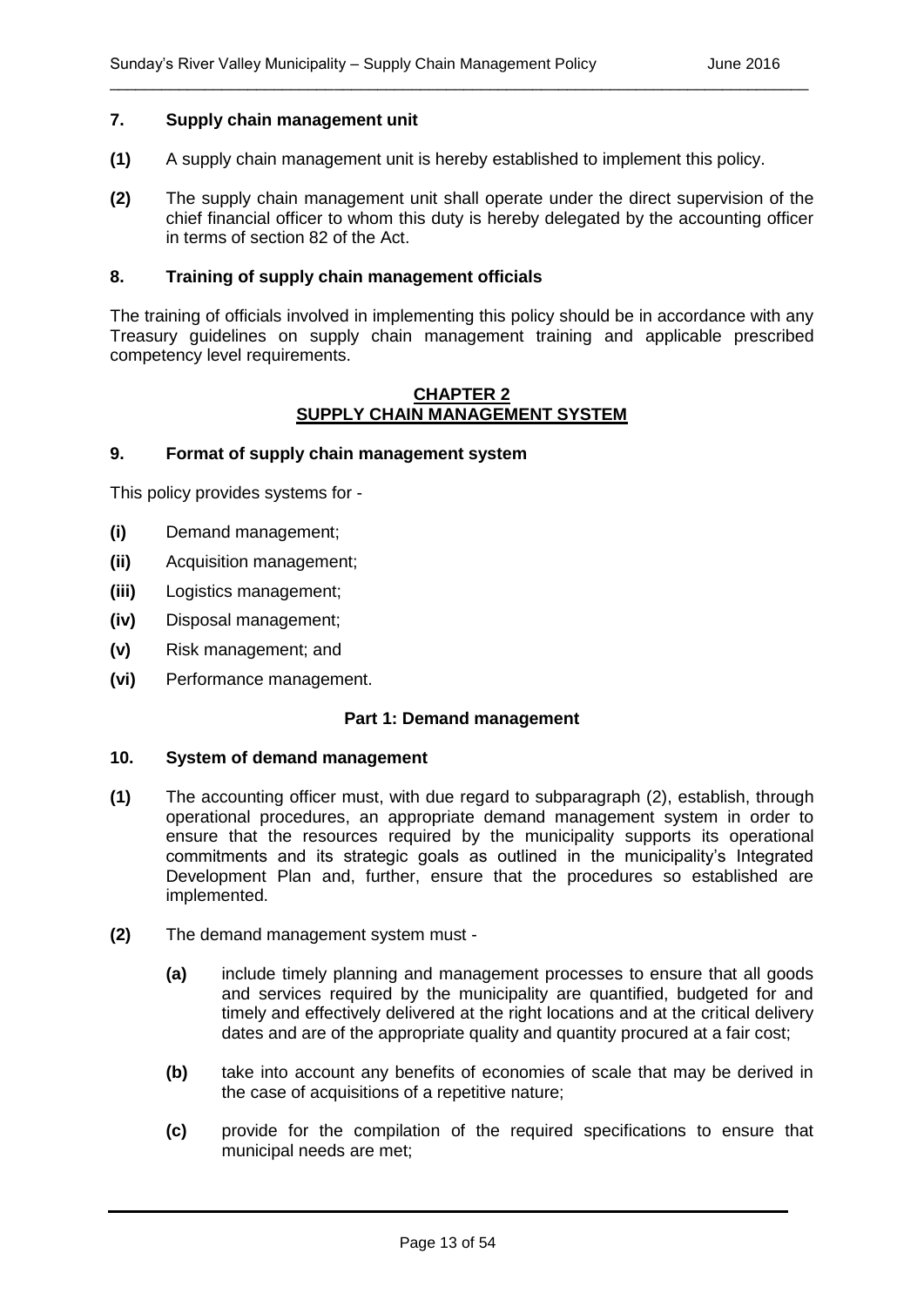**(d)** allow for the undertaking of appropriate industry analysis and research to ensure that innovations and technological benefits are maximized.

\_\_\_\_\_\_\_\_\_\_\_\_\_\_\_\_\_\_\_\_\_\_\_\_\_\_\_\_\_\_\_\_\_\_\_\_\_\_\_\_\_\_\_\_\_\_\_\_\_\_\_\_\_\_\_\_\_\_\_\_\_\_\_\_\_\_\_\_\_\_\_\_\_\_\_\_\_\_\_\_\_

- **(3)** The accounting officer must, prior to making an invitation for tenders-
	- **(a)** properly plan for, and, as far as possible, accurately estimate the costs for the provision of services, works or goods in respect of which an invitation to tender is to be made;
	- **(b)** determine and stipulate, in such invitation, the appropriate preference point system to be utilized in the evaluation and adjudication of such tender; and
	- **(c)** determine whether the services, works or goods for which an invitation to tender is to be made has been designated for local production and content in terms of section 9 of the Preferential Procurement Regulations and paragraph 29(5) of this policy**.**
- **(4)** The accounting officer must, where applicable, indicate in the invitation to submit a tender and in the relevant tender specification -
	- **(a)** that such tender will be evaluated on functionality and, in such event, the following shall be clearly stated:
		- **(i)** the evaluation criteria for measuring functionality which criteria must be objective;
		- **(ii)** the weight of each criterion which should not be generic but be determined separately for each bid on a case by case basis;
		- **(iii)** the applicable values that will be utilized when scoring each criterion which values must be objective;
		- **(iv)** the minimum qualifying score for functionality in order to enable the bid concerned to be further evaluated in terms of this policy provided that the aforesaid qualifying score:
			- **(a)** should not be generic but be determined separately for each bid on a case by case basis; and
			- **(b)** should not be prescribed so low that it may jeopardize the quality of the service required nor so high that it may be restrictive to the extent that it jeopardizes the fairness of the supply chain management system;
	- **(b)** the fact that no tender will be regarded as an acceptable tender if it fails to achieve the minimum qualifying score for functionality as indicated in the invitation to tender and the relevant tender specification; and
	- **(c)** that tenders that have achieved the minimum qualification score for functionality will be evaluated further in terms of the applicable preference point systems referred to in paragraphs 29(3) and 29(4) of this policy.
- **(5)** Any system designed in terms of this paragraph shall take cognizance of the provisions of this policy.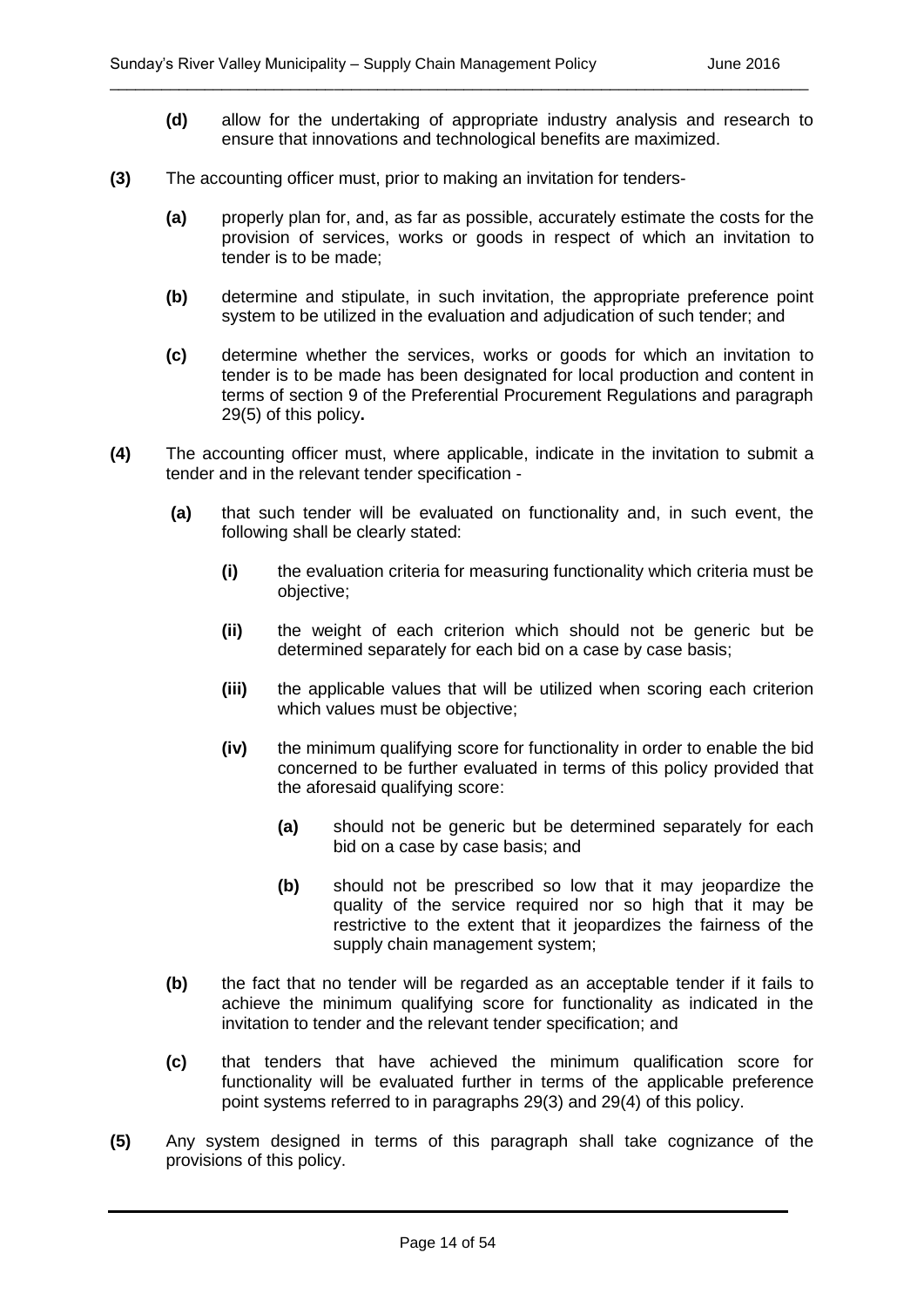#### **Part 2: Acquisition management**

\_\_\_\_\_\_\_\_\_\_\_\_\_\_\_\_\_\_\_\_\_\_\_\_\_\_\_\_\_\_\_\_\_\_\_\_\_\_\_\_\_\_\_\_\_\_\_\_\_\_\_\_\_\_\_\_\_\_\_\_\_\_\_\_\_\_\_\_\_\_\_\_\_\_\_\_\_\_\_\_\_

#### **11. System of acquisition management**

- **(1)** The accounting officer must establish and implement through operational procedures, an efficient system of acquisition management in order to ensure -
	- **(a)** that goods and services are procured by the municipality in accordance with authorized processes only;
	- **(b)** that expenditure on goods and services is incurred in terms of an approved budget in terms of section 15 of the Act;
	- **(c)** that the threshold values for the different procurement processes are complied with;
	- **(d)** that bid documentation, evaluation and adjudication criteria and the general conditions of a contract, are in accordance with any applicable legislation; and
	- **(e)** that any Treasury guidelines on acquisition management are properly taken into account.
- **(2)** When procuring goods or services from an organ of state as contemplated in section 110 (2) of the Act, the accounting officer must make public, in accordance with section 21A of the Municipal Systems Act, the fact that such goods or services are procured otherwise than through the municipality's supply chain management system, including -
	- **(a)** the kind of goods or services; and
	- **(b)** the name of the supplier.

#### **12. Range of procurement processes**

- **(1)** Goods and services may only be procured by way of
	- **(a)** petty cash purchases up to a transaction value of R2,000 (VAT included) for items specified in the municipality's Petty Cash policy;
	- **(b)** written quotations for procurements of a transaction value over R2,000 up to R30 000 (VAT included);
	- **(c)** three written quotations for procurements of a transaction value over R30,000 up to R200,000 (VAT included);
	- **(d)** a competitive bidding process for
		- **(i)** procurements above a transaction value of R200 000 (VAT included); and
		- **(ii)** the procurement of long term contracts.
- **(2)** The accounting officer may, in writing: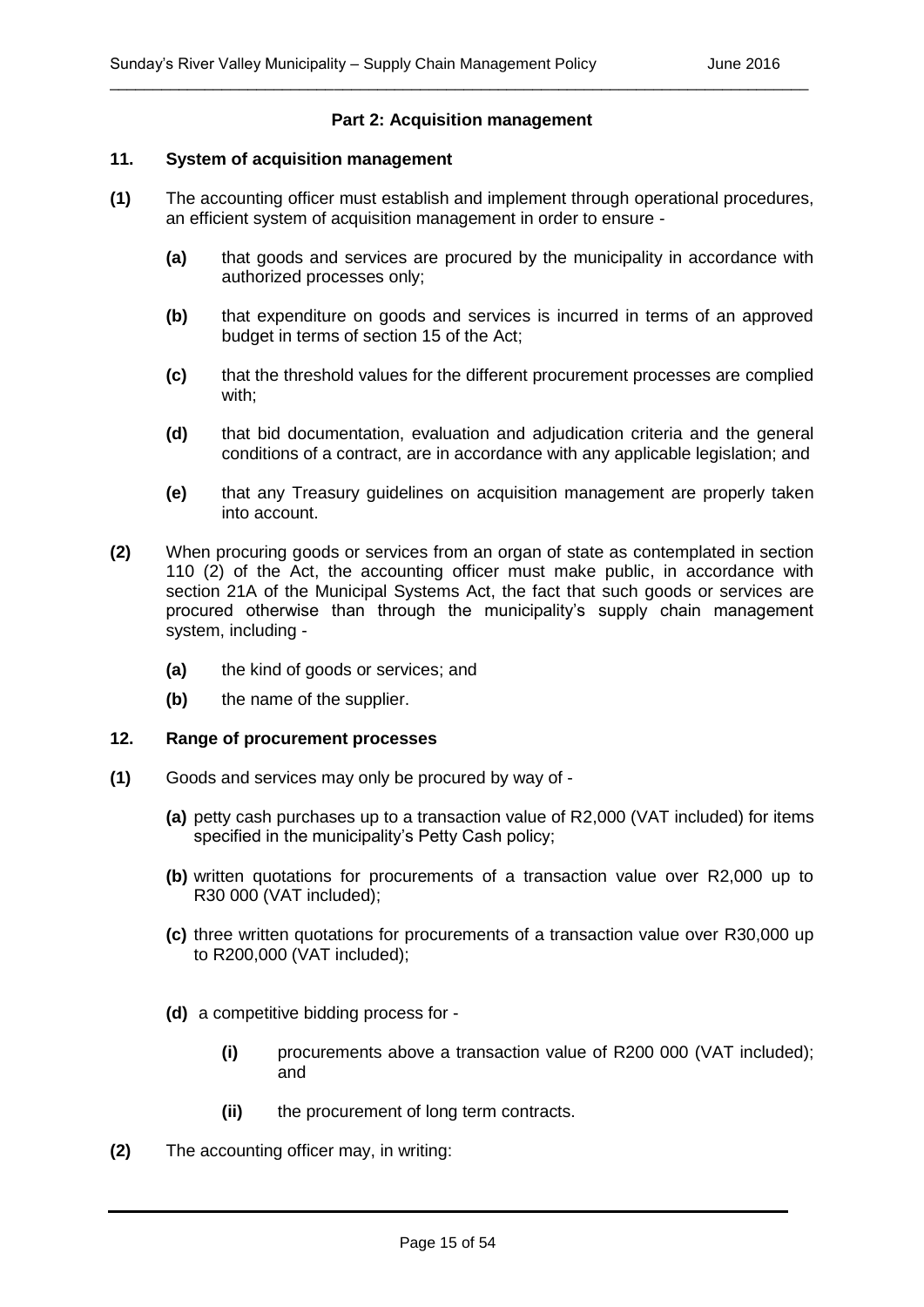**(a)** lower but not increase, the different threshold values specified in subparagraph (1) above; or

\_\_\_\_\_\_\_\_\_\_\_\_\_\_\_\_\_\_\_\_\_\_\_\_\_\_\_\_\_\_\_\_\_\_\_\_\_\_\_\_\_\_\_\_\_\_\_\_\_\_\_\_\_\_\_\_\_\_\_\_\_\_\_\_\_\_\_\_\_\_\_\_\_\_\_\_\_\_\_\_\_

- **(b)** direct that written or verbal quotations be obtained for any specific procurement of a transaction value lower than R200 000;
- **(3)** Calls for quotations and bids for the procurement of goods or services may not deliberately be split into parts or items of a lesser value merely to avoid complying with the requirements of this policy or any applicable legislation. When determining transaction values, a requirement for goods or services consisting of different parts or items must, as far as possible, be treated and dealt with as a single transaction.

#### **13. Special categories of bidders and suppliers**

In order to promote B-BBEE and comply with applicable legislation including the Codes of Good Practice, this policy recognizes the following special categories of bidders and suppliers:

#### **13.1 Exempted Micro-Enterprise**

- **(a)** An exempted Micro-Enterprise (EME) is an entity with an annual turnover of R5 million or less provided that this amount may be reduced in accordance with sector charter thresholds for specific sectors or industries.
- **(b)** The current thresholds for the Tourism and Construction Sector charters are R2.5 million and R1.5 million respectively.
- **(c)** Exempted Micro-Enterprises are deemed to possess a B-BBEE Status of "Level Four Contributor", having a B-BBEE procurement recognition of 100%.
- **(d)** An Exempted Micro-Enterprise qualifies for a promotion to a B-BBEE Status of "Level Three Contributor" having a B-BBEE procurement recognition of 110% if it is more than 50% owned by black people or by black women.
- **(e)** Exempted Micro-Enterprises are allowed to be measured in terms of the QSE scorecard contained in the applicable code of good practice in the event of them wishing to maximize their points and move to the next procurement recognition level.
- **(f)** Sufficient evidence of qualification as an Exempted Micro-Enterprise is an auditor's certificate or similar certificate issued by an accounting officer of a closed corporation or a verification agency accredited by SANAS.

#### **13.2 Qualifying Small Enterprise**

- **(a)** Any enterprise with an annual Total Revenue of between R5 million and R35 million qualifies as a Qualifying Small Enterprise.
- **(b)** Enterprises claiming qualifying small enterprise status must include in any bid submitted to the municipality, an original and valid B-BBEE status level certificate or a certified copy thereof, substantiating their B-BBEE rating. This certificate must be issued by a verification agency accredited by SANAS or a Registered Auditor approved by the Independent Regulatory Board of Auditors.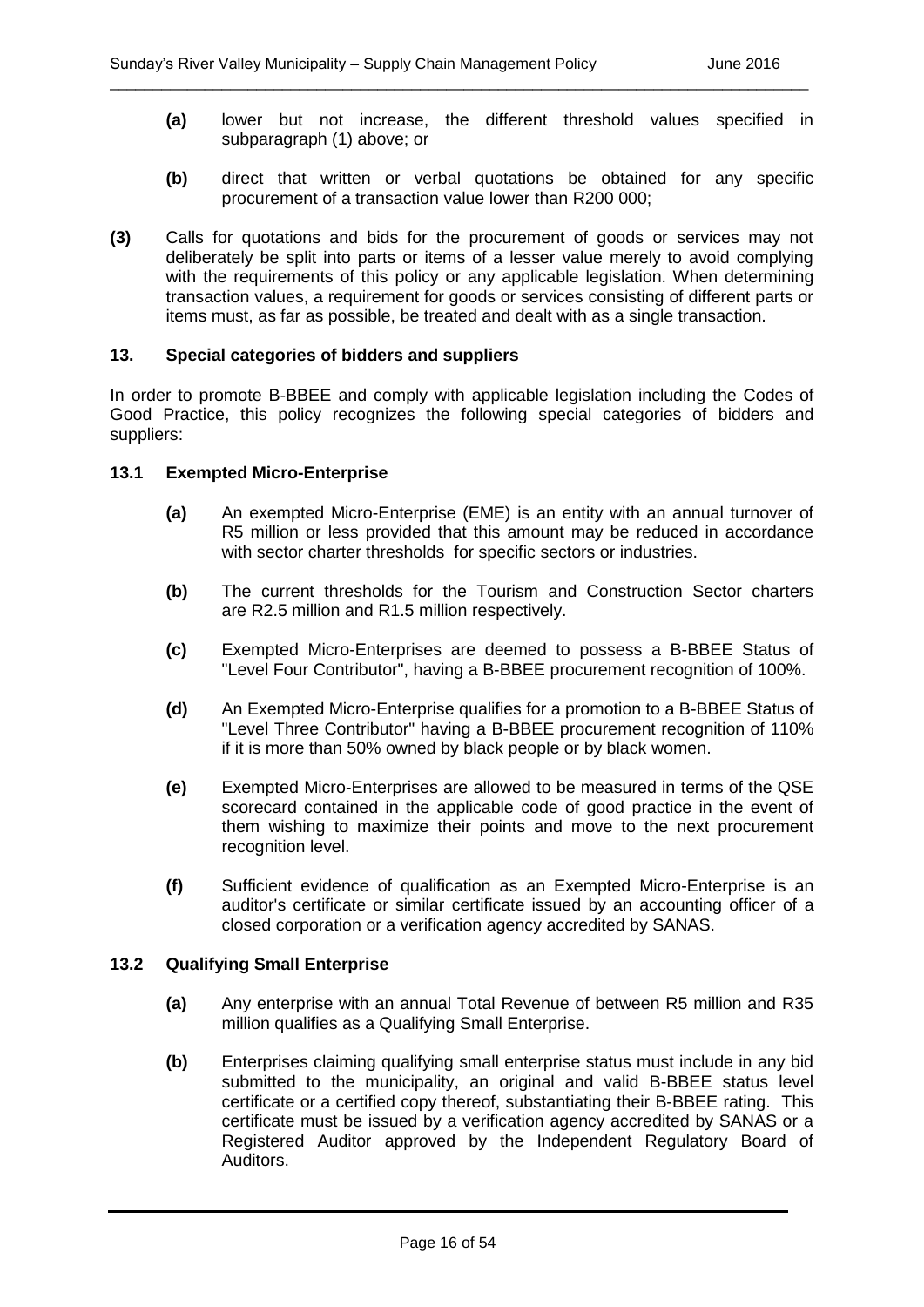#### **13.3 Start-up enterprises**

**(a)** Start-up enterprises must be measured as Exempted Micro-Enterprises for the first year following their formation or incorporation. This provision applies regardless of the expected total revenue of the start-up enterprise.

\_\_\_\_\_\_\_\_\_\_\_\_\_\_\_\_\_\_\_\_\_\_\_\_\_\_\_\_\_\_\_\_\_\_\_\_\_\_\_\_\_\_\_\_\_\_\_\_\_\_\_\_\_\_\_\_\_\_\_\_\_\_\_\_\_\_\_\_\_\_\_\_\_\_\_\_\_\_\_\_\_

- **(b)** Start-up Enterprises are deemed to have a "B-BBEE Status of Level Four Contributor".
- **(c)** In order to qualify as a Start-up Enterprise, the enterprise must provide an independent confirmation of its status.
- **(d)** Despite subparagraphs (a) and (b), Start-up Enterprises must submit a QSE Scorecard when tendering for any contract or seeking any other business with a value higher than R5 million but less than R35 million. For contracts above R35 million, they should submit the generic scorecard. The preparation of such scorecards must use annualized data.
- **(e)** The accounting officer shall reserve the right to require a Start-up Enterprise referred to in subparagraph (d) to submit a verification certificate issued by either a verification agency approved by SANAS or a Registered Auditor approved by the Independent Regulatory Board of Auditors.

#### **14. General preconditions for consideration of written quotations or bids**

- **(1)** A written quotation or bid may not be considered unless the provider who submitted the quotation or bid concerned -
	- **(a)** has furnished his
		- **(i)** full name or names including trading name;
		- **(ii)** identification number or company or other registration number;
		- **(iii)** tax reference number and VAT registration number, if any;
		- **(iv)** registration number in terms of section 18(1) of the Construction Industry Development Board Act in the event of quotes or bids being submitted for construction works or portion thereof;
	- **(b)** has provided the municipality with an original valid tax clearance certificate from the South African Revenue Services stating that his tax matters are in order;
	- **(c)** has, where applicable, provided the municipality with a clearance certificate from the Construction Industry Development Board to the effect that he holds a valid registration certificate issued by the Board;
	- **(d)** has provided the municipality with a "Certificate of Independent Bid Determination" on Form MBD 9 or a similar form;
	- **(e)** has certified that he and, in the event of the bidder being a company, also any of its directors, is not indebted to the municipality or to any other municipality or municipal entity for rates, taxes and/or municipal service which are in arrear for a period of more than three months and that no dispute exists between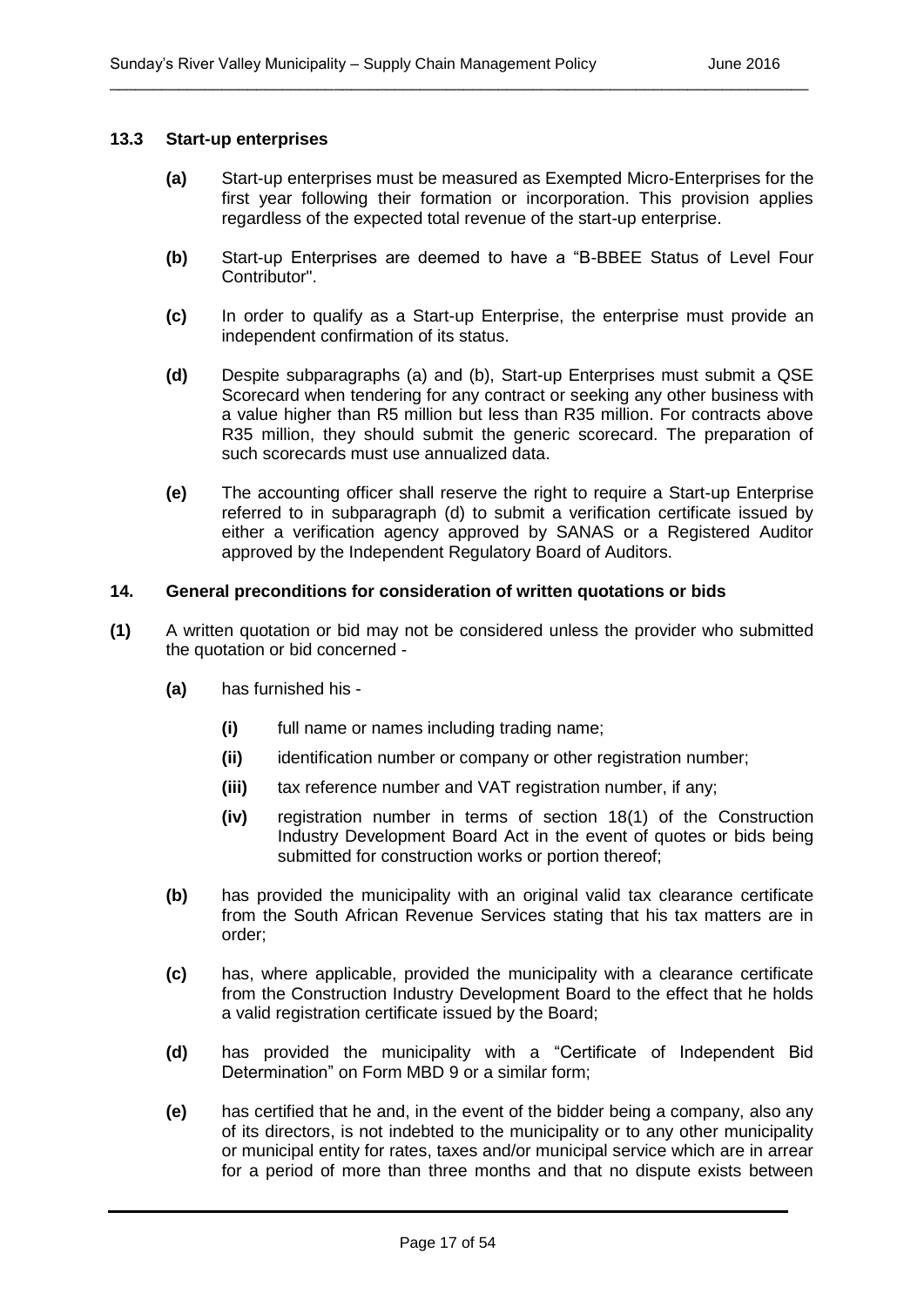such bidder and the relevant municipality or municipal entity in respect of any such arrear amounts;

\_\_\_\_\_\_\_\_\_\_\_\_\_\_\_\_\_\_\_\_\_\_\_\_\_\_\_\_\_\_\_\_\_\_\_\_\_\_\_\_\_\_\_\_\_\_\_\_\_\_\_\_\_\_\_\_\_\_\_\_\_\_\_\_\_\_\_\_\_\_\_\_\_\_\_\_\_\_\_\_\_

- **(f)** has certified
	- **(i)** that he is not in the service of the state or has been in the service of the state in the previous twelve months;
	- **(ii)** that, in the event of the bidder not being a natural person, none of its directors, managers, principal shareholders or stakeholders are in the service of the state nor have they been in the service of the state in the previous twelve months; or
	- **(iii)** that neither his spouse, child or parent nor a director, manager, shareholder or stakeholder referred to in subparagraph (ii) is in the service of the state or has been in the service of the state in the previous twelve months.
- **(g)** has submitted the prescribed B-BBEE status level certificate, an auditors', accounting officer or independent confirmation of status certificate, as the case may be.
- **(2)** This paragraph must be read in conjunction with paragraph 22 of this policy.

#### **15. Lists of accredited prospective providers**

- **(1)** The accounting officer must
	- **(a)** keep a list of accredited prospective providers of goods and services that must be used for the procurement requirements of the municipality through written or verbal quotations and formal written price quotations; and
	- **(b)** at least once a year through newspapers commonly circulating locally, the municipal website and any other appropriate ways, invite prospective providers of goods or services to apply for evaluation and listing as accredited prospective providers;
	- **(c)** specify the listing criteria for accredited prospective providers; and
	- **(d)** disallow the listing of any prospective provider whose name appears on the National Treasury's database as a person prohibited from doing business with the public sector.
- **(2)** The aforesaid list must be updated at least quarterly to include any additional prospective providers and any new commodities or types of services. Prospective providers must be allowed to submit applications for listing at any time.
- **(3)** The aforesaid list must also be compiled per commodity and per type of service.

#### **16. Petty cash purchases**

- **(a)** Petty cash purchases may only be made in accordance with the Petty Cash policy of the municipality.
- **(b)** The accounting officer may delegate responsibility for the management of petty cash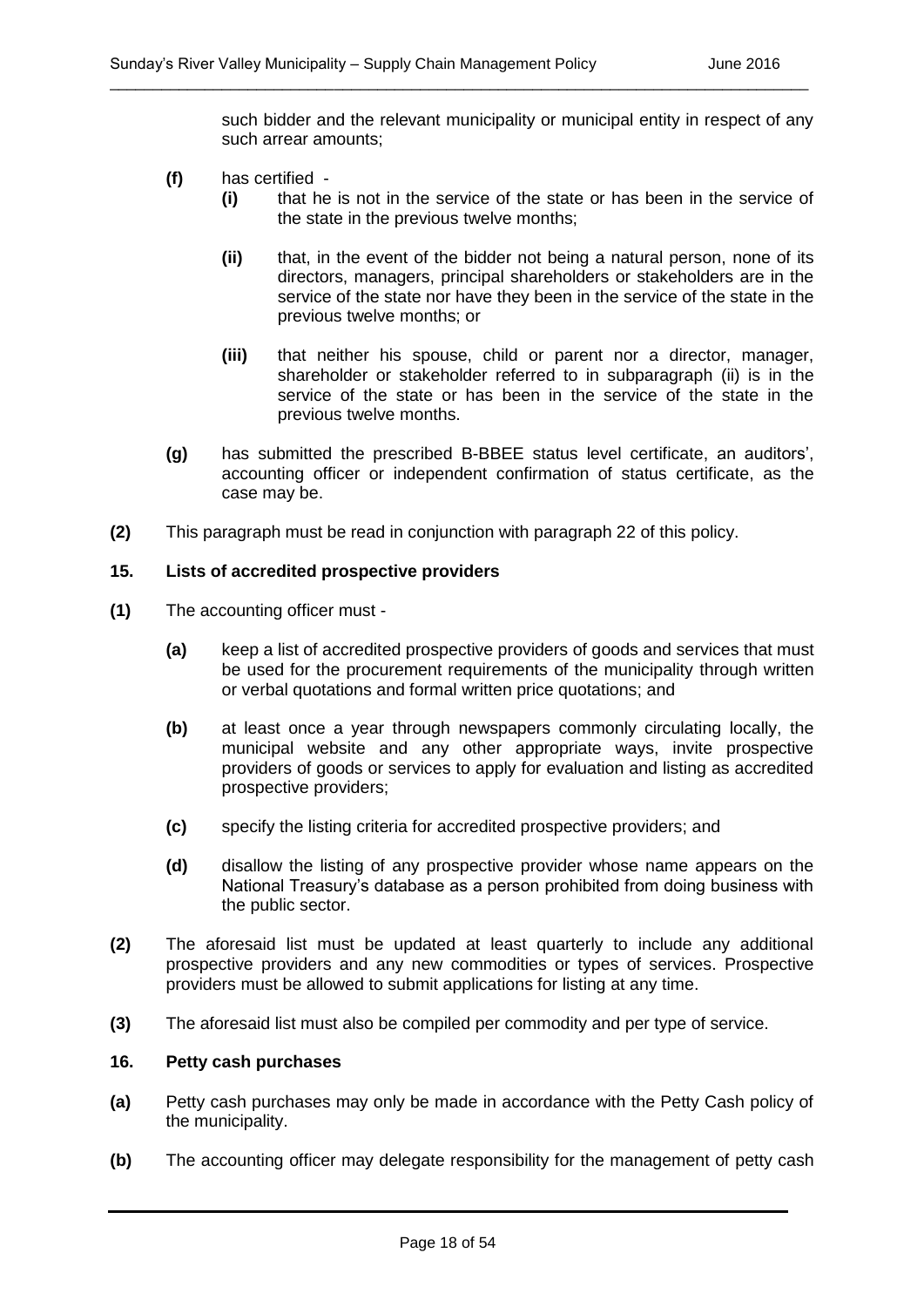to an official directly or indirectly reporting to the chief financial officer.

**(c)** No item that is an approved stores item may be purchased by means of a petty cash transaction.

\_\_\_\_\_\_\_\_\_\_\_\_\_\_\_\_\_\_\_\_\_\_\_\_\_\_\_\_\_\_\_\_\_\_\_\_\_\_\_\_\_\_\_\_\_\_\_\_\_\_\_\_\_\_\_\_\_\_\_\_\_\_\_\_\_\_\_\_\_\_\_\_\_\_\_\_\_\_\_\_\_

- **(d)** No fixed asset regardless of value may be purchased through petty cash.
- **(e)** The maximum amount of the permissible petty cash expenditure per month is R2 000 .
- **(f)** A reconciliation report must be provided to the chief financial officer within five days of the end of each month by the official authorized to make petty cash purchases and such report shall contain particulars of each final award made by such official during that month, including:
	- **(i)** the total amount of petty cash purchases for that month; and
	- **(ii)** receipts and supporting documents for each purchase.

#### **17. Written or verbal price quotations**

The conditions for the procurement of goods or services through written or verbal quotations are as follows:

- **(a)** Quotations must be obtained from at least three different providers preferably from, but not limited to, providers whose names appear on the list of accredited prospective providers of the municipality, provided that if quotations are obtained from providers who are not so listed, such providers must meet the listing criteria set out in paragraph 15 (1)(b) and (c) of this Policy;
- **(b)** To the extent feasible, providers must be requested to submit such quotations in writing;
- **(c)** If it is not possible to obtain at least three quotations, the reasons for such inability must be recorded on the invitation to submit quotations and reported quarterly to the chief financial officer;
- **(d)** The designated officer must record the names of the potential providers requested to provide quotations with their quoted prices; and
- **(e)** If a quotation was submitted verbally, the order may be placed only against written confirmation of the price and conditions of supply by the selected provider within the period stipulated in the invitation to submit quotations.

#### **18. Formal written price quotations**

The conditions for the procurement of goods or services through formal written price quotations, are as follows:

- **(a)** Quotations must be obtained in writing from at least three different providers whose names appear on the list of accredited prospective providers of the municipality;
- **(b)** In the event of it not being possible to obtain quotations from at least three different providers whose names appear on the list of accredited prospective providers of the municipality, quotations may be obtained from providers who are not so listed,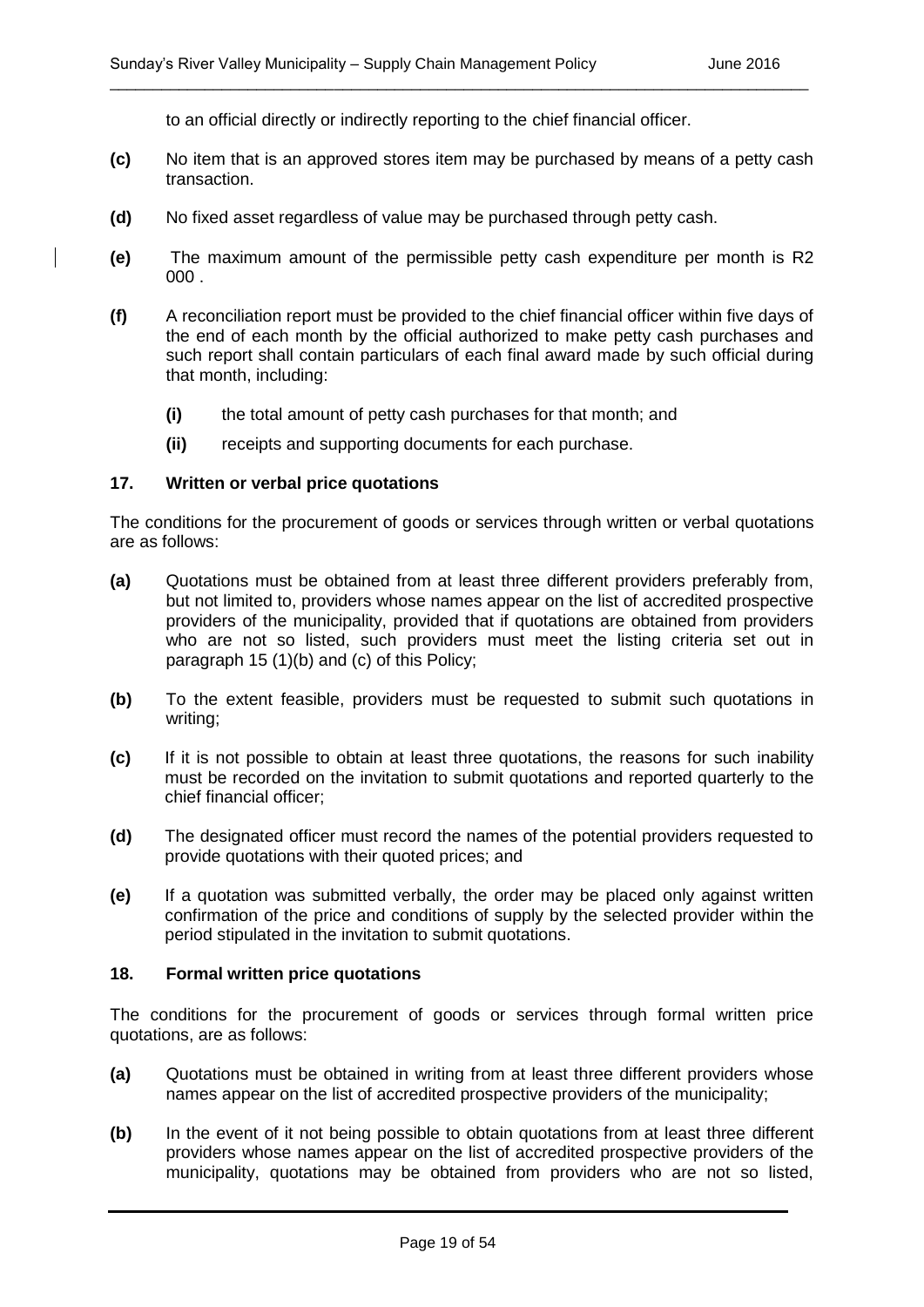provided that such providers meet the listing criteria set out in paragraph 15 (1)(b) and (c) of this policy and, provided further, that the reasons for obtaining such quotations from the providers concerned must be recorded on the invitation to submit quotations and be approved by the chief financial officer.

**(c)** The chief financial officer must record the names of potential providers and their written quotations.

\_\_\_\_\_\_\_\_\_\_\_\_\_\_\_\_\_\_\_\_\_\_\_\_\_\_\_\_\_\_\_\_\_\_\_\_\_\_\_\_\_\_\_\_\_\_\_\_\_\_\_\_\_\_\_\_\_\_\_\_\_\_\_\_\_\_\_\_\_\_\_\_\_\_\_\_\_\_\_\_\_

**(d)** In the event of a designated official being required to obtain formal written quotations in terms of this paragraph, that official must, within three days of the end of each month report to the chief financial officer on any action taken or approvals given during that month by that official in terms of subparagraph (b).

#### **19. Procedures for procuring goods or services through written or verbal quotations and formal written price quotations**

The procedure for the procurement of goods or services through written or verbal quotations or formal written price quotations is as follows:

- **(a)** When using the list of accredited prospective providers, the accounting officer must promote ongoing competition amongst providers by inviting providers to submit quotations on a rotation basis;
- **(b)** All requirements in excess of R30 000 (VAT included) that are to be procured by means of formal written price quotations must, in addition to the requirements of paragraph 18, be advertised for at least seven days on the website of and on the official notice board of the municipality;
- **(c)** Offers received must be evaluated on a comparative basis taking into account unconditional discounts;
- **(d)** Offers below R30 000 (all taxes included) must be awarded based on compliance with specifications, conditions of contract, ability, capacity and capability to deliver the required goods and/or services and lowest price; provided that the accounting officer may direct, in appropriate cases, that the formula referred to in subparagraph (e) be used to calculate points for price;
- **(e)** Offers above R30 000 (all applicable taxes included) must be awarded based on compliance with specifications, conditions of contract, ability, capacity and capability to deliver the required goods and/or services and lowest price provided that the accounting officer may direct, in appropriate cases, that the following formula be used to calculate points for price:

$$
Ps = 80 \left( 1 - \frac{Pt - Pmin}{Pmin} \right)
$$

Where:

- Ps = Points scored for comparative price of tender or offer under consideration;
- Pt = Comparative price of tender or offer under consideration; and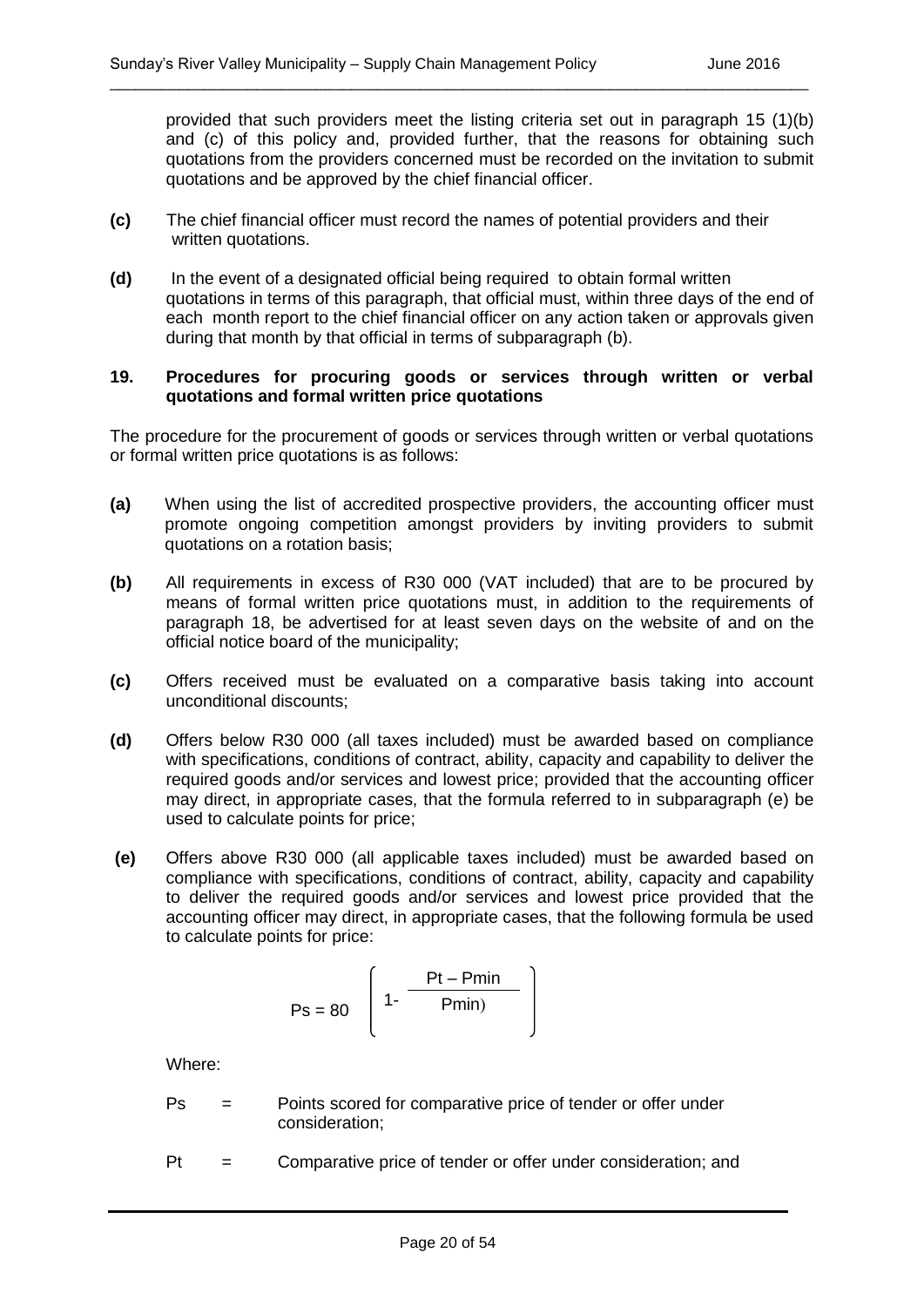Pmin = Comparative price of lowest acceptable tender or offer.

**(f)** Prior to the award of a contract with a price in excess of R10 000, the designated official must verify the status of recommended bidders (including their directors(s), owners(s) or trustee(s) by checking the Data Base of Restricted Suppliers maintained by National Treasury in order to ensure that no recommended bidder or any of its directors/owners/trustees are listed as companies or persons prohibited from doing business with the public sector;

\_\_\_\_\_\_\_\_\_\_\_\_\_\_\_\_\_\_\_\_\_\_\_\_\_\_\_\_\_\_\_\_\_\_\_\_\_\_\_\_\_\_\_\_\_\_\_\_\_\_\_\_\_\_\_\_\_\_\_\_\_\_\_\_\_\_\_\_\_\_\_\_\_\_\_\_\_\_\_\_\_

- **(g)** A call for quotations in terms of aforegoing paragraphs must be in writing and contain a specification for the goods and/or services to be procured as well as details of the preference points system to be used in adjudicating quotations;
- **(h)** The designated official must, in writing, notify the chief financial officer within 3 days after the end of each month of all written, verbal and formal written price quotations accepted or approvals given in terms of the aforegoing subparagraphs;
- **(i)** The chief financial officer must ensure that adequate systems are in place to meet the requirements for proper record keeping;
- **(j)** Acceptable offers must be awarded to the bidder who scored the highest points in accordance with the stipulated preference points system.

#### **20. Competitive bidding process**

- **(1)** Subject to paragraph 11 (2) of this policy, goods or services above a transaction value of R200 000 (VAT included) and long term contracts may only be procured through a competitive bidding process.
- **(2)** No requirement for goods or services above an estimated transaction value of R200 000 (VAT included) may deliberately be split into parts or items of lesser value merely for the sake of procuring the goods or services otherwise than through a competitive bidding process.
- **(3)** The accounting officer may split unduly large quantities of work into smaller contracts (units) in order to promote manageability and provide opportunities for emerging entrepreneurs. This procedure may only be followed when technically, logistically and financially feasible.

#### **21. Process for competitive bidding**

The procedures for the following stages of a competitive bidding process are as follows:

- **(a)** Compilation of bidding documentation as detailed in paragraph 22;
- **(b)** Public invitation of bids as detailed in paragraph 23;
- **(c)** Site meetings or briefing sessions as detailed in paragraph 23;
- **(d)** Handling of bids submitted in response to public invitation as detailed in paragraph 24;
- **(e)** Evaluation of bids as detailed in paragraph 32;
- **(f)** Award of contracts as detailed in paragraph 33;
- **(g)** Administration of contracts after the award of a bid, the accounting officer and the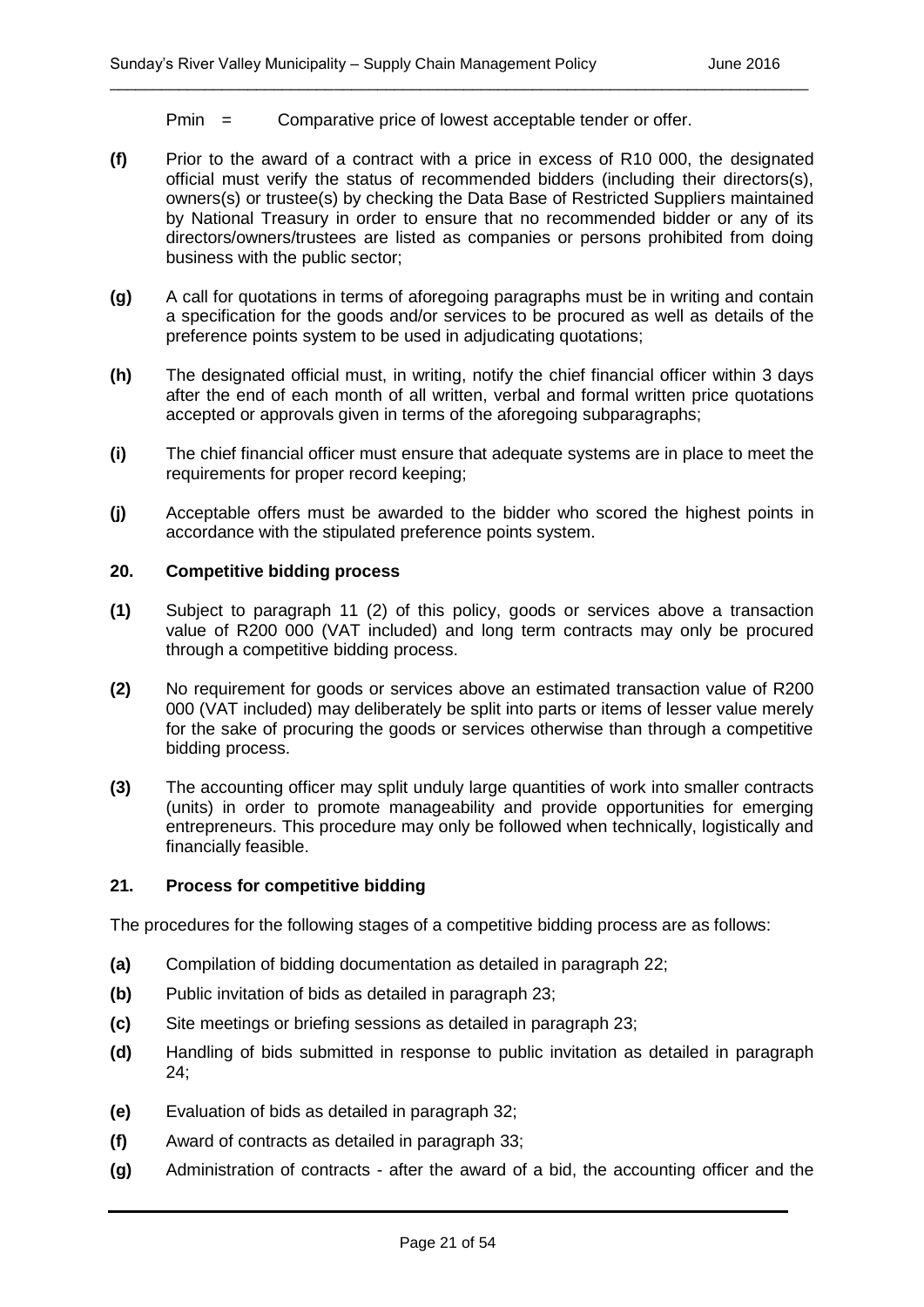bidder must enter into a written agreement.

- **(h)** Proper record keeping;
- **(i)** Original/legal copies of written contracts agreements should be kept in a secure place for reference and audit purposes.

\_\_\_\_\_\_\_\_\_\_\_\_\_\_\_\_\_\_\_\_\_\_\_\_\_\_\_\_\_\_\_\_\_\_\_\_\_\_\_\_\_\_\_\_\_\_\_\_\_\_\_\_\_\_\_\_\_\_\_\_\_\_\_\_\_\_\_\_\_\_\_\_\_\_\_\_\_\_\_\_\_

#### **22. Bid documentation for competitive bids**

Bid documentation for a competitive bidding process must, in addition to the requirements of paragraph 14 -

- **(a)** Take into account
	- **(i)** the general conditions of contract and any special conditions of contract, if specified;
	- **(ii)** any Treasury guidelines on bid documentation;
	- **(iii)** the requirements of and any general or special conditions of contract issued by or on behalf of the Construction Industry Development Board, in the case of a bid relating to construction works;
	- **(iv)** relevant B-BBEE verification and certification requirements;
	- **(v)** relevant local content or production requirements.
- **(b)** Include the preference points system to be used in adjudicating bids, namely 80/20 or 90/10 as prescribed in the Preferential Procurement Regulations;
- **(c)** Compel bidders to declare any conflict of interest they may have in the transaction for which the bid is submitted;
- **(d)** Compel bidders to submit a "Certificate of Independent Bid Determination" on form MBD 9 or similar document;
- **(e)** If the value of the transaction is expected to exceed R10 million (VAT included), require bidders to furnish -
	- **(i)** if the bidder is required by law to prepare annual financial statements for auditing, his audited annual financial statements -
		- **(a)** for the past three years; or
		- **(b)** since establishment, if established during the past three years;
	- **(ii)** a certificate signed by the bidder certifying that he has no undisputed commitments for municipal services towards a municipality or other service provider in respect of which payment is overdue for more than 30 days;
	- **(iii)** particulars of any contracts awarded to the bidder by an organ of state during the past five years, including particulars of any material non-compliance or dispute concerning the execution of such contracts;
	- **(iv)** a statement indicating whether or not any portion of the goods or services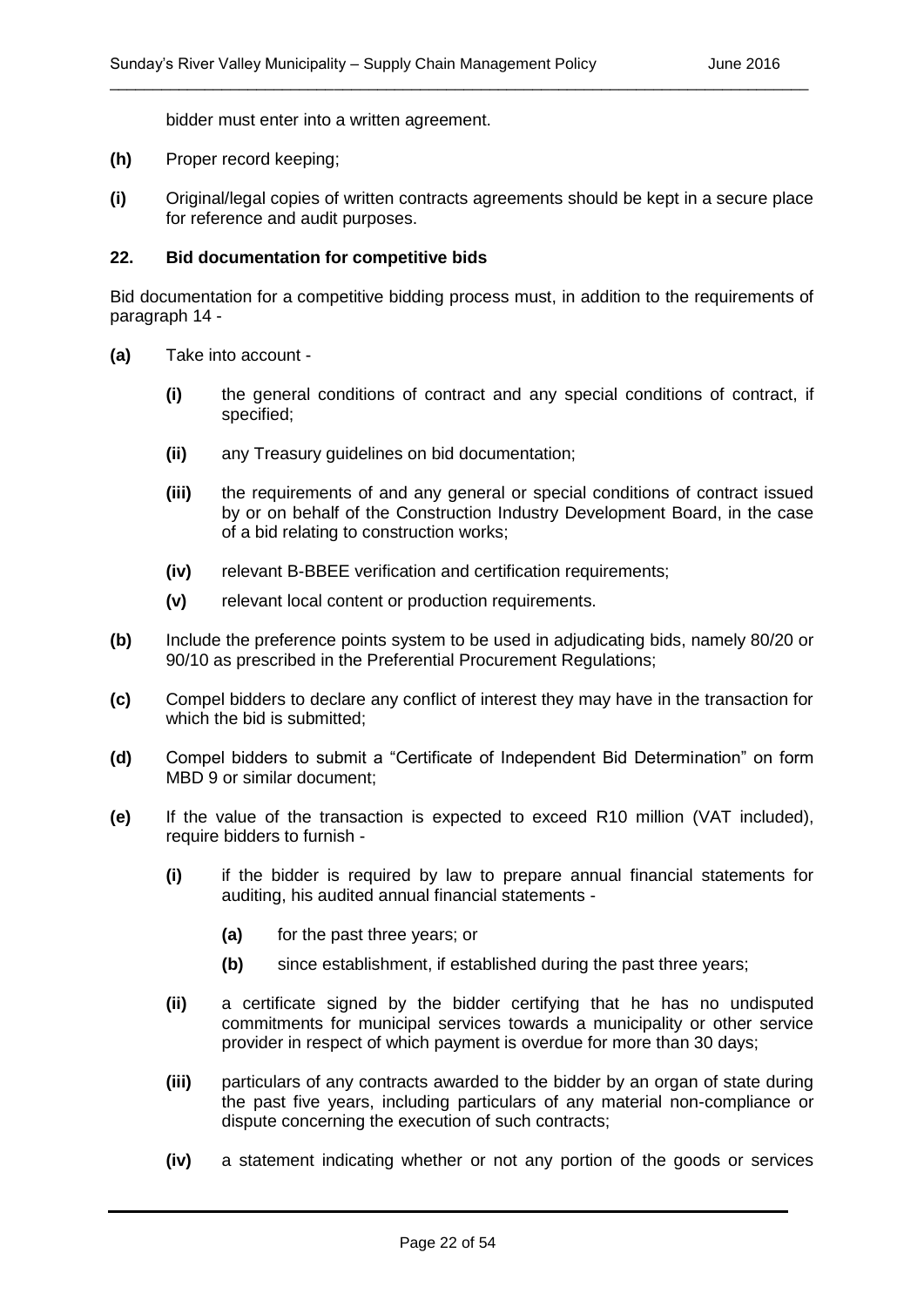required by the municipality are expected to be sourced from outside the Republic, and, if so, what portion and also whether or not any portion of the payment to be made by the municipality is expected to be transferred out of the Republic; and

**(f)** Stipulate that disputes must be settled by means of mutual consultation, mediation (with or without legal representation), or, when unsuccessful, in a South African court of law.

\_\_\_\_\_\_\_\_\_\_\_\_\_\_\_\_\_\_\_\_\_\_\_\_\_\_\_\_\_\_\_\_\_\_\_\_\_\_\_\_\_\_\_\_\_\_\_\_\_\_\_\_\_\_\_\_\_\_\_\_\_\_\_\_\_\_\_\_\_\_\_\_\_\_\_\_\_\_\_\_\_

#### **23. Public invitation for competitive bids**

- **(1)** The procedure for the invitation of competitive bids is as follows:
	- **(a)** any invitation to prospective providers to submit bids must be by means of a public advertisement in newspapers commonly circulating locally, the website of the municipality and in any other appropriate manner (which may include an advertisement in the Government Tender Bulletin); and
	- **(b)** the information contained in a public advertisement, must include
		- **(i)** subject to subparagraph (2), the closure date for the submission of bids, which may not be less than 30 days in the case of transactions over R10 million (VAT included) or which are of a long term nature, or 14 days in any other case, reckoned from the date on which the advertisement is placed in a newspaper;
		- **(ii)** a statement that bids may only be submitted on the bid documentation provided by the municipality; and
		- **(iii)** the date, time and venue of any compulsory site meetings or briefing session;
		- **(iv)** a statement to the effect that a bid from a prospective bidder who did not attend a prescribed compulsory site meeting or briefing session referred to in subparagraph (iii) will not be considered.
- **(2)** The accounting officer may determine a closure date for the submission of bids which is less than the 30 or 14 days requirement, but only if such shorter period can be justified on the grounds of urgency or emergency or in any exceptional case where it is impractical or impossible to follow the official procurement process and such fact shall, for auditing purposes, be recorded in the authority to invite bids.
- **(3)** Bids submitted must be sealed and marked in a manner stipulated in the invitation to bid.
- **(4)** Where bids are requested in electronic format, such bids must be supplemented by sealed hard copies which must reach the accounting officer before the closing time for the receipt of bids on the bid closing date as stipulated in the invitation to bid.
- **(5)** Where the municipality invites expressions of interest or bids for construction works with a value in excess of R30 000, it must publish such invitations on the website of the CIDB.
- **(6)** The municipality must also comply with the applicable provisions of the Standard for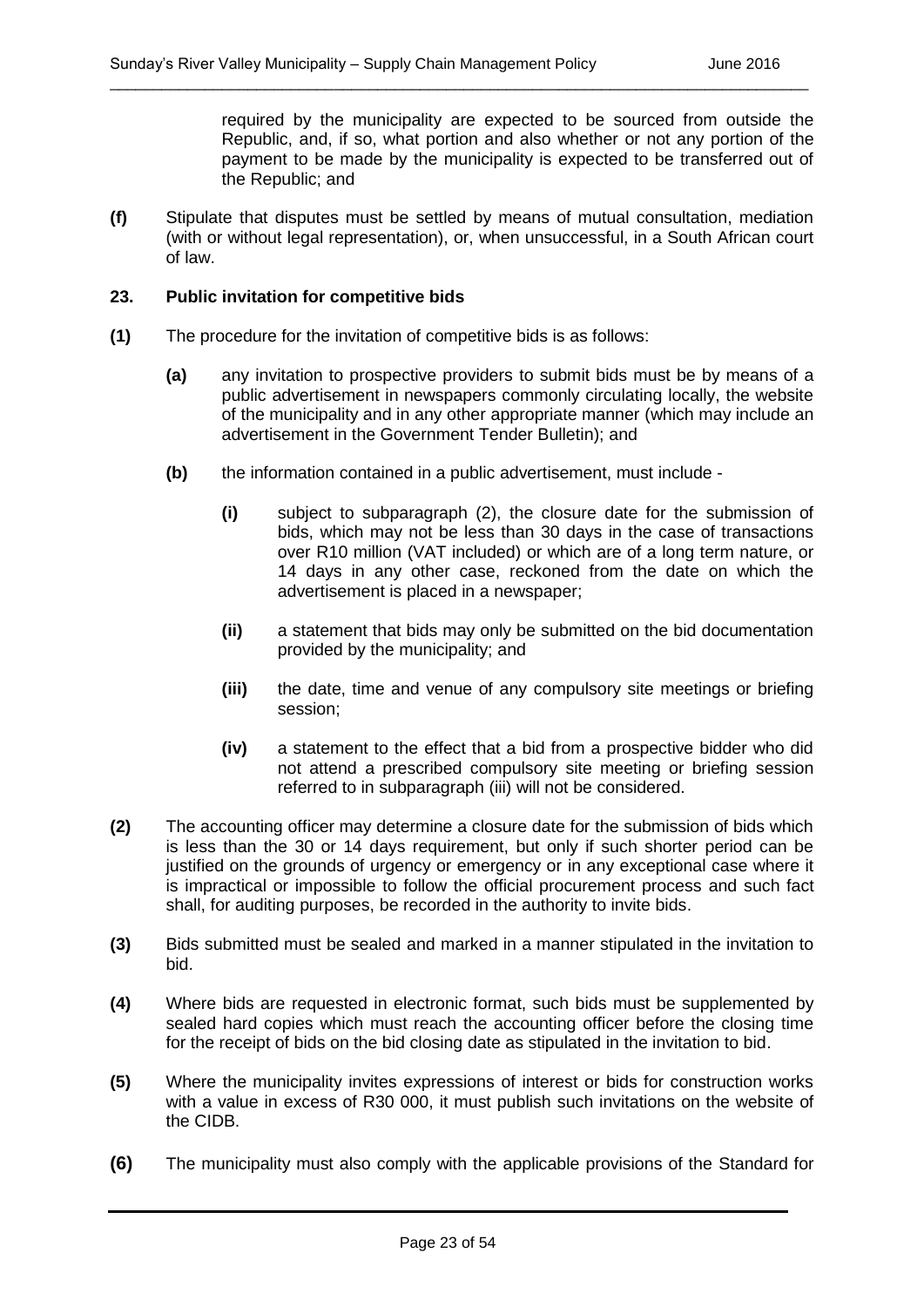Uniformity in Construction Procurement contained in Board Notice No. 86 of 2010 issued by the Construction Industry Development Board and any associated amended Standard insofar as such provisions relate to the invitation of bids.

\_\_\_\_\_\_\_\_\_\_\_\_\_\_\_\_\_\_\_\_\_\_\_\_\_\_\_\_\_\_\_\_\_\_\_\_\_\_\_\_\_\_\_\_\_\_\_\_\_\_\_\_\_\_\_\_\_\_\_\_\_\_\_\_\_\_\_\_\_\_\_\_\_\_\_\_\_\_\_\_\_

#### **24. Procedure for handling, opening and recording of bids**

The procedures for the handling, opening and recording of bids, are as follows:

- **(a)** Bids
	- **(i)** must be opened only in public;
	- **(ii)** must be opened at the same time and as soon as possible after the published closing time or period for the submission of bids; and
	- **(iii)** received after the published closing time or period should not be considered and be returned to the bidder, unopened, immediately.
- **(b)** Any bidder or member of the public has the right to request that the names of the bidders who submitted responsive bids before the closing time or period be read out and, if practical, also each bidder's total bidding price;
- **(c)** No information, except the information referred to in subparagraph (b), relating to a bid should be disclosed to bidders or other persons until the successful bidder is notified of the award of the relevant bid; and
- **(d)** The designated official opening received bids must
	- **(i)** record in a register to be provided for this purposes, all bids received before the closing time or period for the submission of same;
	- **(ii)** make the aforesaid register available for public inspection during the normal office hours of the municipality; and
	- **(iii)** publish the entries in the aforesaid register and the bid results on the website of the municipality.

#### **25. Negotiations with preferred bidders**

- **(1)** The accounting officer may negotiate the final terms of a contract with bidders identified through a competitive bidding process as preferred bidders, provided that such negotiation -
	- **(a)** does not allow any preferred bidder a second or unfair opportunity;
	- **(b)** is not to the detriment of any other bidder; and
	- **(c)** does not lead to a higher price than the bid as submitted;
	- **(d)** will not be contrary to any legal requirement or amount to a prohibited or collusive practice.
- **(2)** Minutes of such negotiations must be kept for record and audit purposes.

#### **26. Two-stage bidding process**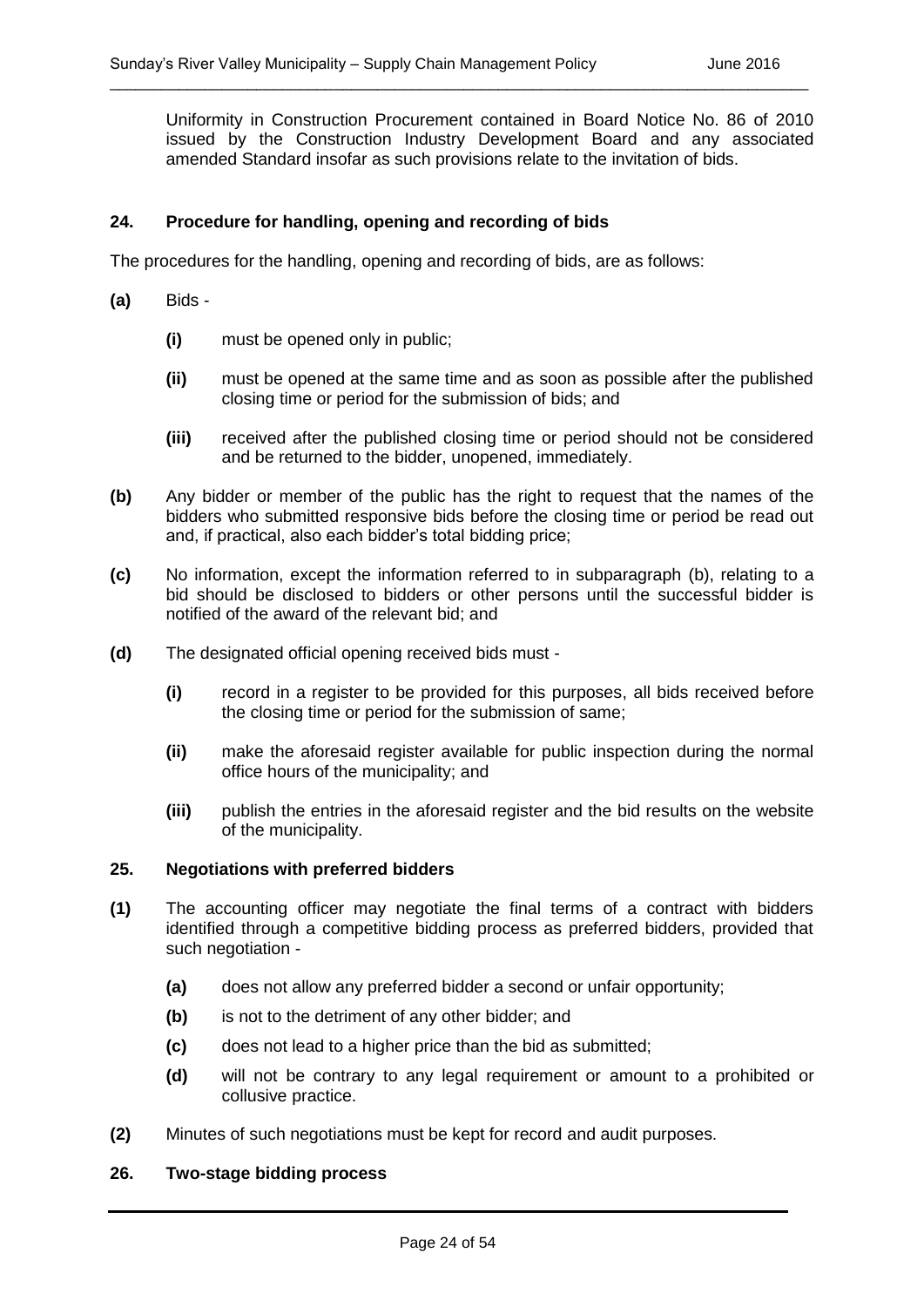- **(1)** A two-stage bidding process is permissible for
	- **(a)** large complex projects;
	- **(b)** projects where it may be undesirable to prepare complete detailed technical specifications; or
	- **(c)** long term projects with a duration period exceeding three years.
- **(2)** In the first stage, technical proposals on conceptual design or performance specifications should be invited, subject to technical as well as commercial clarifications and adjustments.

**(3)** In the second stage, final technical proposals and priced bids should be invited.

#### **27. Committee system for competitive bids**

- **(1)** A committee system for competitive bids shall be established, consisting of the following committees for each procurement or cluster of procurements as the accounting officer may determine:
	- **(a)** a bid specification committee;
	- **(b)** a bid evaluation committee; and
	- **(c)** a bid adjudication committee;
- **(2)** The accounting officer shall, in writing, appoint the members of each committee in respect of each competitive bid invitation, taking into account the provisions of section 117 of the Act in terms of which no councillor may be a member of any such committee or attend any of its meetings as an observer.
- **(3)** A neutral or independent observer, appointed by the accounting officer, may attend or oversee a committee when this is appropriate for ensuring fairness and promoting transparency.
- **(4)** The committee system must be consistent with
	- **(a)** paragraphs 28, 32 and 33 of this policy; and
	- **(b)** any other applicable legislation.
- **(5)** The accounting officer may, in appropriate cases and in his sole discretion, apply the committee system to formal written price quotations.

#### **28. Bid specification committees**

- **(1)** A bid specification committee must compile the specifications for procurement of goods or services by the municipality.
- **(2)** A bid specification committee must be composed of one or more officials of the municipality preferably the line manager responsible for the function concerned, and may, when appropriate, include external specialist advisors.
- **(3)** No person, advisor or corporate entity involved with the bid specification committee,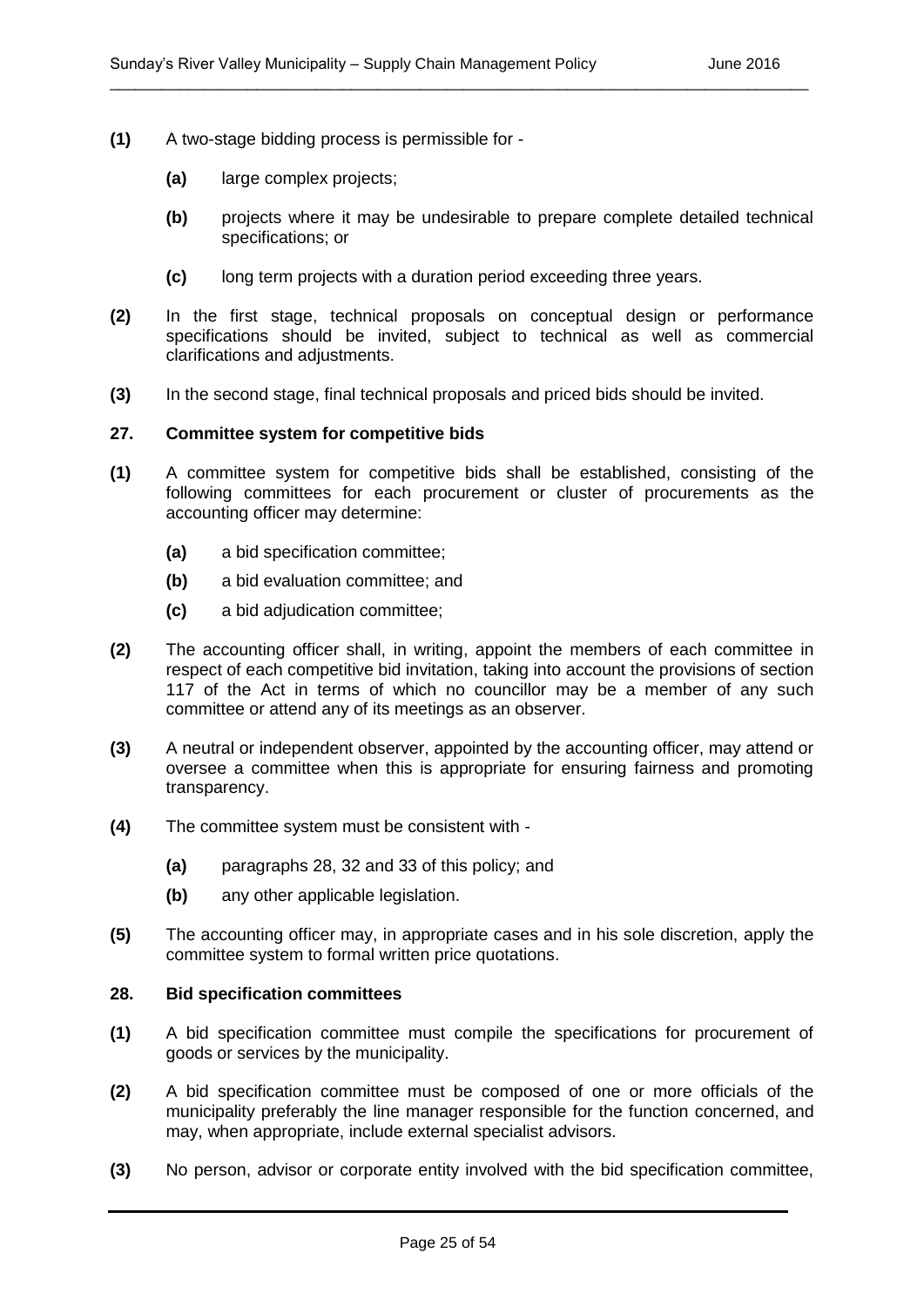or director of such a corporate entity, may bid for any resulting contracts.

\_\_\_\_\_\_\_\_\_\_\_\_\_\_\_\_\_\_\_\_\_\_\_\_\_\_\_\_\_\_\_\_\_\_\_\_\_\_\_\_\_\_\_\_\_\_\_\_\_\_\_\_\_\_\_\_\_\_\_\_\_\_\_\_\_\_\_\_\_\_\_\_\_\_\_\_\_\_\_\_\_

- **(4)** Where a bid specification is compiled with due regard to the findings and recommendations contained in a prior, associated feasibility study, the person, advisor or corporate entity who or which prepared the said feasibility study may be prohibited from bidding for the resulting contracts in circumstances where such person, advisor or corporate entity may obtain an unfair advantage or where a conflict of interest may arise.
- **(5)** A specification referred to in this paragraph must be approved by the accounting officer in writing prior to publication of the invitation for bids in terms of paragraph 23.

#### **29. Specifications**

#### **29.1 General Requirements**

Specifications -

- **(a)** must be drafted in an unbiased manner to allow all potential suppliers to offer their goods or services to the municipality;
- **(b)** must take account of any accepted standards such as those issued by Standards South Africa, the International Standards Organization or an authority accredited or recognized by the South African National Accreditation System with which the equipment or material or workmanship should comply;
- **(c)** must, where possible, be described in terms of performance required rather than in terms of descriptive characteristics for design;
- **(d)** may not create trade barriers in contract requirements in the forms of specifications, plans, drawings, designs, testing and test methods, packaging, marking or labelling of conformity certification;
- **(e)** may not make reference to any particular trade mark, name, patent, design, type, specific origin or producer unless there is no other sufficiently precise or intelligible way of describing the characteristics of the work, in which case such reference must be accompanied by the word "equivalent";

#### **29.2 Functionality**

Where functionality is utilized as an evaluation criterion, specifications must clearly specify:

- **(i)** the evaluation criteria for measuring functionality which criteria must be objective, the weight of each criterion, the applicable values and the minimum qualifying score for functionality; and
- **(ii)** the fact that no tender will be regarded as an acceptable tender if it fails to achieve the minimum qualifying score for functionality as indicated in the tender specification concerned; and
- **(iii)** that tenders that have achieved the minimum qualification score for functionality will be evaluated further in terms of the preference point systems referred to in subparagraphs 29. (3) and 29 (4) below.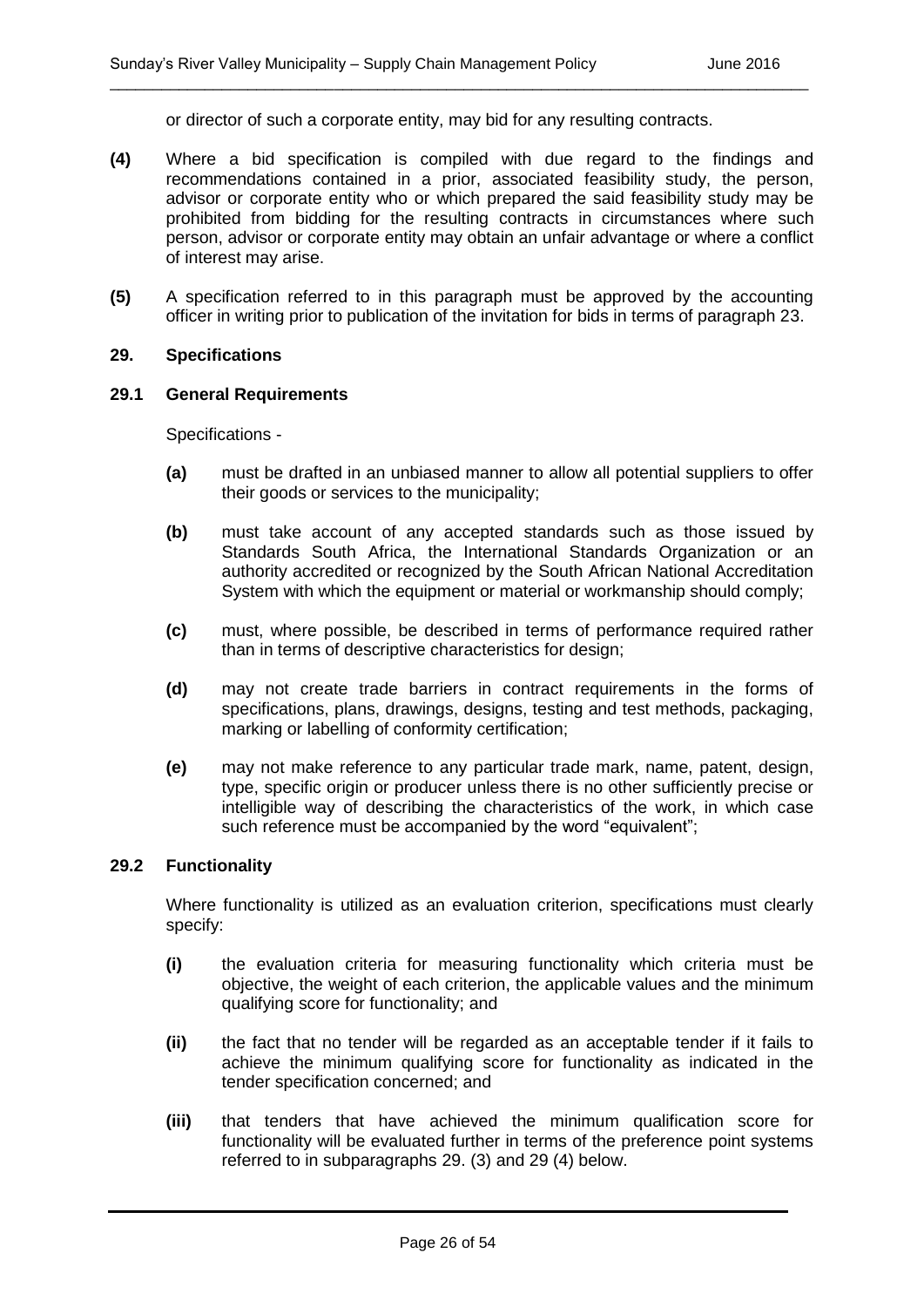#### **29.3 80/20 Preference Points System**

**(3.1)** Where applicable, specifications must include the following preference points evaluation system for the acquisition of services, works or goods up to a Rand value of R1 000 000 (all applicable taxes included):

\_\_\_\_\_\_\_\_\_\_\_\_\_\_\_\_\_\_\_\_\_\_\_\_\_\_\_\_\_\_\_\_\_\_\_\_\_\_\_\_\_\_\_\_\_\_\_\_\_\_\_\_\_\_\_\_\_\_\_\_\_\_\_\_\_\_\_\_\_\_\_\_\_\_\_\_\_\_\_\_\_

**(i)** the following formula will be used to calculate the points for price in respect of tenders (including price quotations) with a Rand value equal to, or above R 30 000 and up to a Rand value of R1 000 000 (all applicable taxes included):

$$
Ps = 80 \left[ 1 - \frac{Pt - Pmin}{Pmin} \right]
$$

Where:

- Ps = Points scored for comparative price of tender or offer under consideration;
- Pt = Comparative price of tender or offer under consideration; and

Pmin = Comparative price of lowest acceptable tender or offer.

**(ii)** subject to subparagraph (iii), points must be awarded to a tenderer for attaining the B-BBEE status level of contributor in accordance with the following tables:

| <b>B-BBEE Status Level of Contributor</b> | <b>Number of Points</b> |  |
|-------------------------------------------|-------------------------|--|
|                                           | 20                      |  |
| 2                                         | 18                      |  |
| З                                         | 16                      |  |
|                                           | 12                      |  |
| 5                                         | 8                       |  |
| 6                                         | 6                       |  |
|                                           |                         |  |
| 8                                         | 2                       |  |
| Non-compliant contributor                 |                         |  |

Or

In respect of Exempted Micro Enterprises (EME's)

| <b>Black Ownership</b><br>of EME | <b>Deemed B-BBEE Status</b><br><b>Level of Contributor</b> | Number of<br><b>Preference Points</b> |  |
|----------------------------------|------------------------------------------------------------|---------------------------------------|--|
| More than 50%                    |                                                            | 16                                    |  |
| Less than 50%                    |                                                            |                                       |  |

**(iii)** a maximum of 20 points may be allocated under subparagraph (ii);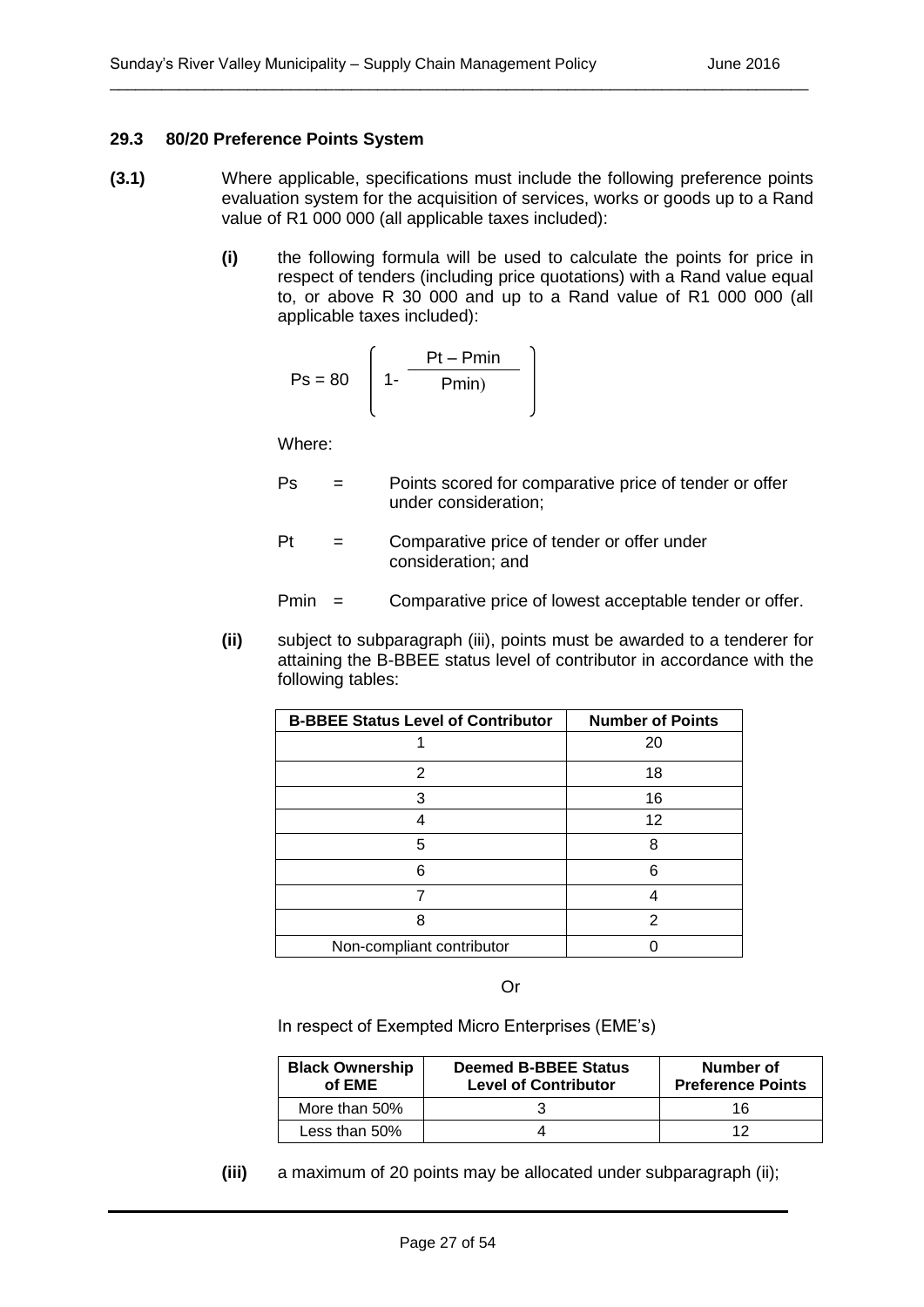- **(iv)** the points scored by a tenderer in respect of B-BBEE contribution contemplated in subparagraph (ii) must be added to the points scored for price as calculated in accordance with subparagraph (i);
- **(3.2)** The B-BBEE status level attained by a tenderer must be used to determine the number of points contemplated in subparagraph 3.1 (ii).

**(3.3)** Specifications must also must provide, as a special condition of contract, that, in the event of all tenders received exceeding the estimated Rand value of R1 000 000, the tender invitation will be cancelled, provided that if one or more of the acceptable tenders received are within the aforesaid threshold of R1 000 000, all tenders received will be evaluated in accordance with this preference point system.

#### **29.4 90/10 Preference Points System**

- **(4.1)** Where applicable, specifications must include the following preference points evaluation system for the acquisition of services, works or goods with a Rand value above R1 000 000 (all applicable taxes included):
	- **(i)** the following formula will be used to calculate the points for price in respect of tenders with a Rand value above R1 000 000 (all applicable taxes included):

$$
Ps = 90 \left[ 1 - \frac{Pt - Pmin}{Pmin} \right]
$$

Where:

- Ps = Points scored for comparative price of tender or offer under consideration;
- Pt = Comparative price of tender or offer under consideration; and

Pmin = Comparative price of lowest acceptable tender or offer.

**(ii)** subject to subparagraph (iii), points must be awarded to a tenderer for attaining the B-BBEE status level of contributor in accordance with the following table:

| <b>B-BBEE Status Level of Contributor</b> | <b>Number of Points</b> |
|-------------------------------------------|-------------------------|
|                                           |                         |
|                                           |                         |
|                                           |                         |
|                                           |                         |
|                                           |                         |
|                                           |                         |
|                                           |                         |
|                                           |                         |
| Non-compliant contributor                 |                         |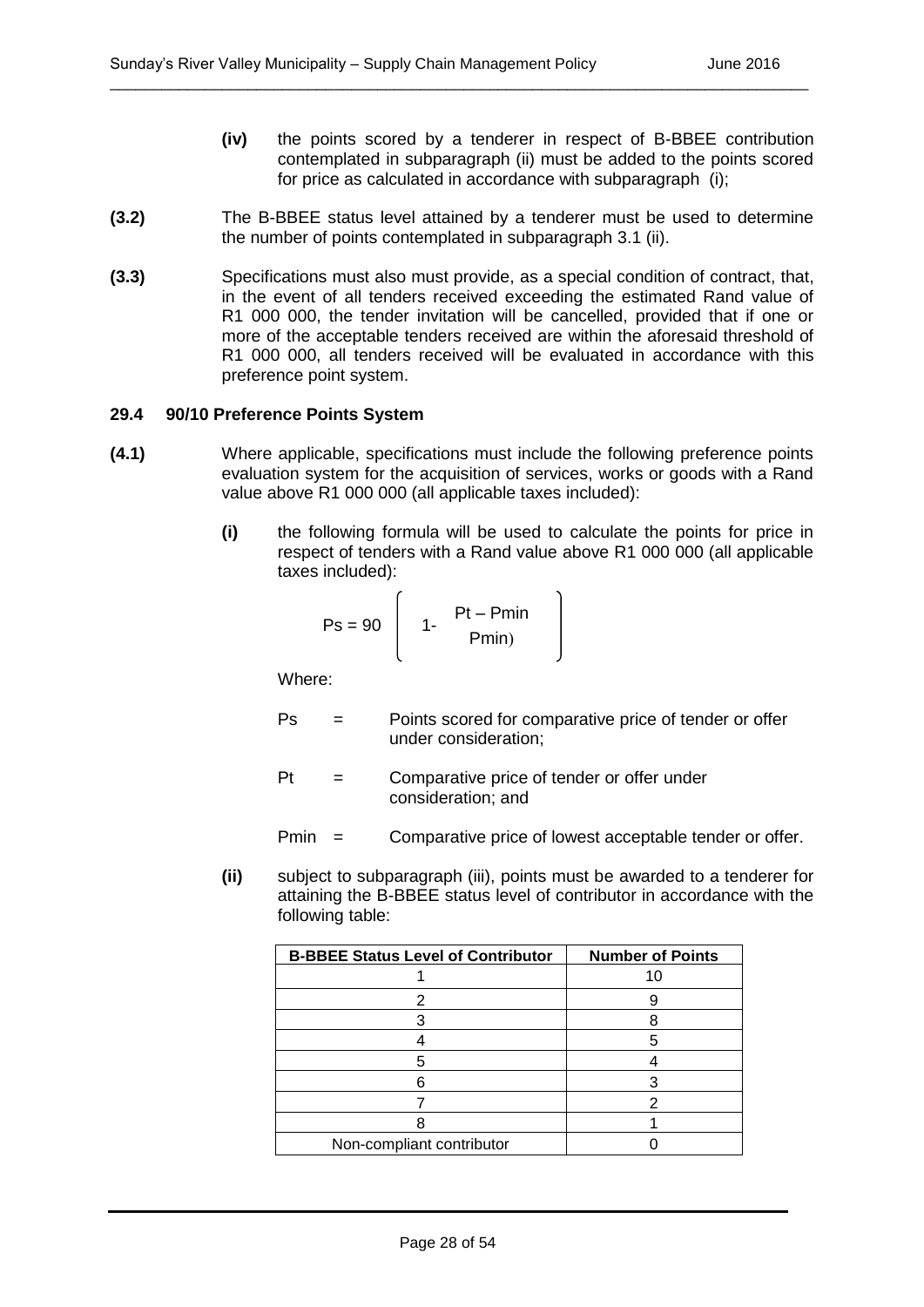#### Or

\_\_\_\_\_\_\_\_\_\_\_\_\_\_\_\_\_\_\_\_\_\_\_\_\_\_\_\_\_\_\_\_\_\_\_\_\_\_\_\_\_\_\_\_\_\_\_\_\_\_\_\_\_\_\_\_\_\_\_\_\_\_\_\_\_\_\_\_\_\_\_\_\_\_\_\_\_\_\_\_\_

In respect of Exempted Micro Enterprises (EME's)

| <b>Black Ownership</b><br>of EME | <b>Deemed B-BBEE Status</b><br><b>Level of Contributor</b> | Number of<br><b>Preference</b><br><b>Points</b> |  |
|----------------------------------|------------------------------------------------------------|-------------------------------------------------|--|
| More than 50%                    |                                                            |                                                 |  |
| Less than 50%                    |                                                            |                                                 |  |

- **(iii)** a maximum of 10 points may be allocated under subparagraph (ii).
- **(iv)** the points scored by a tenderer in respect of the level of B-BBEE contribution contemplated in subparagraph (ii) must be added to the points scored for price as calculated in accordance with subparagraph (i);
- **(4.2)** The B-BBEE status level attained by a tenderer must be used to determine the number of points contemplated in subparagraph 4.1 (ii).
- **(4.3)** Specifications must also must provide, as a special condition of contract, that, **i**n the event of all tenders received being equal to, or below R1 000 000, the invitation to tender will be withdrawn and all tenders received shall be regarded as having been cancelled provided that, If one or more of the acceptable tenders received are above the prescribed threshold of R1 000 000, all tenders received will be evaluated in accordance with this preference point system.

#### **29.5 Local Production**

- **(5.1)** Where, in the case of tenders in designated sectors, local production and content is of critical importance, the tender specification must clearly state, as a condition of tender, that only locally produced goods, services or works or locally manufactured goods, with a stipulated minimum threshold for local production and content, will be considered.
- **(5.2)** The tender specification must also stipulate:
	- **(a)** that the exchange rate to be used for the calculation of local content or local production will be the exchange rate published by the South African Reserve Bank at 12:00 on the date, one week (7 calendar days) prior to the closing date of the invited bid;
	- **(b)** that only the South African Bureau of Standards (SABS) approved technical specification number SATS 1286:201x will be used to calculate local content in accordance with the following formula:

$$
LC = 1 - \frac{X}{y} \times 100
$$

**Where**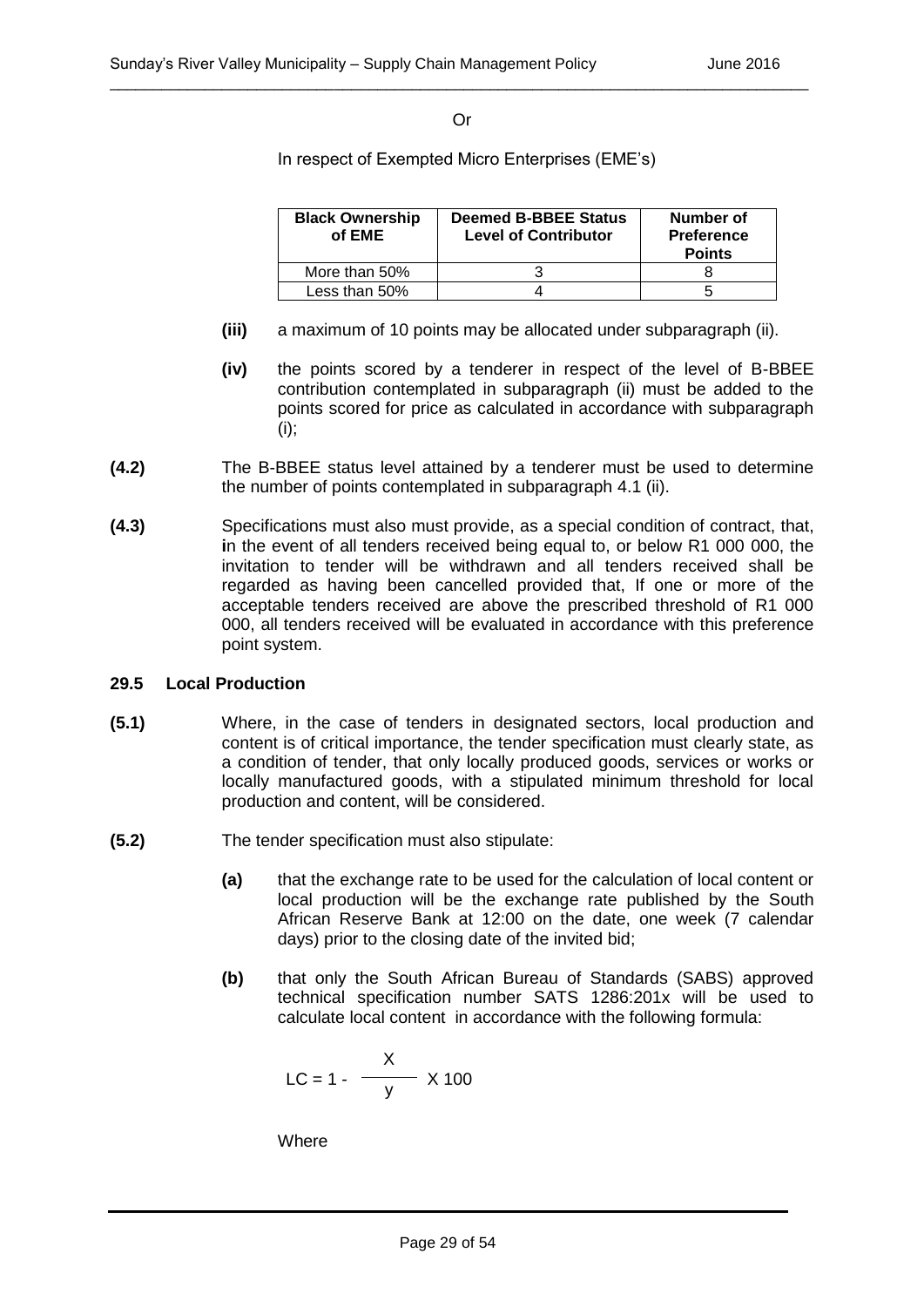- $X =$  imported content
- $y = bi$  bid price excluding value added tax (VAT)

and that the prices referred to in the determination of x must be converted to Rand (ZAR) by using the exchange rate published by the South African Reserve Bank at 12:00 on the date, one week (7 calendar days) prior to the closing date of the bid;

- **(c)** that National Treasury Form MBD 6.2 (Declaration Certificate for Local Content) duly complete and signed must form part of the bid documentation;
- **(d)** that the municipality reserves the right to verify the accuracy of the rates of exchange quoted by the bidder in paragraph 4.1 of the aforesaid Certificate.
- **(5.3)** The accounting officer may decide to include, in any invitation to bid, a specific bidding condition that only locally produced goods, services or works or locally manufactured goods with a stipulated minimum threshold for local production and content, will be considered on condition that such prescript and threshold(s) are in accordance with the specific directives issued for this purpose by Treasury in consultation with the Department of Trade and Industry and, in such event, the requirements stipulated in subparagraph 5.2 shall be inserted in the tender specification.
- **(5.4)** Where necessary, bid specifications for tenders referred to in subparagraph 5.1 may state that a two- stage tendering process will be followed, where the first stage will involve functionality and minimum threshold for local production and content and the second stage price and B-BBEE with the possibility of price negotiations only with the short listed tenderers with a view to effecting cost savings in circumstances where the tendered prices are obviously inflated or to ensure the award of the tender concerned within budgetary constraints provided that, where such negotiations take place, the principles contained in paragraph 25.1 of this policy shall be applied.
- **(5.5)** Any tender specification issued in terms of this subparagraph must be capable of being measured and audited.

#### **29.6 B-BBEE status level certificates and scorecards**

Bid specifications must state that:

- **(i)** Those tenderers who qualify as Exempted Micro Enterprises (EME's) in terms of the Broad-Based Black Economic Empowerment Act, must submit, together with their tender, a certificate to this effect issued by a registered auditor, accounting officer (as contemplated in section 60(4) of the Close Corporations Act, 1984 (Act No. 69 of 1984)) or an accredited verification agency provided that a certificate issued by an Accounting Officer of a closed corporation must be on his letterhead which should also contain his practice number and contact number clearly specified on the face of such certificate.
- **(ii)** Tenderers other than Exempted Micro-Enterprises (EME's) must submit, with their tender, their original and valid B-BBEE Status Level Verification Certificate complying at least with the provisions subparagraphs (v) and (vi), or a certified copy thereof, in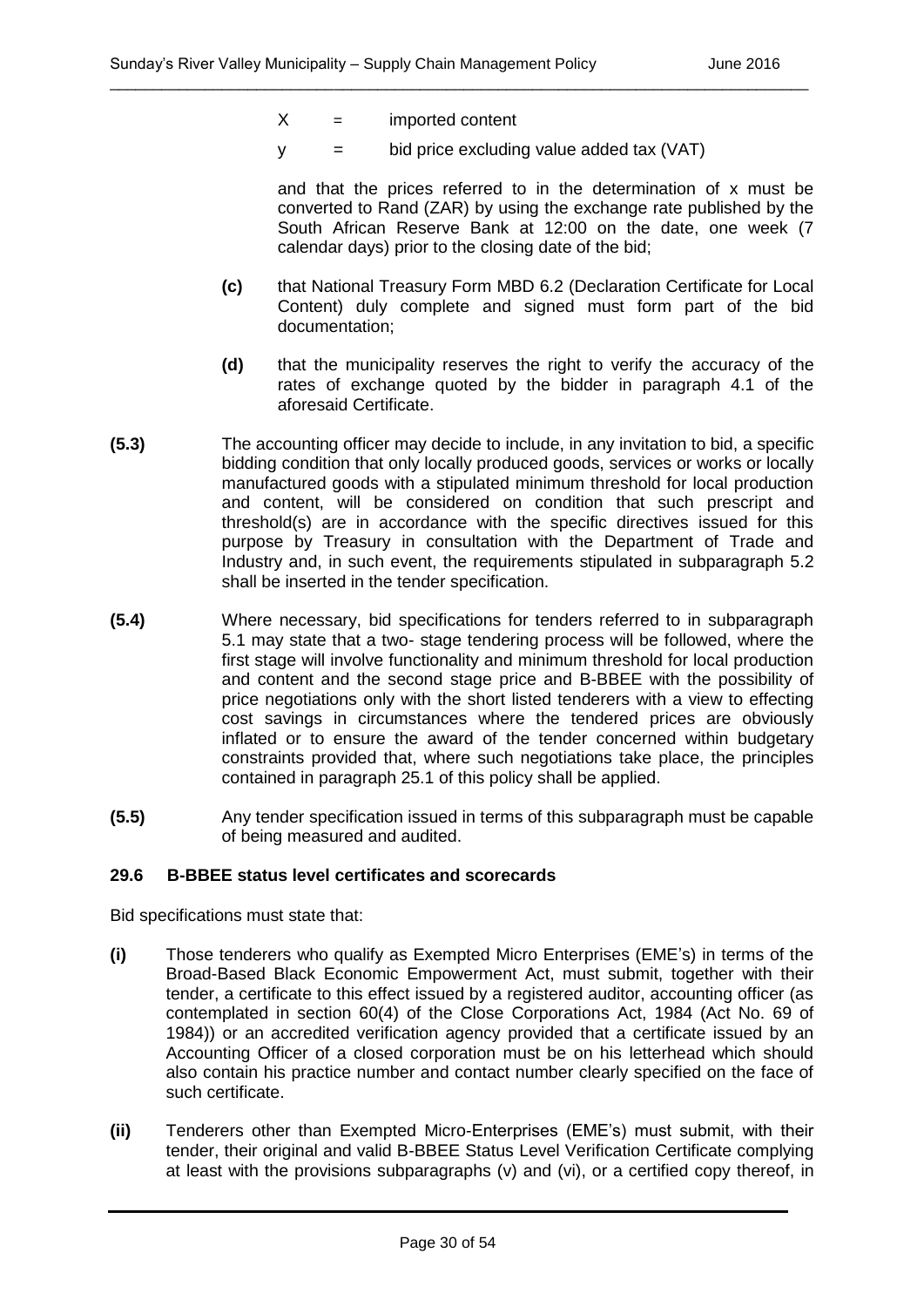support of their B-BBEE rating.

**(iii)** A trust, consortium or joint venture will qualify for points for its B-BBEE status level as a legal entity, provided its submits its B-BBEE Status Level Verification Certificate with its tender.

\_\_\_\_\_\_\_\_\_\_\_\_\_\_\_\_\_\_\_\_\_\_\_\_\_\_\_\_\_\_\_\_\_\_\_\_\_\_\_\_\_\_\_\_\_\_\_\_\_\_\_\_\_\_\_\_\_\_\_\_\_\_\_\_\_\_\_\_\_\_\_\_\_\_\_\_\_\_\_\_\_

- **(iv)** A trust, consortium or joint venture will qualify for points for its B-BBEE status level as an unincorporated entity, provided that it submits its consolidated B-BBEE scorecard as if were a group structure and, provided further, that such a consolidated B-BBEE scorecard is prepared for every separate tender.
- **(v)** As a minimum requirement, all valid B-BBEE Status Level Verification Certificates should have the following information detailed on the face of the certificate:
	- The name and physical location of the measured entity;
	- The registration number and, where applicable, the VAT number of the measured entity;
	- The date of issue and date of expiry;
	- The certificate number for identification and reference:
	- The scorecard that was used (for example EME, QSE or Generic);
	- The name and / or logo of the Verification Agency;
	- The SANAS logo;
	- The signature of the authorized person from the Verification Agency concerned; and
	- The B-BBEE Status Level of Contribution obtained by the measured entity.
- **(vi)** The format and content of B-BBEE Status Level Verification Certificates issued by registered auditors approved by the Independent Regulatory Board of Auditors (IRBA) must -
	- Clearly identify the B-BBEE approved registered auditor by the auditor's individual registration number with IRBA and the auditor's logo;
	- Clearly record an approved B-BBEE Verification Certificate identification reference in the format required by the SANAS;
	- Reflect relevant information regarding the identity and location of the measured entity;
	- **IDENTIFY THE CODES OF Good Practice or relevant Sector Codes applied in the** determination of the scores;
	- Record the weighting points (scores) attained by the measured entity for each scorecard element, where applicable, and the measured entity's overall B-BBEE Status Level of Contribution;
	- Reflect that the B-BBEE Verification Certificate and accompanying assurance report issued to the measured entity is valid for 12 months from the date of issuance;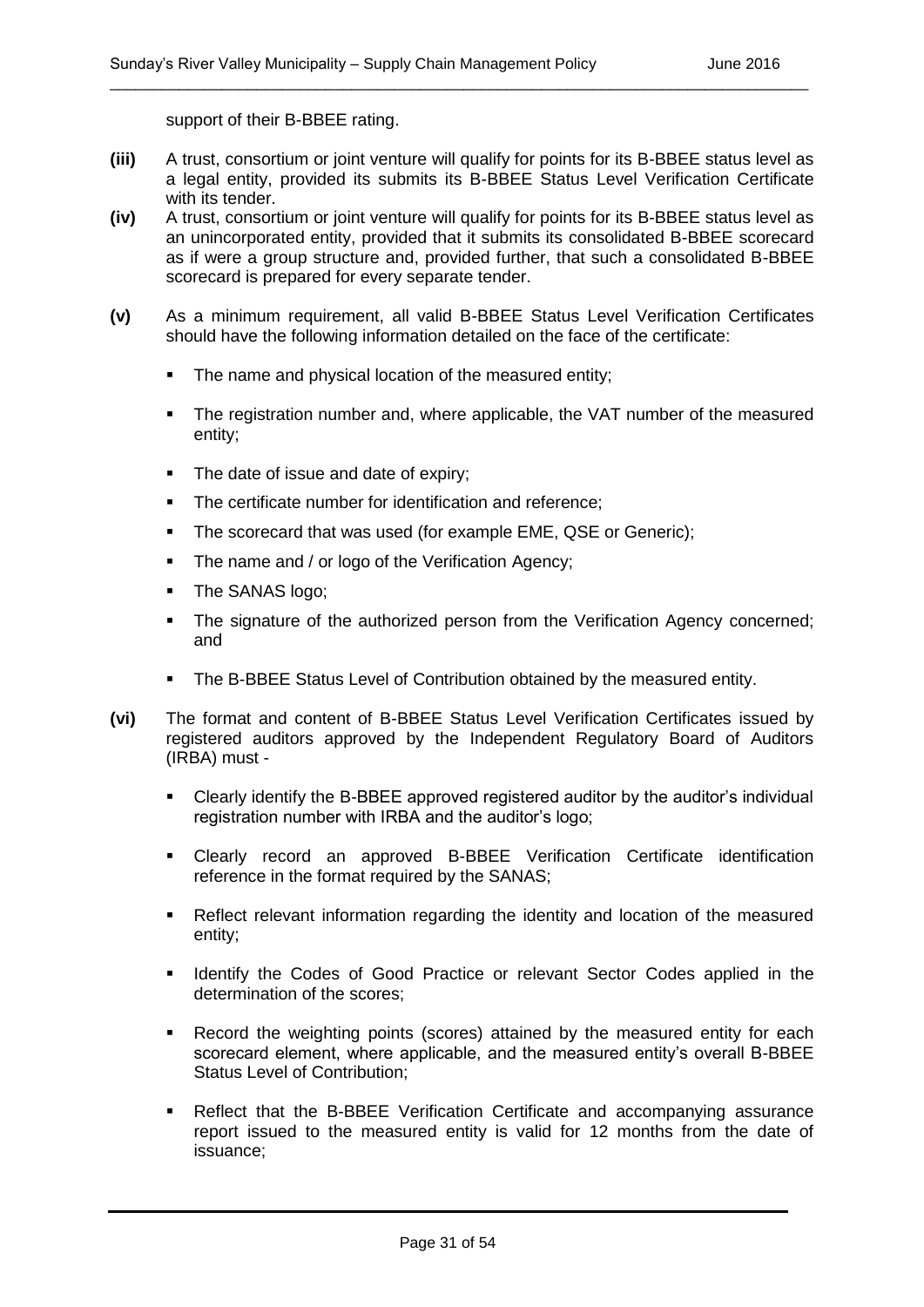Reflect both the issuance and expiry date of the Verification Certificate.

\_\_\_\_\_\_\_\_\_\_\_\_\_\_\_\_\_\_\_\_\_\_\_\_\_\_\_\_\_\_\_\_\_\_\_\_\_\_\_\_\_\_\_\_\_\_\_\_\_\_\_\_\_\_\_\_\_\_\_\_\_\_\_\_\_\_\_\_\_\_\_\_\_\_\_\_\_\_\_\_\_

#### **29.7 Additional Conditions**

A bid specification must include a reference to the following additional conditions, where applicable:

#### **29.7.1 Sub-contracting**

- **(a)** A person will not be awarded points for B-BBEE status level if it is indicated in the tender documents that such a tenderer intends sub-contracting more than 25% of the value of the contract to any other enterprise that does not qualify for at least the points that such a tenderer qualifies for, unless the intended sub-contractor is an exempted micro enterprise that has the capability and ability to execute the subcontract.
- **(b)** A person awarded a contract may not sub-contract more than 25% of the value of the contract to any other enterprise that does not have an equal or higher B-BBEE status level than the person concerned, unless the contract is sub-contracted to an exempted micro enterprise that has the capability and ability to execute the subcontract.
- **(c)** A person awarded a contract in relation to a designated sector, may not sub-contract in such a manner that the local production and content of the overall value of the contract is reduced to below the stipulated minimum threshold.

#### **29.7.2 Specific goals**

- **(a)** In terms of section 7 of the Preferential Procurement Regulations, a contract may be awarded to a tenderer that did not score the highest total number of points, only in accordance with section 2 (1)(f) of the Preferential Procurement Policy Framework Act No. 5 of 2000.
- **(b)** In the application of section 2 (1)(f) of the aforesaid Act, the accounting officer may explicitly determine in any bid specification that a tenderer shall be required to attain a specific goal or goals *other* than and excluding the goals of contracting with historically disadvantaged persons and implementing Reconstruction and Development Programmes in order to qualify for the award of a contract.

#### **29.8 Miscellaneous Special Conditions of Contract**

A bid specification must, inter alia, include the following conditions as Special Conditions of Contract:

#### **29.8.1 General**

- **(a)** Only a tenderer who has completed and signed the declaration part of the tender documentation may be considered;
- **(b)** When comparative prices must be calculated, any discounts which have been offered unconditionally will be taken into account;
- **(c)** A discount which has been offered conditionally will, despite not being taken into account for evaluation purposes, be implemented when payment to a tenderer in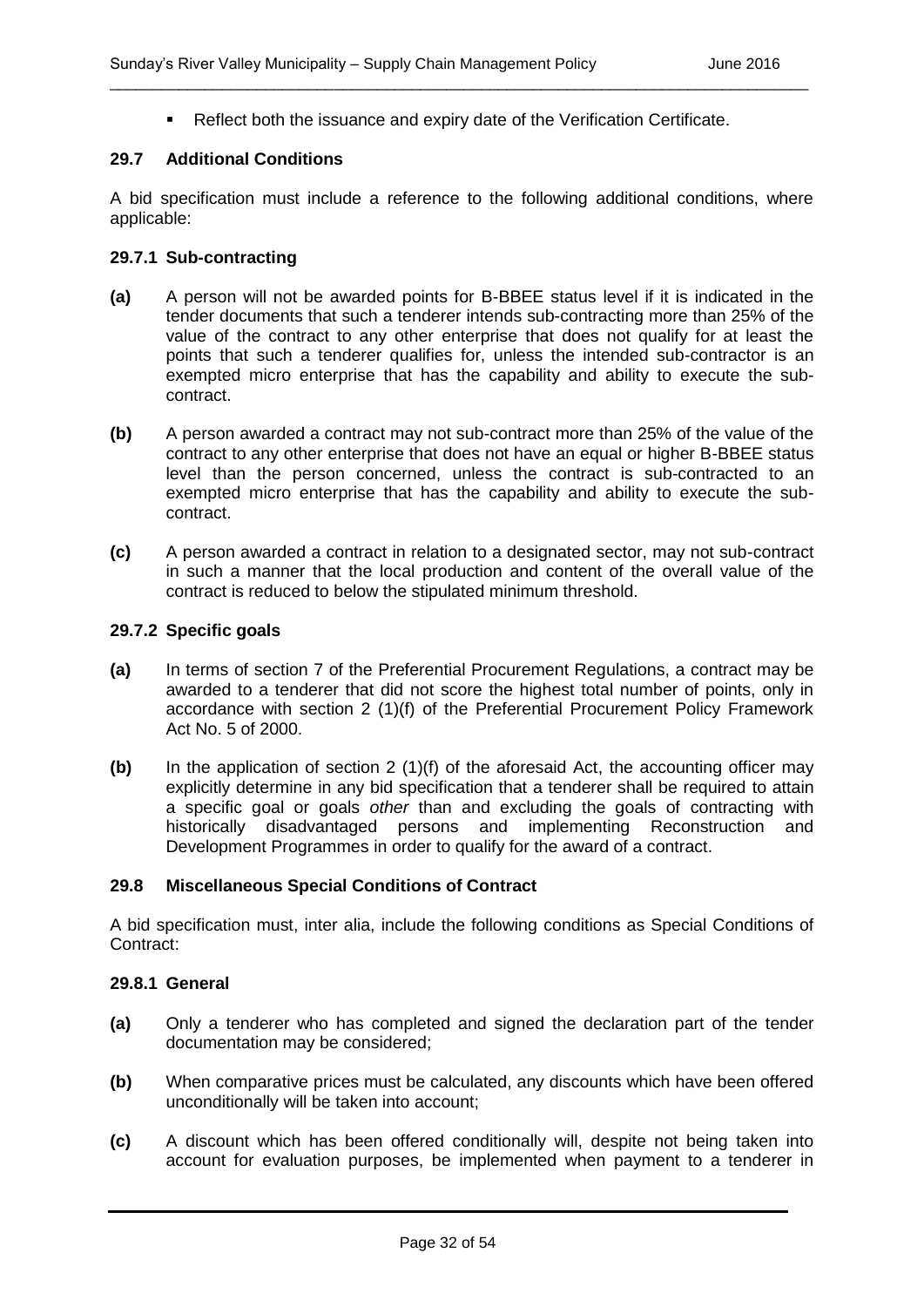respect of an accepted tender is effected;

- **(d)** Points scored will be rounded off to the nearest 2 decimal places.
- **(e) (i)** In the event that two or more tenders score equal total points, the successful tender will be the one scoring the highest number of preference points for B-BBEE;

\_\_\_\_\_\_\_\_\_\_\_\_\_\_\_\_\_\_\_\_\_\_\_\_\_\_\_\_\_\_\_\_\_\_\_\_\_\_\_\_\_\_\_\_\_\_\_\_\_\_\_\_\_\_\_\_\_\_\_\_\_\_\_\_\_\_\_\_\_\_\_\_\_\_\_\_\_\_\_\_\_

- **(ii)** However, when functionality is part of the evaluation process and two or more tenders have scored equal points including equal preference points for B-BBEE, the successful tender will be the one scoring the highest score for functionality.
- **(iii)** Should two or more tenders be equal in all respects, the award shall be decided by the drawing of lots.

#### **29.8.2 Cancelling a tender**

**(f)** The accounting officer may, prior to the award of a tender, by notice in the media in which the original tender was advertised, cancel such tender if, due to changed circumstances, there is no longer a need for the services, works or goods requested or if funds are no longer available to cover the total envisaged expenditure or if no acceptable tenders are received.

#### **29.8.3 Declarations**

- **(g)** A tenderer must
	- **(i)** declare that the information provided in a tender document is true and correct;
	- **(ii)** declare that the signatory to a tender document is duly authorised; and
	- **(iii)** undertake to submit documentary proof regarding any tendering issue when required to the satisfaction of the municipality.

#### **29.8.4 Remedies**

- **(h)** In addition to the action contemplated in paragraph 41 of this policy which shall be read in conjunction with this subparagraph:
	- **(i)** The municipality will, upon detecting that the B-BBEE status level of contribution has been claimed or obtained by a tenderer on a fraudulent basis or any of the conditions of a contract awarded to such tenderer or contractor have not been fulfilled, act against such tenderer or person awarded the ensuing contract.
	- **(ii)** The municipality may, in addition to any other remedy it may have against the person contemplated in subparagraph (i) above-
		- **(a)** disqualify the person concerned from participating in any future tender process with the municipality;
		- **(b)** recover all costs, losses or damages it has incurred or suffered as a result of that person's conduct;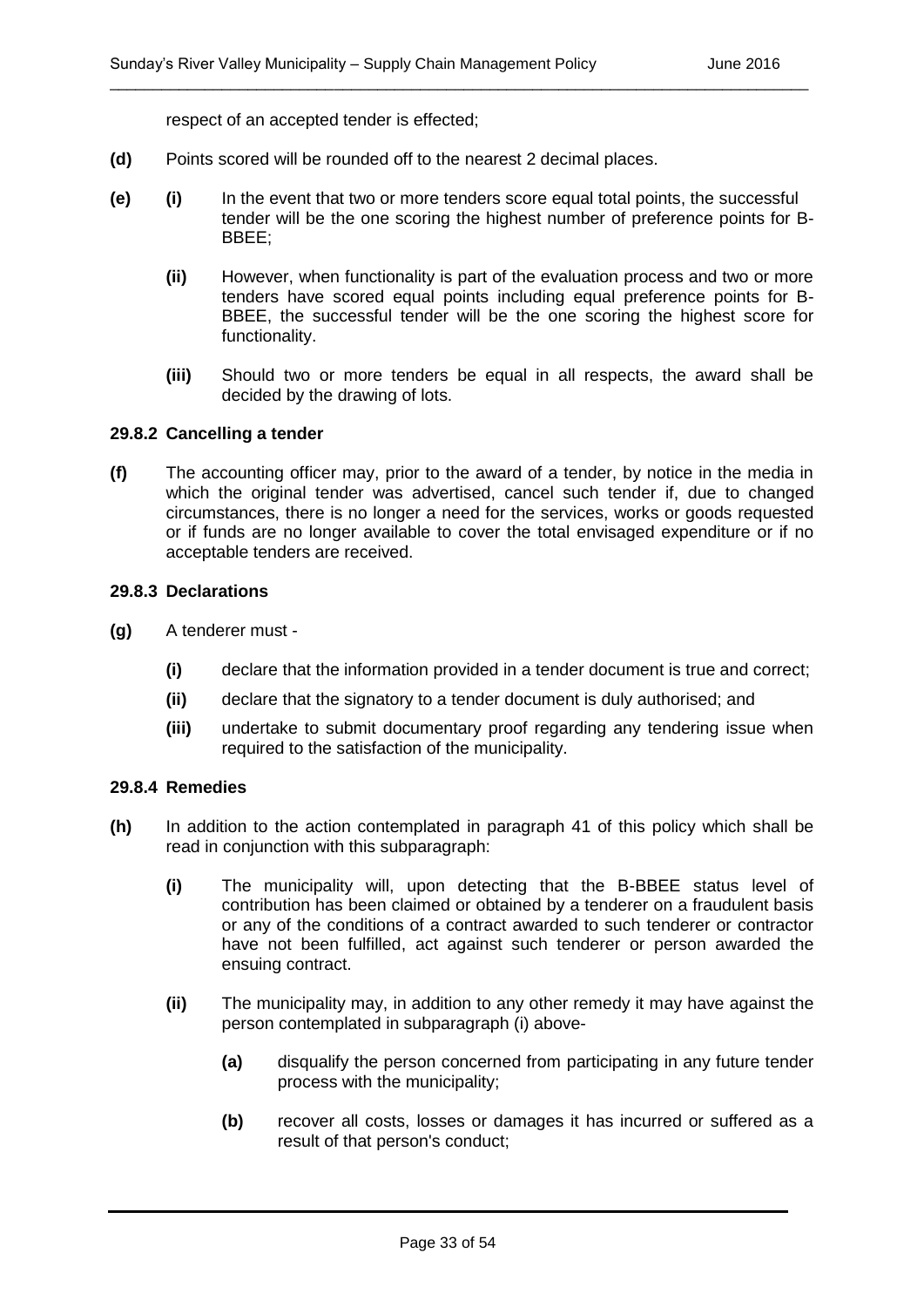- **(c)** cancel the relevant contract and claim any damages which it has suffered as a result of having to make less favourable arrangements due to such cancellation;
- **(iii)** The municipality may restrict a tenderer or contractor, its shareholders and directors, or only the shareholders and directors, as the case may be, who acted on a fraudulent basis in connection with a tender, from obtaining business from the municipality for a period not exceeding 10 years, provided that, before exercising this right, the municipality shall give the persons or parties concerned an opportunity to make representations and be heard in defence of such contemplated action; and

- **(iv)** The municipality may refer any fraudulent action on the part of a tenderer or contractor or any party aforesaid to the South African Police Services with a view to criminal prosecution.
- **(i)** Where a tenderer or contractor is restricted in terms of subparagraph (h)(iii) above, the accounting officer shall forward the relevant details to National Treasury for inclusion in the Central Database of Restricted Suppliers.

#### **30. Procurement from tertiary institutions**

- **(a)** Where the municipality is in need of a service provided by only tertiary institutions, such services must be procured through a tendering process with the identified tertiary institutions.
- **(b)** Tertiary institutions referred to in subparagraph (a) will be required to submit their B-BBEE status in terms of the specialized scorecard contained in the B-BBEE Codes of Good Practice.
- **(c)** Should the municipality require a service that can be provided by one or more tertiary institutions or public entities and enterprises from the private sector, the appointment of a contractor will be done by means of a tendering process.
- **(d)** Public entities must be required to submit their B-BBEE status in terms of the specialized scorecard contained in the B-BBEE Codes of Good Practice.
- **(e)** For purposes of this paragraph, a tendering process includes a written offer in a prescribed or stipulated form in response to an invitation by the municipality for the provision of services, works or goods, through price quotations, advertised competitive tendering processes or proposals.

#### **31. Re-invitation of tenders**

The accounting officer must re-invite tenders cancelled in terms of paragraphs 29 (3.3) and 29(4.3) and must, in the new tender documents, stipulate the correct preference point system to be applied.

#### **32. Bid evaluation committees**

- **(1)** A bid evaluation committee must, as far as possible, be composed of-
	- **(a)** officials from departments requiring the goods or services; and
	- **(b)** at least one supply chain management practitioner of the municipality.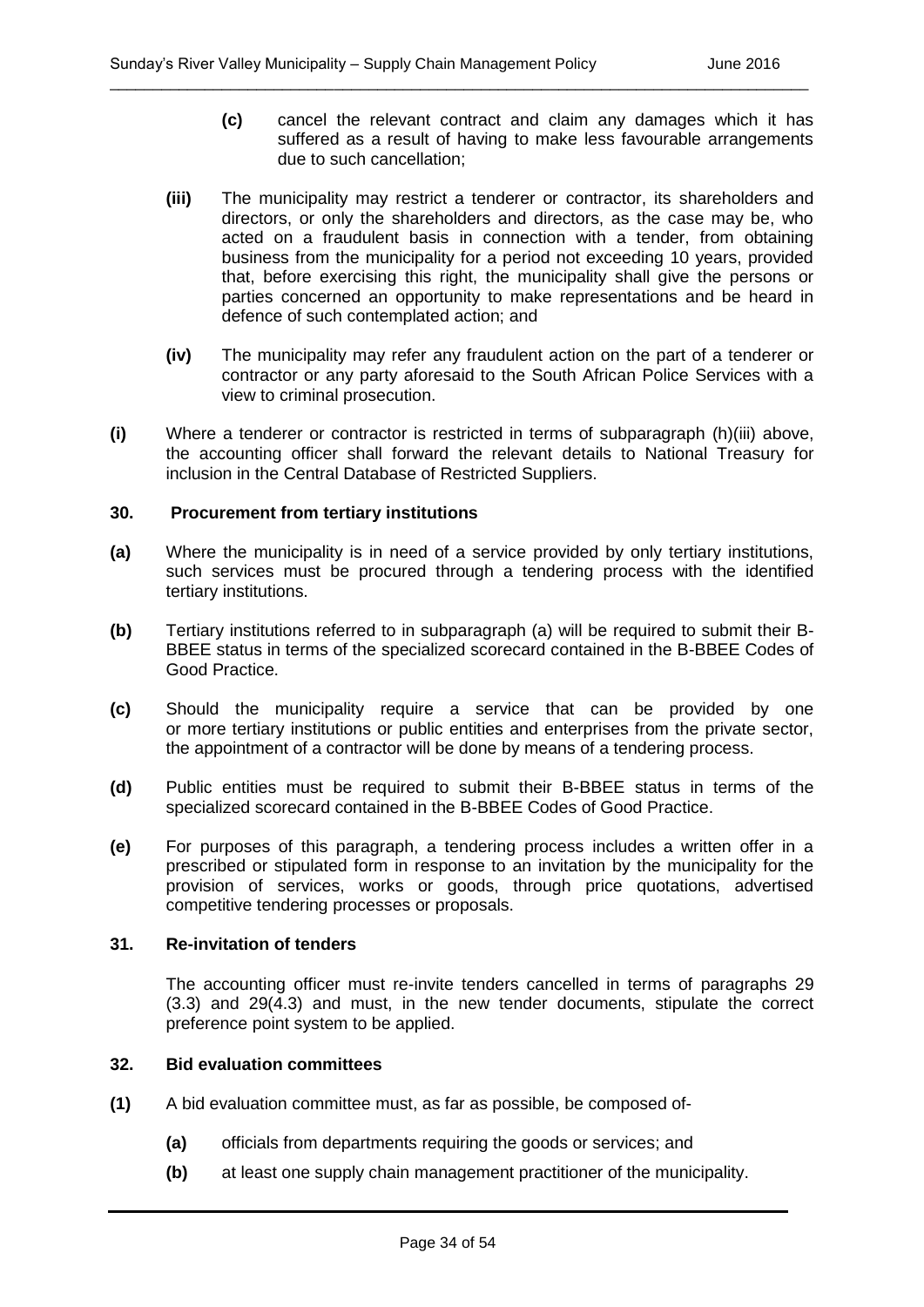- **(2)** A bid evaluation committee must
	- **(a)** evaluate bids in accordance with the relevant bid specification, inclusive of unconditional discounts, sub-contracting and this policy; and

**(b)** evaluate each bidder's ability to execute the contract provided that, where bids are invited on the basis of functionality as a criterion, they must be evaluated in the following two stages:

#### **(i) First stage - evaluation of functionality**

- **(a)** bids must be evaluated in terms of the evaluation criteria embodied in the bid specification. The amendment of evaluation criteria, weights, applicable values and/or the minimum qualifying score for functionality after the closure of bids is not allowed as this may jeopardize the fairness of the process;
- **(b)** a bid will be considered further if it achieves the prescribed minimum qualifying score for functionality;
- **(c)** bids that fail to achieve the minimum qualifying score for functionality must be disqualified;
- **(d)** score sheets should be prepared and provided to panel members to evaluate the bids;
- **(e)** a score sheet should contain all the criteria and the weight for each criterion as well as the values to be applied for evaluation as indicated in the bid specification;
- **(f)** each panel member should, after thorough evaluation, independently award his own value to each individual criterion;
- **(g)** score sheets should be signed by panel members and if necessary, a written motivation may be requested from panel members where vast discrepancies in the values awarded for each criterion exist -

provided that if the minimum qualifying score for functionality is indicated as a percentage in the bid specification, the percentage scored for functionality may be calculated as follows:

- **(h)** the value awarded for each criterion should be multiplied by the weight for the relevant criterion to obtain the score for the various criteria;
- **(i)** the scores for each criterion should be added to obtain the total score; and
- **(j)** the following formula should be used to convert the total score to percentage for functionality: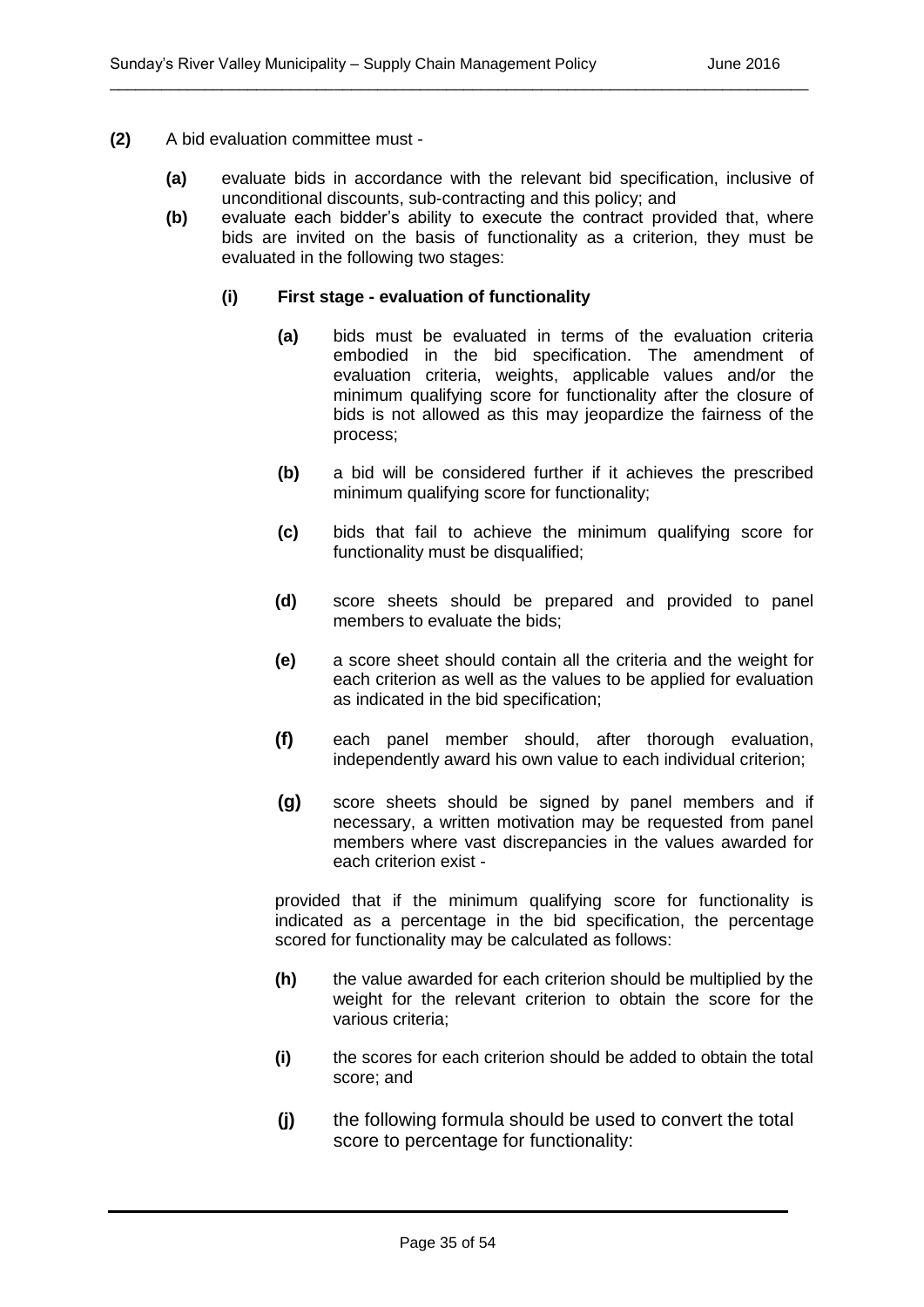$$
Ps = \frac{So}{Ms} X 100
$$

Where:

- Ps = percentage scored for functionality by bid under consideration
- $So =$  total score of bid under consideration
- Ms = maximum possible score
- **(k)** the percentage of each panel member should be added and divided by the number of panel members to establish the average percentage obtained by each bidder for functionality.

#### **(ii) Second stage - Evaluation in terms of the 80/20 or 90/10 preference point systems**

Only bids that achieve the minimum qualifying score / percentage for functionality must be evaluated further in accordance with the bid specification.

**(c)** evaluate bids based on a stipulated minimum threshold for local production and content as required in the relevant bid specification in the following two stages:

#### **(i) First stage – Evaluation in terms of the stipulated minimum threshold for local production and content**

- X 100<br>
Percent<br>
Under C<br>
S<br>
Percent under c<br>
total sc<br>
maxim<br>
entage of ea<br>
maxim<br>
entage of ea<br>
by the num<br>
percentage of<br>
 **Evaluation**<br>
to state of the relev<br> **Evaluation**<br>
a stipulated in the relev<br> **Evaluation**<br>
a st **(a)** bids must be evaluated in terms of the evaluation criteria stipulated in the bid specification. The amendment of the stipulated minimum threshold for local production and content after the closure of bids is not allowed as this may jeopardize the fairness of the process;
- **(b)** a bid must be disqualified if:
	- the bidder fails to achieve the stipulated minimum threshold for local production and content; and
	- the Declaration Certificate for Local Content (Form MBD 6.2) is not submitted as part of the bid;
- **(c)** calculate the local content (LC) as a percentage of the bid price in accordance with the SABS approved technical specification number SATS 1286: 201x;
- **(d)** verify the accuracy of the rates of exchange quoted by the bidder in paragraph 4.1 of the Declaration Certificate for Local Content (Form MBD 6.2)
- **(ii) Second stage - Evaluation in terms of the 80/20 or 90/10 preference point systems**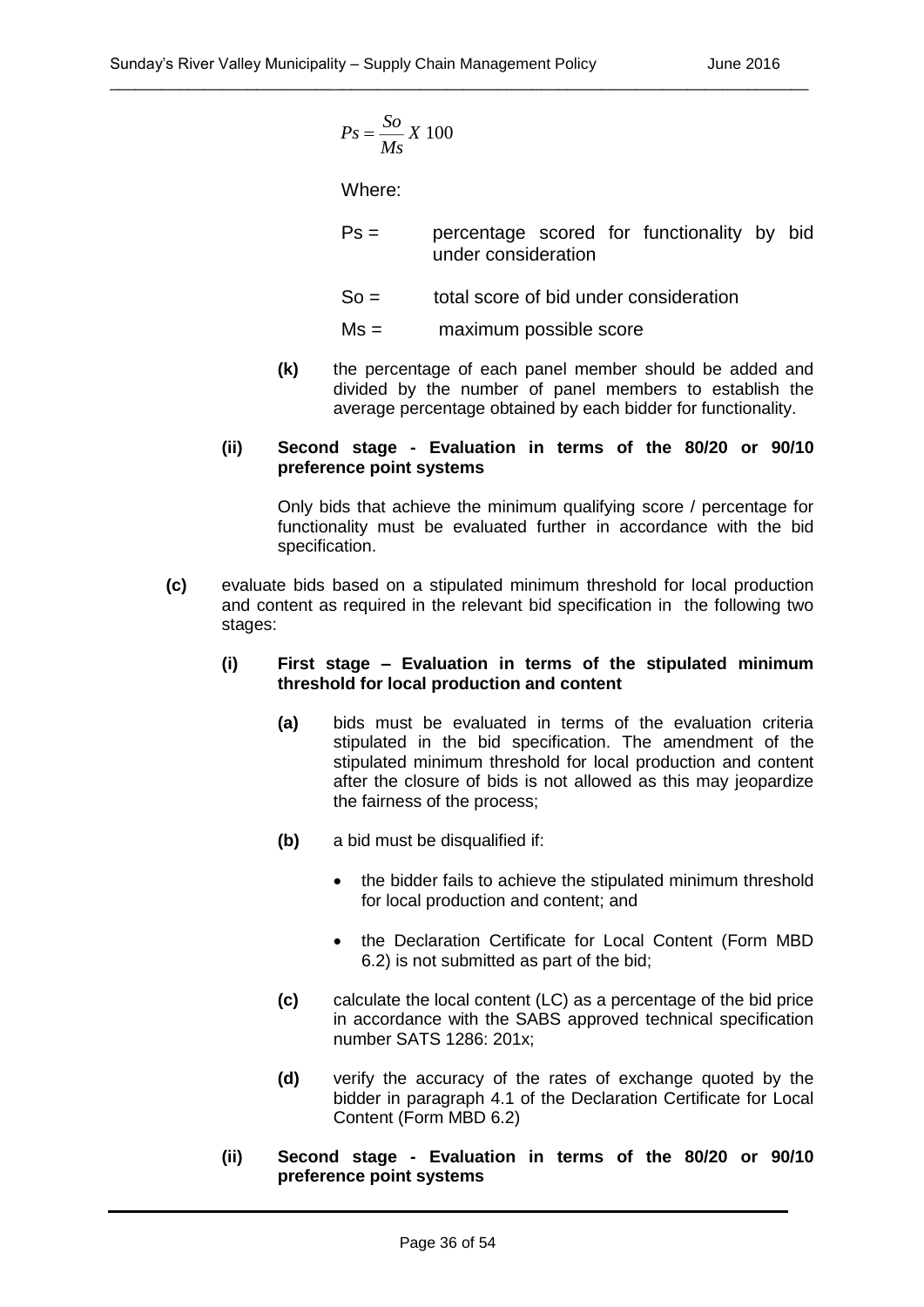- **(e)** only bids that achieve the minimum stipulated threshold for local production and content must be evaluated further in accordance with the relevant preference point system referred to in the bid specification;
- **(f)** where appropriate, prices may be negotiated only with short listed or preferred bidders. Such negotiations must, however, not prejudice any other bidders.
- **(d)** check in respect of the recommended bidder whether or not such bidder's municipal rates and taxes and municipal service charges are not in arrears;

- **(e)** verify the status of recommended bidders (including their directors(s), owners(s) or trustee(s)) by checking the Data Base of Restricted Suppliers maintained by National Treasury in order to ensure that no recommended bidder or any of its directors/owners/trustees are listed as companies or persons prohibited from doing business with the public sector.
- **(f)** submit to the adjudication committee a report and recommendations regarding the award of the bid or any other related matter provided that:
	- **(i)** a contract must be awarded to the bidder who scored the highest total number of points in terms of the preference points systems referred to in paragraphs 29(3.3) and 29(4.3) as may be applicable; and
	- **(ii)** in exceptional circumstances and as provided in paragraph 29(7.2) of this policy, a contract may be awarded to a bidder that did not score the highest number of points provided that the reasons for such a recommendation must be recorded for audit purposes and be defendable in a court of law.

#### **33. Bid adjudication committees**

- **(1)** A bid adjudication committee must consist of at least four senior managers of the municipality which must include -
	- **(a)** the chief financial officer or, if the chief financial officer is not available, another manager in the budget and treasury office reporting directly to the chief financial officer and designated by the chief financial officer; and
	- **(b)** at least one senior supply chain management practitioner who is an official of the municipality; and
	- **(c)** a technical expert in the relevant field who is an official of the municipality if the municipality has such an expert.
- **(2)** The accounting officer must appoint the chairperson of the committee who shall preferably be the chief financial officer. If the chairperson is absent from a meeting, the members of the committee who are present must elect one of them to preside at the meeting and such election must be recorded in the minutes of the meeting concerned.
- **(3)** Only with the consent of the accounting officer and upon request by the bid adjudication committee, may a member of a bid specification, bid evaluation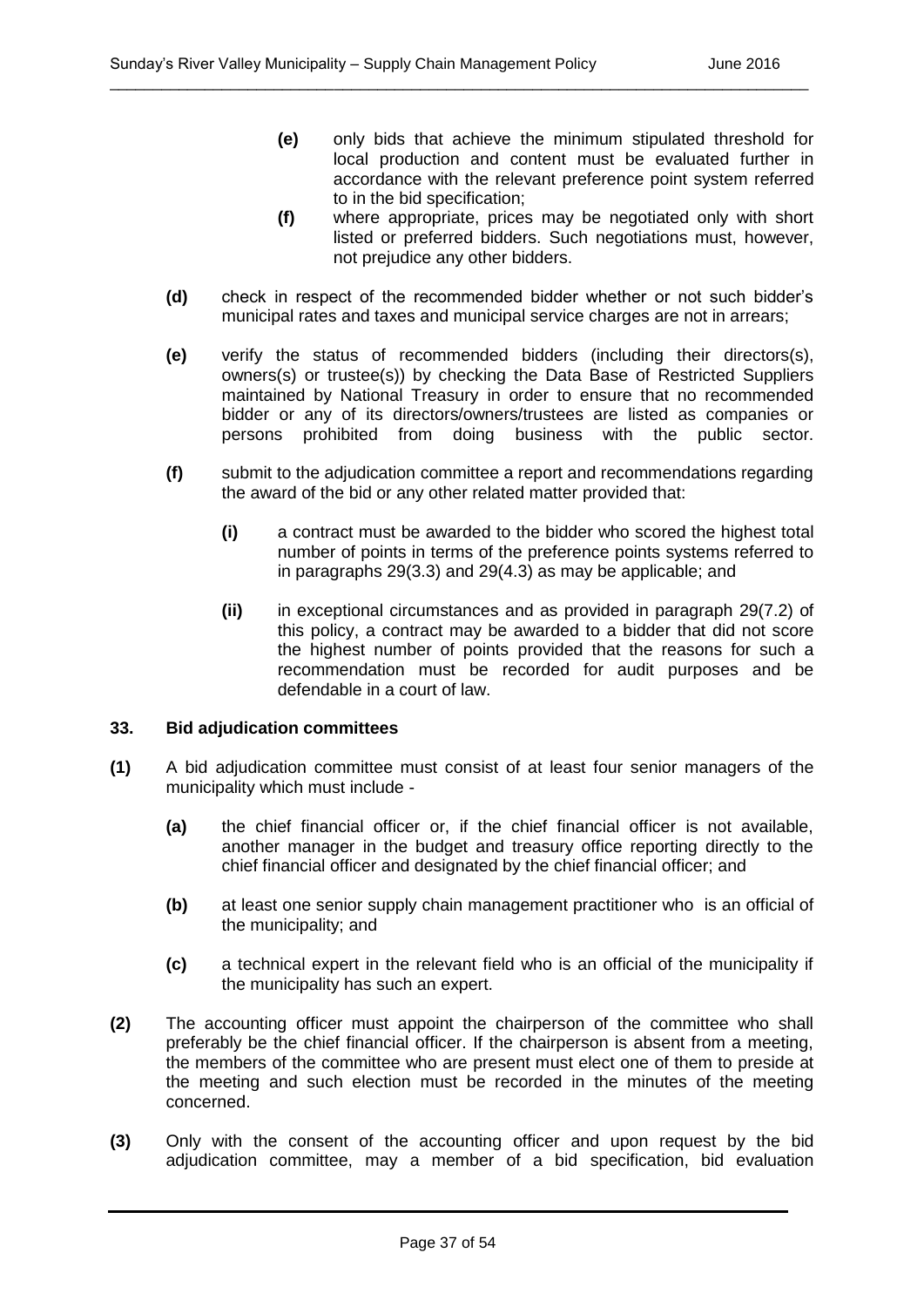committee and/or an advisor or person assisting these committees be a member of a bid adjudication committee for the purpose of providing clarity and an explanation of difficult technical aspects relating to the bid being adjudicated.

\_\_\_\_\_\_\_\_\_\_\_\_\_\_\_\_\_\_\_\_\_\_\_\_\_\_\_\_\_\_\_\_\_\_\_\_\_\_\_\_\_\_\_\_\_\_\_\_\_\_\_\_\_\_\_\_\_\_\_\_\_\_\_\_\_\_\_\_\_\_\_\_\_\_\_\_\_\_\_\_\_

- **(4)** A bid adjudication committee must
	- **(a)** consider the report and recommendations of the bid evaluation committee submitted in terms of paragraph 32; and
	- **(b)** either
		- **(i)** depending on its delegations, make a final award or a recommendation to the accounting officer to make the final award; or
		- **(ii)** make another recommendation to the accounting officer on how to proceed with the relevant procurement.
- **(5)** If the bid adjudication committee decides to award a bid other than the one recommended by the bid evaluation committee, the bid adjudication committee must prior to awarding the bid -
	- **(a)** check in respect of the preferred bidder whether that bidder's municipal rates and taxes and municipal service charges are not in arrears; and
	- **(b)** notify the accounting officer.
- **(6)** The accounting officer may
	- **(a)** after due consideration of the reasons for the deviation, ratify or reject the decision of the bid adjudication committee referred to in subparagraph 5; and
	- **(b)** if the decision of the bid adjudication committee is rejected, refer the decision of the adjudication committee back to that committee for reconsideration.
- **(7)** The accounting officer may, at any stage of a bidding process, refer any recommendation made by the evaluation committee or the adjudication committee back to that committee for reconsideration of the recommendation.
- **(8)** If a tender other than the one recommended in the normal course of implementing this policy is approved, the accounting officer must, in writing and within 10 working days, notify the Auditor-General and both the National Treasury and the Eastern Cape Provincial Treasury of the reasons for deviating from such recommendation.
- **(9)** Subparagraph 8 does not apply if a different tender was approved in order to rectify an irregularity.

#### **34. Procurement of banking services**

- **(1)** A contract for banking services
	- **(a)** must be procured through competitive bids;
	- **(b)** must be consistent with section 7 or 85 of the Act; and
	- **(c)** may not be for a period of more than five years at a time.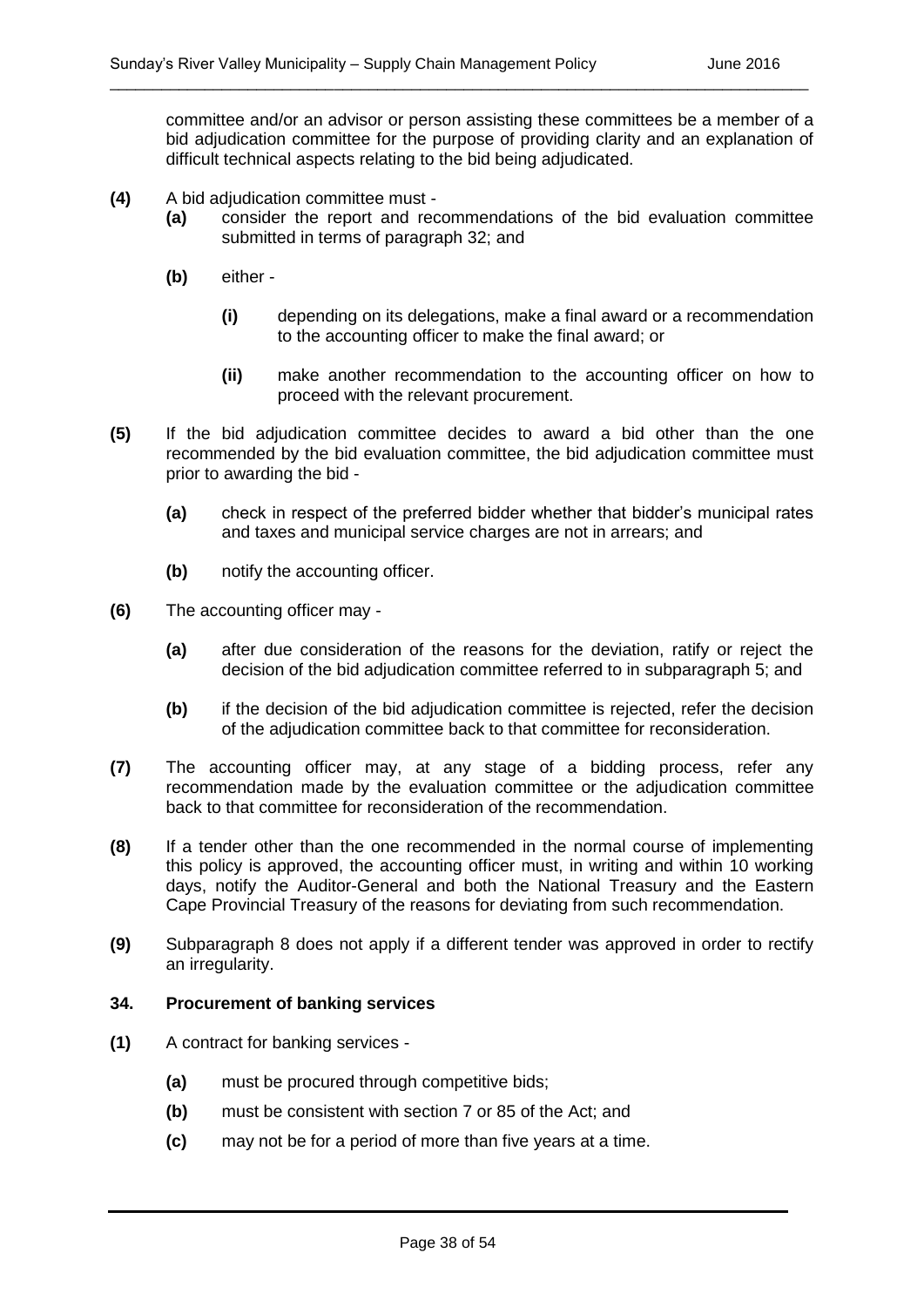**(2)** The process for procuring a contract for banking services must commence at least nine months before the end of an existing contract.

\_\_\_\_\_\_\_\_\_\_\_\_\_\_\_\_\_\_\_\_\_\_\_\_\_\_\_\_\_\_\_\_\_\_\_\_\_\_\_\_\_\_\_\_\_\_\_\_\_\_\_\_\_\_\_\_\_\_\_\_\_\_\_\_\_\_\_\_\_\_\_\_\_\_\_\_\_\_\_\_\_

- **(3)** The closure date for the submission of bids may not be less than 60 days from the date on which the advertisement is placed in a newspaper in terms of paragraph 23  $(1).$
- **(4)** Bids must be restricted to banks registered in terms of the Banks Act, 1990 (Act No. 94 of 1990).

#### **35. Procurement of IT related goods or services**

- **(1)** The accounting officer may request the State Information Technology Agency (SITA) to assist with the acquisition of IT related goods or services through a competitive bidding process.
- **(2)** Both parties must enter into a written agreement to regulate the services rendered by, and the payments to be made to, SITA.
- **(3)** The accounting officer must notify SITA together with a motivation of the IT needs if
	- **(a)** the transaction value of IT related goods or services required in any financial year will exceed R50 million (VAT included); or
	- **(b)** the transaction value of a contract to be procured whether for one or more years exceeds R50 million (VAT included).
- **(4)** If SITA comments on the submission and the municipality does not agree with such comments, the comments and the reasons for rejecting or not following such comments must be submitted to the council, the National Treasury, the Eastern Cape Provincial Treasury and the Auditor-General.

#### **36. Procurement of goods and services under contracts secured by other organs of state**

- **(1)** The accounting officer may procure goods or services under a contract secured by another organ of state, but only if -
	- **(a)** the contract has been secured by that other organ of state by means of a competitive bidding process applicable to that organ of state;
	- **(b)** there is no reason to believe that such contract was not validly procured;
	- **(c)** there are demonstrable discounts or benefits to do so; and
	- **(d)** that other organ of state and the provider have consented to such procurement in writing.
- **(2)** Subparagraphs (1) (c) and (d) do not apply if
	- **(a)** a municipal entity procures goods or services through a contract secured by its parent municipality; or
	- **(b)** a municipality procures goods or services through a contract secured by a municipal entity of which it is the parent municipality.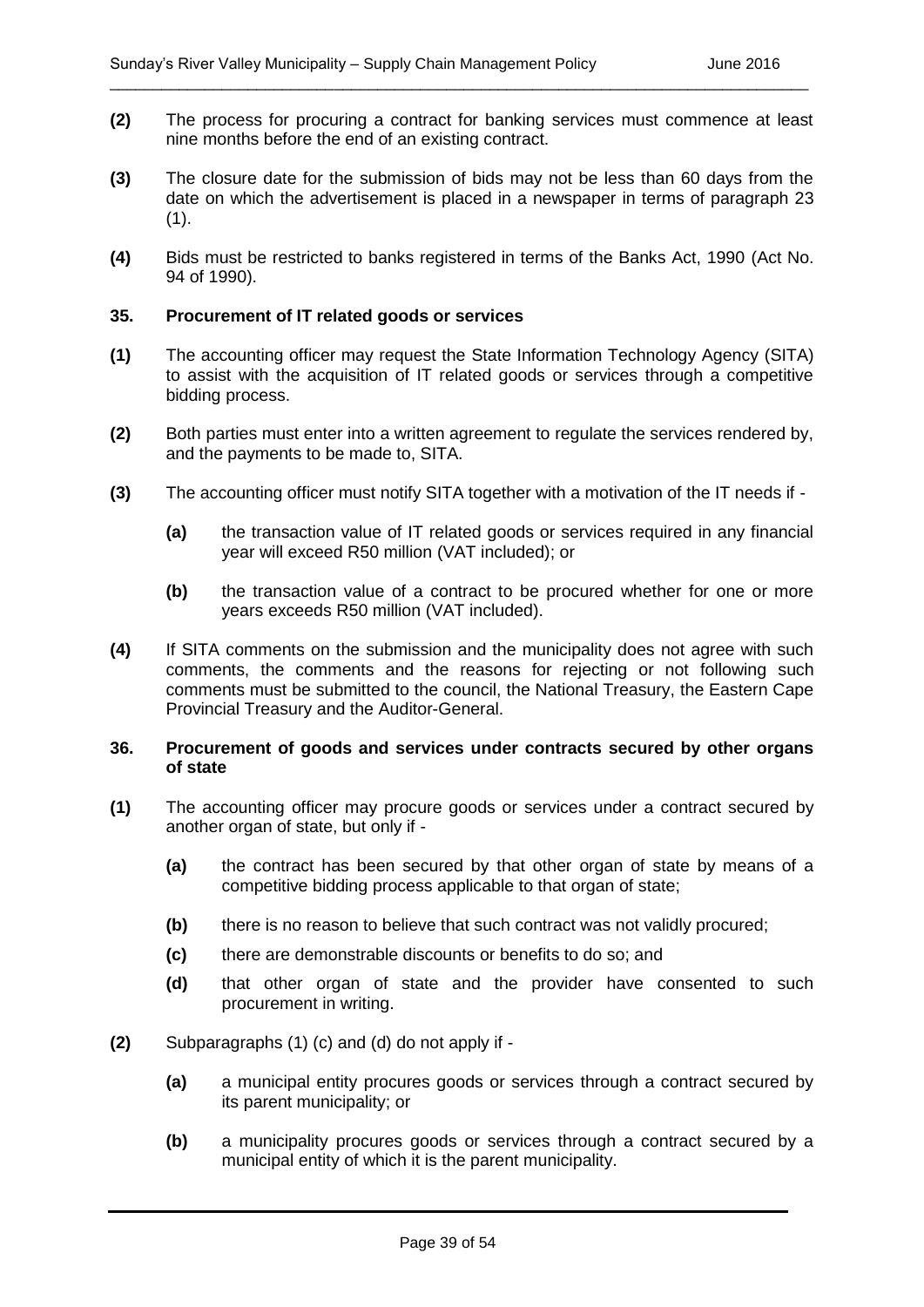#### **37. Procurement of goods necessitating special safety arrangements**

**(1)** The acquisition and storage of goods in bulk (other than water), which necessitate special safety arrangements, including gasses and fuel, should be avoided where ever possible.

\_\_\_\_\_\_\_\_\_\_\_\_\_\_\_\_\_\_\_\_\_\_\_\_\_\_\_\_\_\_\_\_\_\_\_\_\_\_\_\_\_\_\_\_\_\_\_\_\_\_\_\_\_\_\_\_\_\_\_\_\_\_\_\_\_\_\_\_\_\_\_\_\_\_\_\_\_\_\_\_\_

**(2)** Where the storage of goods in bulk is justified, such justification must be based on sound reasons, including the total cost of ownership, cost advantages and environmental impact and must be approved by the accounting officer.

#### **38. Appointment of consultants**

- **(1)** The accounting officer may procure consulting services provided that any Treasury guidelines in respect of consulting services are taken into account when such procurements are made.
- **(2)** Consultancy services must be procured through competitive bids if
	- **(a)** the value of the contract exceeds R200 000 (VAT included); or
	- **(b)** the duration period of the contract exceeds one year.
- **(3)** In addition to any requirements prescribed by this policy for competitive bids, bidders must furnish particulars of -
	- **(a)** all consultancy services provided to an organ of state in the last five years; and
	- **(b)** any similar consultancy services provided to an organ of state in the last five years.
- **(4)** The accounting officer must ensure that copyright in any document produced, and the patent rights or ownership in any plant, machinery, thing, system or process designed or devised by a consultant in the course of the consultancy service is vested in the municipality.

#### **39. Deviation from, and ratification of minor breaches of, procurement processes**

- **(1)** The accounting officer may
	- **(a)** after consultation with the Chief Financial Officer, dispense with the official procurement processes established by this policy and procure any required goods or services through any convenient process, which may include direct negotiations, but only -
		- **(i)** in an emergency;
		- **(ii)** if such goods or services are produced or available from a single provider only;
		- **(iii)** for the acquisition of special works of art or historical objects where specifications are difficult to compile;
		- **(iv)** acquisition of animals for zoos and/or nature and game reserves; or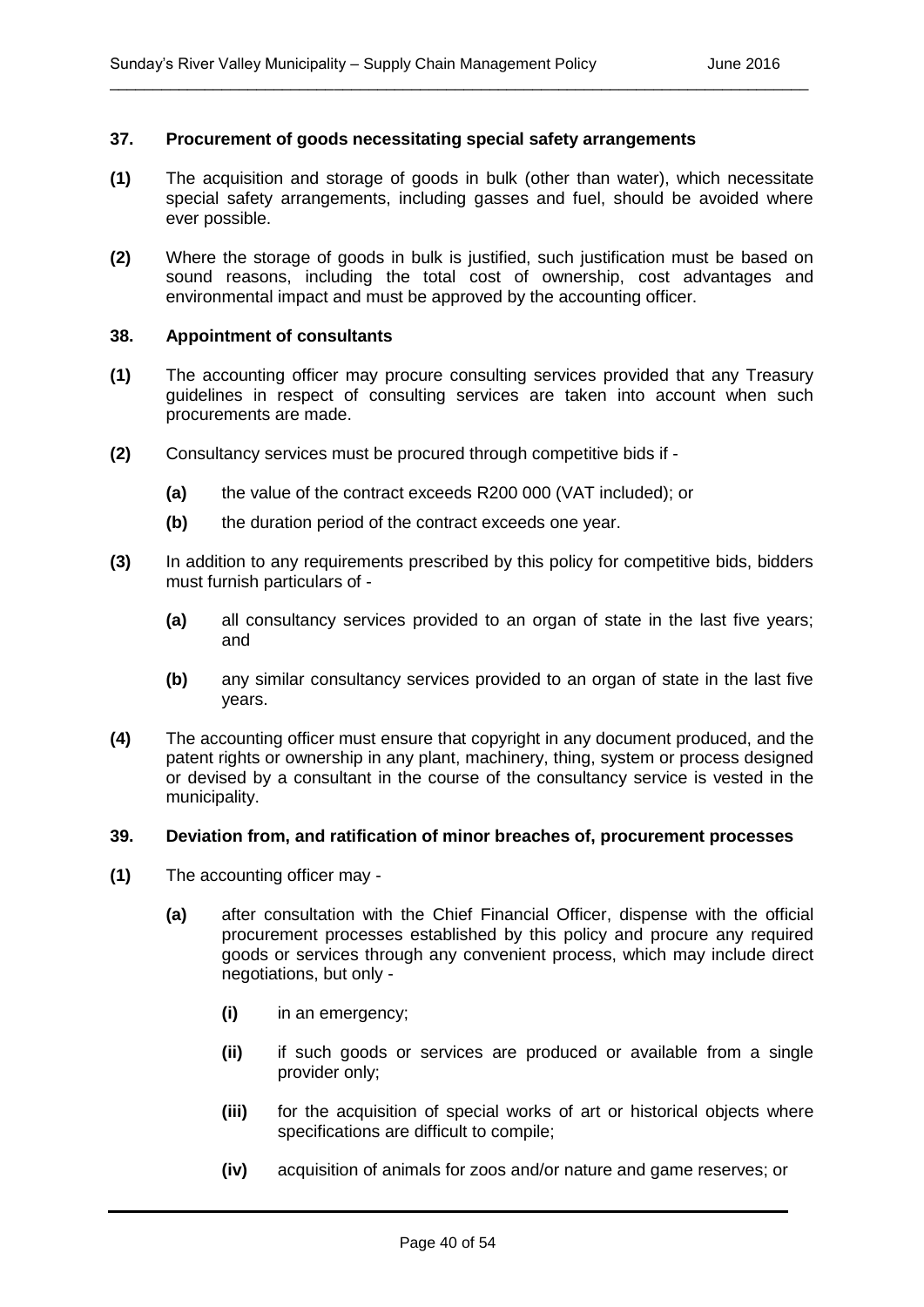- **(v)** in any other exceptional case where it is impractical or impossible to follow the official procurement processes; and
- **(b)** ratify any minor breaches of the procurement processes by an official or committee acting in terms of delegated powers or duties which are purely of a technical nature.
- **(2)** The accounting officer must record the reasons for any deviations in terms of subparagraphs (1) (a) and (b) of this policy and report them to the next meeting of the municipal council and also include such reasons as a note to the annual financial statements of the municipality.

**(3)** Subparagraph (2) does not apply to the procurement of goods and services contemplated in paragraph 11(2) of this policy.

#### **40. Unsolicited bids**

- **(1)** An unsolicited bid is a bid that is submitted by a prospective supplier to the municipality without any procurement requirement first having been identified and advertised. This situation arises when a supplier identifies an opportunity to render services or supply products not ordinarily required by the municipality.
- **(2)** In accordance with section 113 of the Act, there is no obligation upon the municipality to consider unsolicited bids received outside a normal bidding process.
- **(3)** The accounting officer may decide in terms of section 113 (2) of the Act to consider an unsolicited bid but only if -
	- **(a)** the product or service offered in terms of the bid is a demonstrably or proven unique innovative concept;
	- **(b)** the product or service will be exceptionally beneficial to the municipality or have exceptional cost advantages;
	- **(c)** the person who made the bid is the sole provider of the product or service concerned; and
	- **(d)** the reasons for not going through the normal bidding processes are found to be sound by the accounting officer.
- **(4)** If the accounting officer decides to consider an unsolicited bid that complies with subparagraph (3), his decision must be made public in accordance with section 21A of the Municipal Systems Act, together with -
	- **(a)** reasons as to why the bid should not be open to other competitors;
	- **(b)** an explanation of the potential benefits if the unsolicited bid were accepted; and
	- **(c)** an invitation to the public or other potential suppliers to submit their comments on the proposal within 30 days of the publication of the relevant notice.
- **(5)** The accounting officer must submit all written comments received pursuant to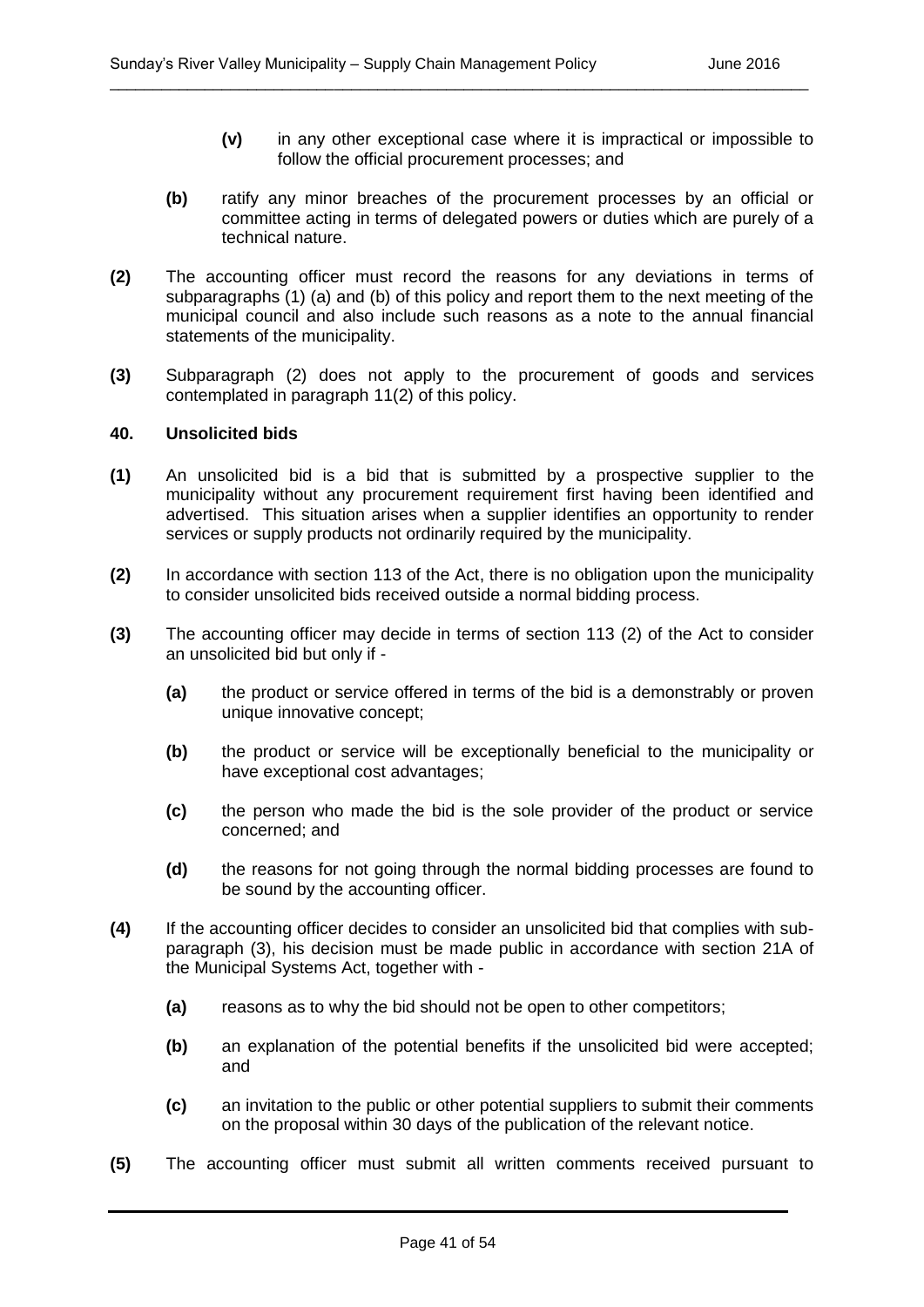subparagraph (4), including any responses from the unsolicited bidder, to the National Treasury and the Eastern Cape Provincial Treasury for comment.

**(6)** Subject to subparagraphs (7) and (8) below, the adjudication committee must consider the unsolicited bid and may, depending on its delegations, award the bid or make a recommendation to the accounting officer.

\_\_\_\_\_\_\_\_\_\_\_\_\_\_\_\_\_\_\_\_\_\_\_\_\_\_\_\_\_\_\_\_\_\_\_\_\_\_\_\_\_\_\_\_\_\_\_\_\_\_\_\_\_\_\_\_\_\_\_\_\_\_\_\_\_\_\_\_\_\_\_\_\_\_\_\_\_\_\_\_\_

- **(7)** A meeting of the adjudication committee to consider an unsolicited bid must be open to the public.
- **(8)** When considering the matter, the adjudication committee must take into account
	- **(a)** any comments submitted by the public; and
	- **(b)** any written comments and recommendations of the National Treasury and the Eastern Cape Provincial Treasury..
- **(9)** If any recommendations of the National and Eastern Cape Provincial Treasuries are rejected or not followed, the accounting officer must submit to the Auditor-General and such Treasuries the reasons for rejecting or not following those recommendations.
- **(10)** Such submission must be made within seven days after the decision on the award of the unsolicited bid is taken, but no contract committing the municipality to the bid may be entered into or signed within 30 days of the submission.
- **(11)** The processes to be followed by the municipality with regard to the acceptance or rejection of an unsolicited bid shall clearly be made known to the bidder who submits the unsolicited bid concerned.
- **(12)** The council shall exercise caution when interviewing a potential supplier or a person who may wish to offer services to the municipality in circumstance which may be tantamount to the submission of or negotiation with regard to an unsolicited bid and shall not do anything or cause anything to be done which may be contrary to this policy.

#### **41. Combating of abuse of supply chain management system**

- **(1)** The accounting officer must-
	- **(a)** take all reasonable steps to prevent abuse of the supply chain management system;
	- **(b)** investigate any allegations against an official or other role player of fraud, corruption, favouritism, unfair or irregular practices or failure to comply with this policy, and when justified -
		- **(i)** take appropriate steps against such official or other role player; or
		- **(ii)** report any alleged criminal conduct to the South African Police Service;
	- **(c)** check the National Treasury's database prior to awarding any contract to ensure that no recommended bidder, or any of its directors, is listed as a person prohibited from doing business with the public sector;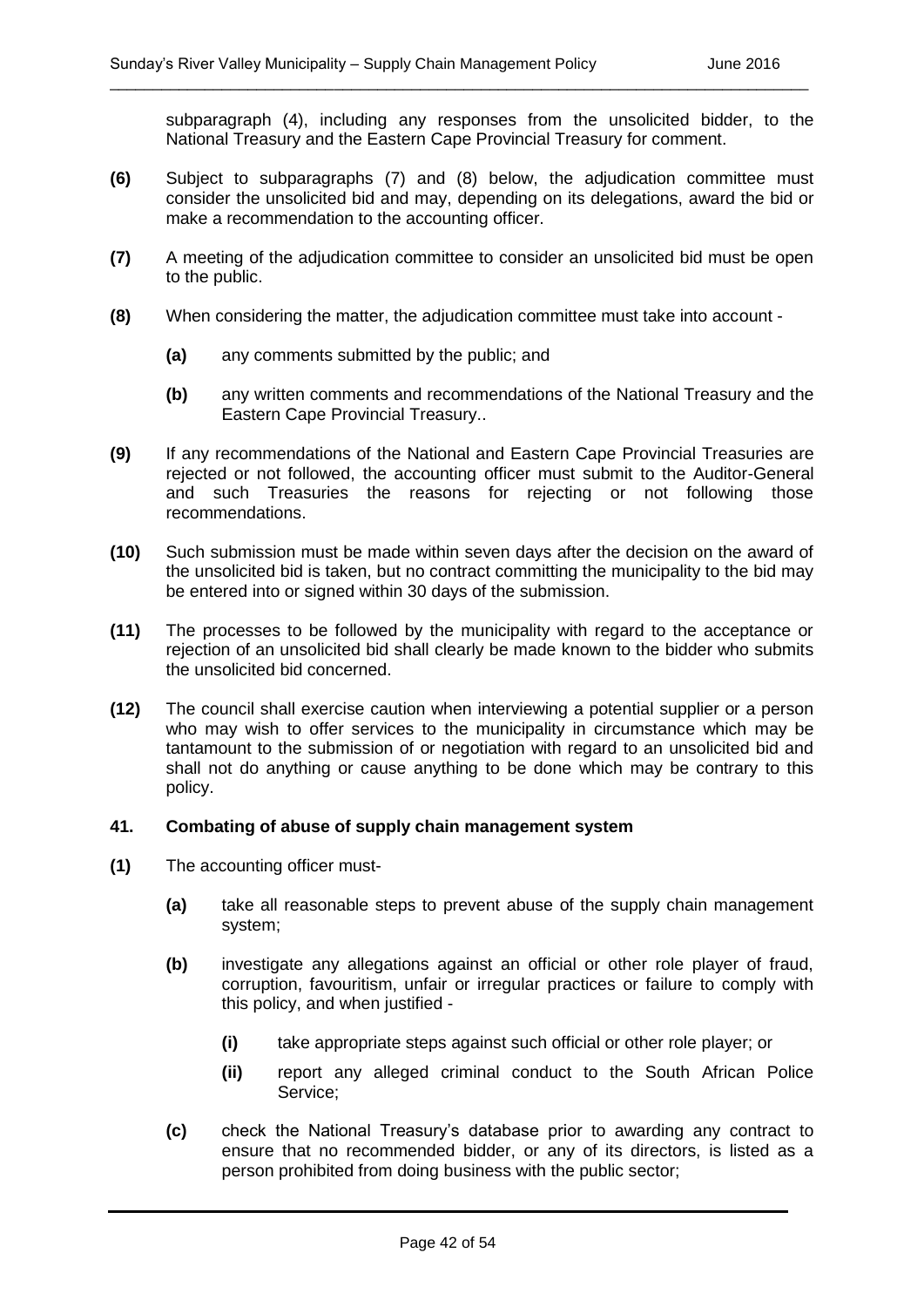- **(d)** reject any bid from a bidder
	- **(i)** if any municipal rates and taxes or municipal service charges owed by that bidder or any of its directors to the municipality, or to any other municipality or municipal entity, are in arrears for more than three months; or

- **(ii)** who during the last five years has failed to perform satisfactorily on a previous contract with the municipality or any other organ of state after written notice was given to that bidder that performance was unsatisfactory;
- **(e)** reject a recommendation for the award of a contract if the recommended bidder, or any of its directors, has committed a corrupt or fraudulent act in competing for the particular contract;
- **(f)** cancel a contract awarded to a person if
	- **(i)** such person committed any corrupt or fraudulent act during the bidding process or the execution of the contract; or
	- **(ii)** an official or other role player committed any corrupt or fraudulent act during the bidding process or the execution of the contract that benefited that person; and
- **(g)** Reject the bid of any bidder if that bidder or any of its directors
	- **(i)** has abused the supply chain management system of the municipality or has committed any improper conduct in relation to such system;
	- **(ii)** has been convicted for fraud or corruption during the past five years;
	- **(iii)** has willfully neglected, reneged on or failed to comply with any government, municipal or other public sector contract during the past five years; or
	- **(iv)** has been listed in the Register for Tender Defaulters in terms of section 29 of the Prevention and Combating of Corrupt Activities Act (No 12 of 2004).
- **(2)** The accounting officer must inform the National and Provincial Treasuries in writing of any actions taken in terms of subparagraphs (1)(b)(ii), (e) or (f) above.

#### **Part 3: Logistics, Disposal, Risk and Performance Management**

#### **42. Logistics management**

The accounting officer must establish and implement an effective system of logistics management, which must include -

**(a)** the monitoring of spending patterns on types or classes of goods and services incorporating, where practical, the coding of items to ensure that each item has a unique number;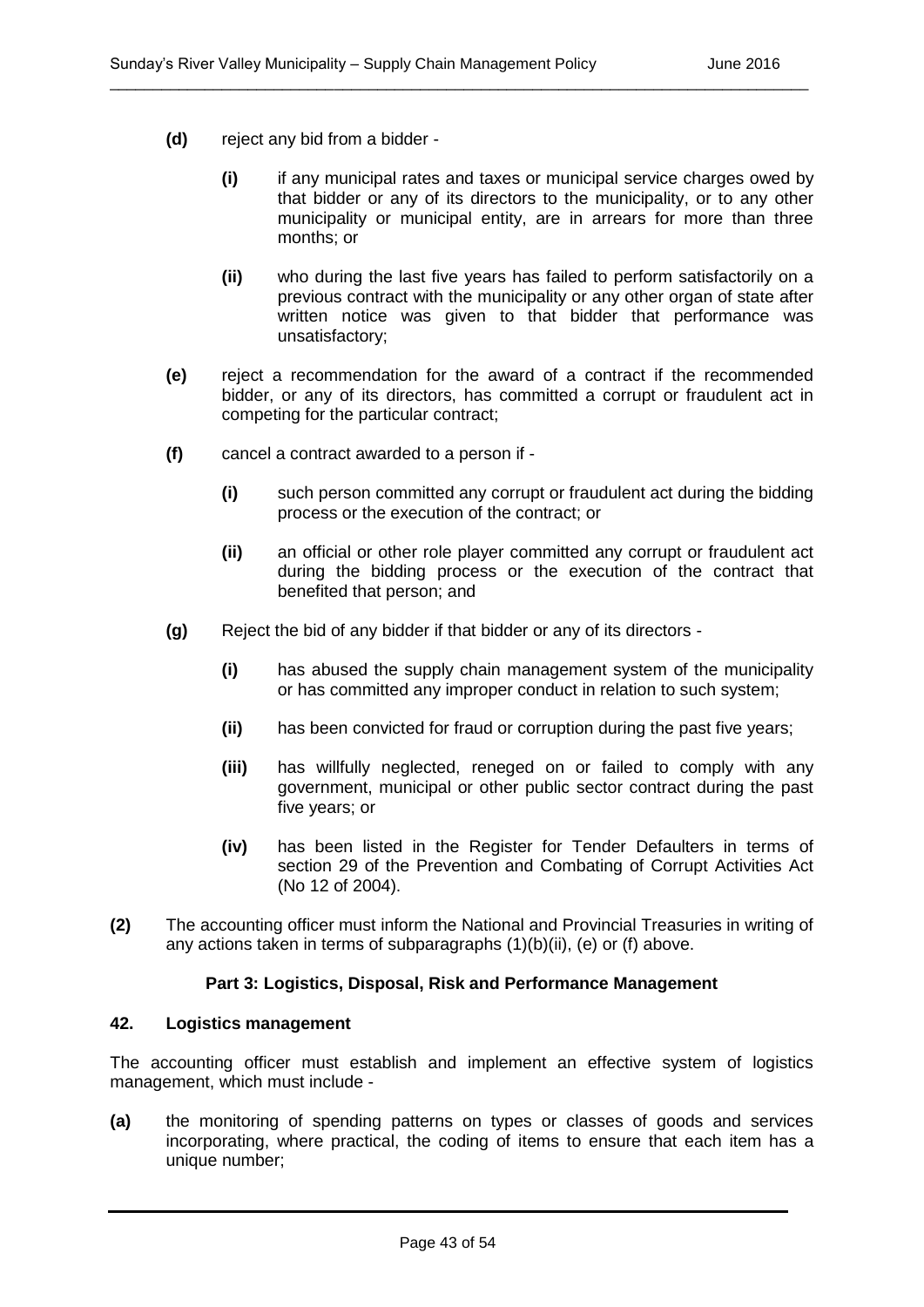**(b)** the setting of inventory levels that includes minimum and maximum levels and lead times wherever goods are placed in stock;

\_\_\_\_\_\_\_\_\_\_\_\_\_\_\_\_\_\_\_\_\_\_\_\_\_\_\_\_\_\_\_\_\_\_\_\_\_\_\_\_\_\_\_\_\_\_\_\_\_\_\_\_\_\_\_\_\_\_\_\_\_\_\_\_\_\_\_\_\_\_\_\_\_\_\_\_\_\_\_\_\_

- **(c)** the placing of manual or electronic orders for all acquisitions other than those from petty cash;
- **(d)** before payment is approved, certification by the responsible officer that the goods and services are received or rendered on time and is in accordance with the order, the general conditions of contract and specifications where applicable and that the price charged is as quoted in terms of a contract;
- **(e)** appropriate standards of internal control and warehouse management to ensure that goods placed in stores are secure and only used for the purpose for which they were purchased;
- **(f)** regular checking to ensure that all assets including official vehicles are properly managed, appropriately maintained and only used for official purposes; and
- **(g)** monitoring and review of the supply vendor performance to ensure compliance with specifications and contract conditions for particular goods or services.

#### **43. Disposal management**

- **(1)** In terms of section 14 of the Act, the municipality may not transfer ownership as a result of sale or other transaction or otherwise permanently dispose of a capital asset needed to provide the minimum level of basic municipal services.
- **(2)** A municipality may transfer ownership or otherwise dispose of capital asset other than one contemplated in subsection (1), but only after the council, in a meeting open to the public-
	- **(a)** has decided on reasonable grounds that the asset is not needed to provide the minimum level of basic municipal services; and
	- **(b)** has considered the fair market value of the asset and the economic and community value to be received in exchange for the asset.
- **(3)** Assets may be disposed of by
	- **(i)** transferring the asset to another organ of state in terms of a provision of the Act enabling the transfer of assets;
	- **(ii)** transferring the asset to another organ of state at market related value or, when appropriate, free of charge;
	- **(iii)** selling the asset; or
	- **(iv)** destroying the asset.
- **(4)** The accounting officer must ensure that
	- **(a)** when immovable property is sold by means of a competitive bidding process, the highest price offered shall be accepted, provided such price is equal to or higher than the market related price for the relevant immovable property;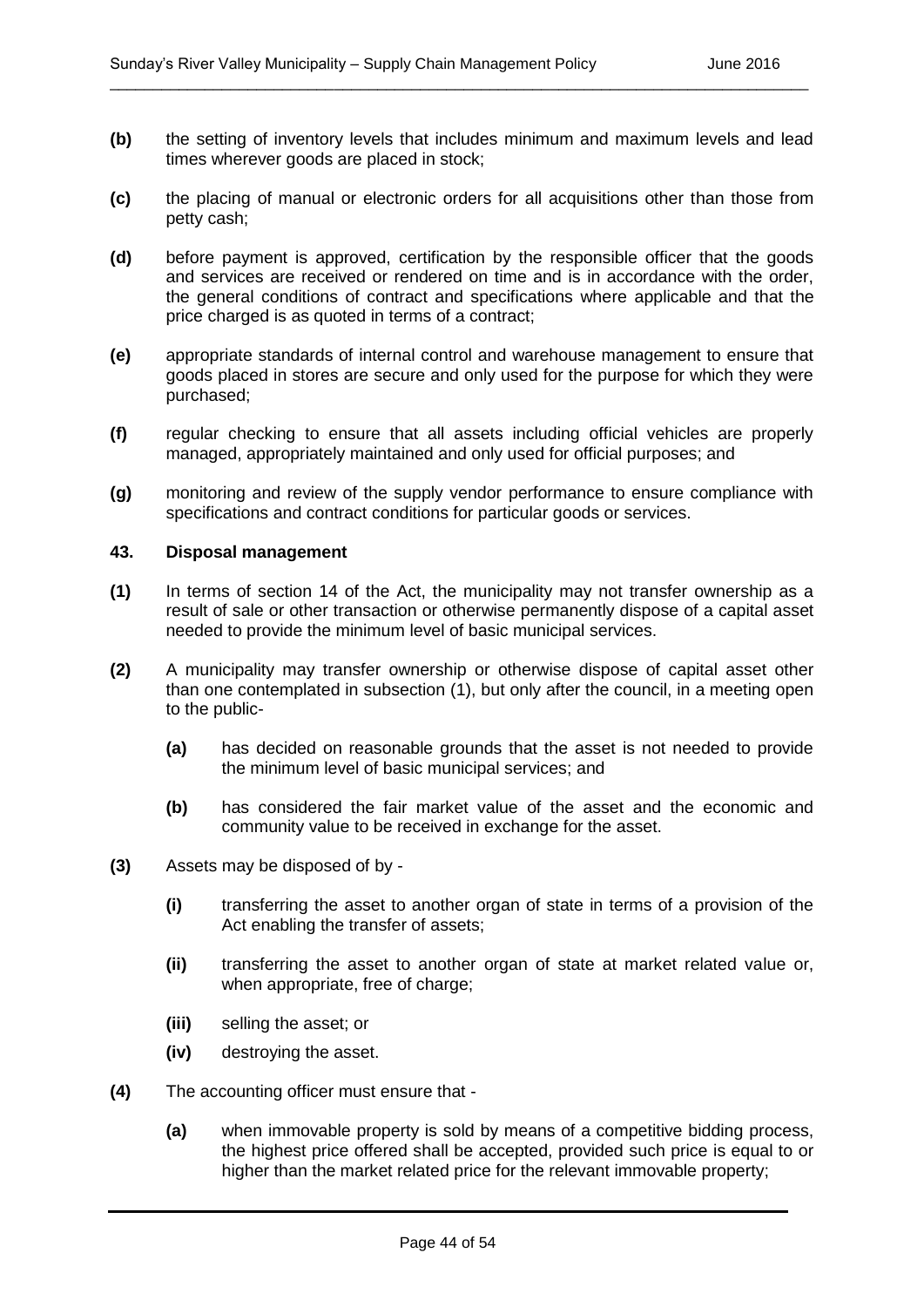**(b)** in other cases, only at a market related price except when the public interest or the plight of the poor demands otherwise in which event the sale price shall be determined in accordance with the applicable land disposal or indigent policy adopted by the council;

\_\_\_\_\_\_\_\_\_\_\_\_\_\_\_\_\_\_\_\_\_\_\_\_\_\_\_\_\_\_\_\_\_\_\_\_\_\_\_\_\_\_\_\_\_\_\_\_\_\_\_\_\_\_\_\_\_\_\_\_\_\_\_\_\_\_\_\_\_\_\_\_\_\_\_\_\_\_\_\_\_

- **(c)** movable assets are sold either by way of written price quotations, a competitive bidding process or by public auction at the highest offered price, provided such price is market related;
- **(d)** firearms are not sold or donated to any person or institution within or outside the Republic unless approved by the National Conventional Arms Control Committee;
- **(e)** immovable property is let at market related rentals except when the public interest or the plight of the poor demands otherwise in which event the rental shall be determined in accordance with the applicable land disposal or indigent support policy adopted by the council;
- **(f)** all fees, charges, rates, tariffs, scales of fees or other charges relating to the letting of immovable property are annually reviewed;
- **(g)** where assets are traded in for other assets, the highest possible trade-in price is negotiated; and
- **(h)** in the case of the free disposal of computer equipment, the provincial department of education is first approached to indicate, within 30 days, whether any of the local schools are interested in the equipment.
- **(5)** This paragraph must be read with and applied in conjunction with the Municipal Asset Transfer Regulations contained in Government Notice R. 878 of 22 August 2008 and the associated policies adopted by the council. In the event of conflict, the provisions of the aforesaid Regulations shall be applied.

#### **44. Risk management**

- **(1)** The accounting officer must establish and implement an effective system of risk management for the identification, consideration and avoidance of potential risks in the supply chain management system.
- **(2)** Risk management must include
	- **(a)** the identification of risks on a case-by-case basis;
	- **(b)** the allocation of risks to the party best suited to manage such risks;
	- **(c)** acceptance of the cost of the risk where the cost of transferring the risk is greater than that of retaining it;
	- **(d)** the management of risks in a pro-active manner and the provision of adequate cover for residual risks; and
	- **(e)** the assignment of relative risks to the contracting parties through clear and unambiguous contract documentation.

#### **45. Performance management**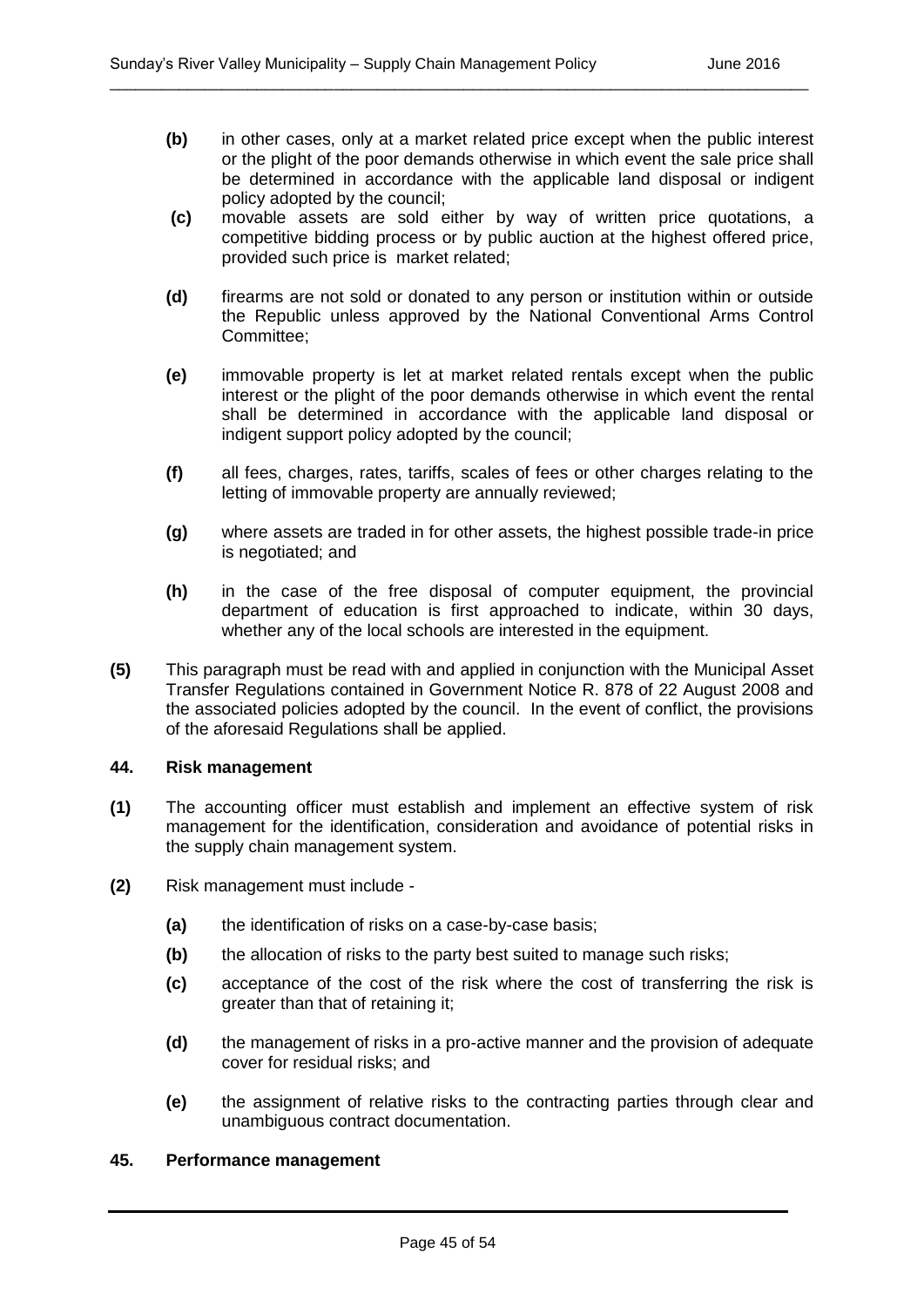The accounting officer must establish and implement an internal monitoring system in order to determine, on the basis of a retrospective analysis, whether the authorized supply chain management processes were followed and whether the objectives of this policy were achieved.

\_\_\_\_\_\_\_\_\_\_\_\_\_\_\_\_\_\_\_\_\_\_\_\_\_\_\_\_\_\_\_\_\_\_\_\_\_\_\_\_\_\_\_\_\_\_\_\_\_\_\_\_\_\_\_\_\_\_\_\_\_\_\_\_\_\_\_\_\_\_\_\_\_\_\_\_\_\_\_\_\_

#### **Part 4: Other matters**

#### **46. Prohibition on awards to persons whose tax matters are not in order**

- **(1)** No award above R15 000 may be made in terms of this policy to a person whose tax matters have not been declared by the South African Revenue Service to be in order.
- **(2)** Before making an award to a person, the accounting officer must first check with SARS whether that person's tax matters are in order.
- **(3)** If SARS does not respond within 7 days of request for confirmation in terms of subparagraph (2), such person's tax matters may for purposes of subparagraph (1) be presumed to be in order.

#### **47. Prohibition on awards to persons in the service of the state**

Irrespective of the procurement process followed, no award may be made to a person in terms of this policy -

- **(a)** who is in the service of the state;
- **(b)** if that person is not a natural person, of which any director, manager, principal shareholder or stakeholder is a person in the service of the state; or
- **(c)** who is an advisor or consultant contracted with the municipality.

#### **48. Awards to close family members of persons in the service of the state**

The accounting officer must ensure that the notes to the annual financial statements disclose particulars of any award of more than R2 000 to a person who is a spouse, child or parent of a person in the service of the state, or has been in the service of the state in the previous twelve months, including -

- **(a)** the name of that person;
- **(b)** the capacity in which that person is in the service of the state; and
- **(c)** the amount of the award.

#### **49. Ethical standards**

- **(1)** The code of ethical standards annexed to this policy as Annexure A shall apply to all officials and other role players in the supply chain management system of the municipality in order to promote -
	- **(a)** mutual trust and respect; and
	- **(b)** an environment where business can be conducted with integrity and in a fair and reasonable manner.
- **(2)** A breach of the aforesaid code of ethics must be dealt with as follows -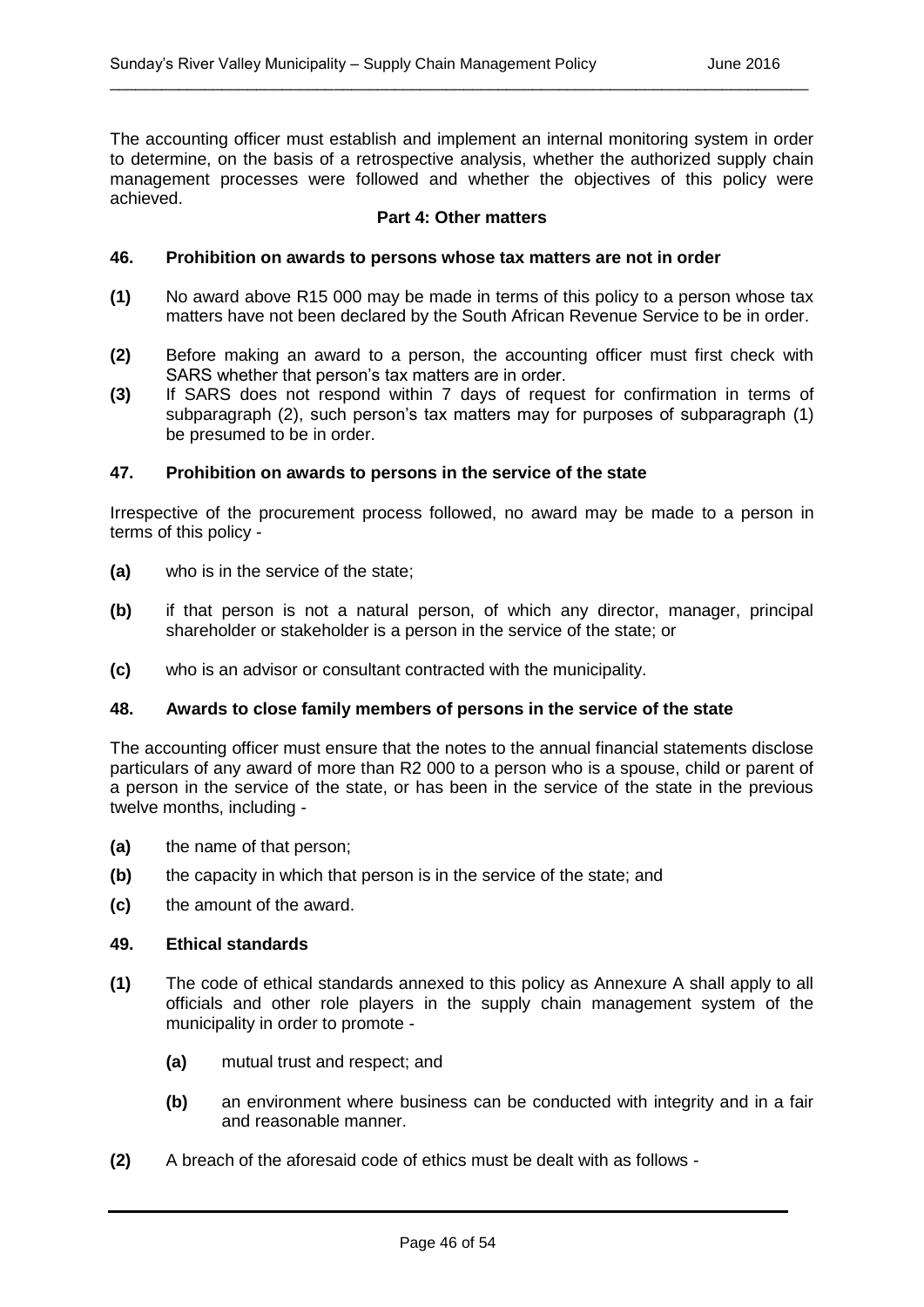**(a)** in the case of an employee, in terms of the disciplinary procedures of the municipality envisaged in section 67(1)(h) of the Municipal Systems Act or the the applicable provisions of the Disciplinary Regulations for Senior Managers, 2012 as may be applicable;

\_\_\_\_\_\_\_\_\_\_\_\_\_\_\_\_\_\_\_\_\_\_\_\_\_\_\_\_\_\_\_\_\_\_\_\_\_\_\_\_\_\_\_\_\_\_\_\_\_\_\_\_\_\_\_\_\_\_\_\_\_\_\_\_\_\_\_\_\_\_\_\_\_\_\_\_\_\_\_\_\_

- **(b)** in the case a role player who is not an employee, through other appropriate means with due regard to the severity of the breach;
- **(c)** in all cases, financial misconduct must be dealt with in terms of chapter 15 of the Act.

#### **50. Inducements, rewards, gifts and favours to municipalities, officials and other role players**

- **(1)** No person who is a provider or prospective provider of goods or services or a recipient or prospective recipient of goods disposed of or to be disposed of may either directly or through a representative or intermediary, promise, offer or grant -
	- **(a)** any inducement or reward to the municipality for or in connection with the award of a contract; or
	- **(b)** any reward, gift, favour or hospitality to
		- **(i)** any official; or
		- **(ii)** any other role player involved in the implementation of this policy.
- **(2)** The accounting officer must promptly report any alleged contravention of subparagraph 1 to the National Treasury for considering whether the offending person, and any representative or intermediary through which such person is alleged to have acted, should be listed in the National Treasury's database of persons prohibited from doing business with the public sector.
- **(3)** Subparagraph (1) does not apply to gifts less than R350 in value.

#### **51. Sponsorships**

The accounting officer must promptly disclose to the National and Eastern Cape Provincial Treasury any sponsorship promised, offered or granted, whether directly or through a representative or intermediary by any person who is -

- **(a)** a provider or prospective provider of goods or services to the municipality; or
- **(b)** a recipient or prospective recipient of goods disposed of or to be disposed of by the municipality.

#### **52. Objections and complaints**

Persons aggrieved by decisions or actions taken in the implementation of the supply chain management system of the municipality, may lodge with the accounting officer, within 14 days of the decision or action, a written objection or complaint against the decision or action concerned.

#### **53. Resolution of disputes, objections, complaints and queries**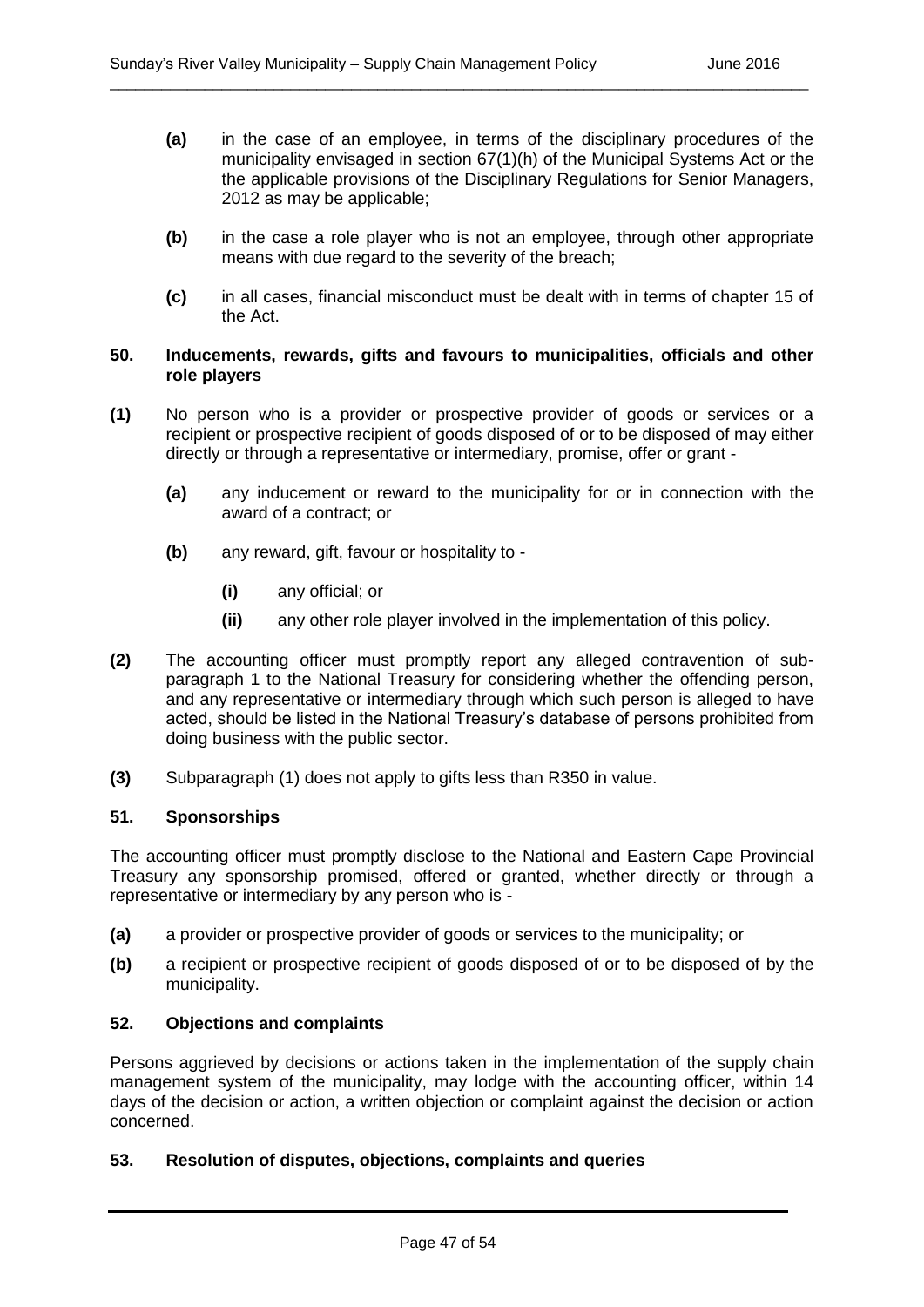**(1)** The accounting officer must appoint an independent and impartial person, not directly involved in the supply chain management processes -

\_\_\_\_\_\_\_\_\_\_\_\_\_\_\_\_\_\_\_\_\_\_\_\_\_\_\_\_\_\_\_\_\_\_\_\_\_\_\_\_\_\_\_\_\_\_\_\_\_\_\_\_\_\_\_\_\_\_\_\_\_\_\_\_\_\_\_\_\_\_\_\_\_\_\_\_\_\_\_\_\_

- **(a)** to assist in the resolution of disputes between the municipality and other persons regarding -
	- **(i)** any decisions or actions taken in the implementation of the supply chain management system; or
	- **(ii)** any matter arising from a contract awarded in the course of the supply chain management system; or
- **(b)** to deal with objections, complaints or queries regarding any such decisions or actions or any matters arising from such contract.
- **(2)** The accounting officer or another official designated by the accounting officer is responsible for assisting the appointed person to perform his or her functions effectively.
- **(3)** The person appointed must
	- **(a)** strive to resolve promptly all disputes, objections, complaints or queries received; and
	- **(b)** submit monthly reports to the accounting officer on all disputes, objections, complaints or queries received, attended to or resolved.
- **(4)** A dispute, objection, complaint or query may be referred to the Eastern Cape Provincial Treasury if -
	- **(a)** the dispute, objection, complaint or query is not resolved within 60 days of lodgment; or
	- **(b)** no response is forthcoming within 60 days of lodgment.
- **(5)** If the Eastern Cape Provincial Treasury does not or cannot resolve the matter, the dispute, objection, complaint or query concerned may be referred to the National Treasury for resolution.
- **(6)** This paragraph must not be read as affecting a person's rights to approach a competent court for such order as may be just and necessary in the circumstances at any time.

#### **54. Contracts providing for compensation based on turnover**

If a service provider acts on behalf of the municipality to provide any service or act as a collector of fees, service charges or taxes and the compensation payable to the service provider is fixed as an agreed percentage of turnover for the service or the amount collected, the contract between the service provider and the municipality must stipulate -

- **(a)** a cap on the compensation payable to the service provider; and
- **(b)** that such compensation must be performance based.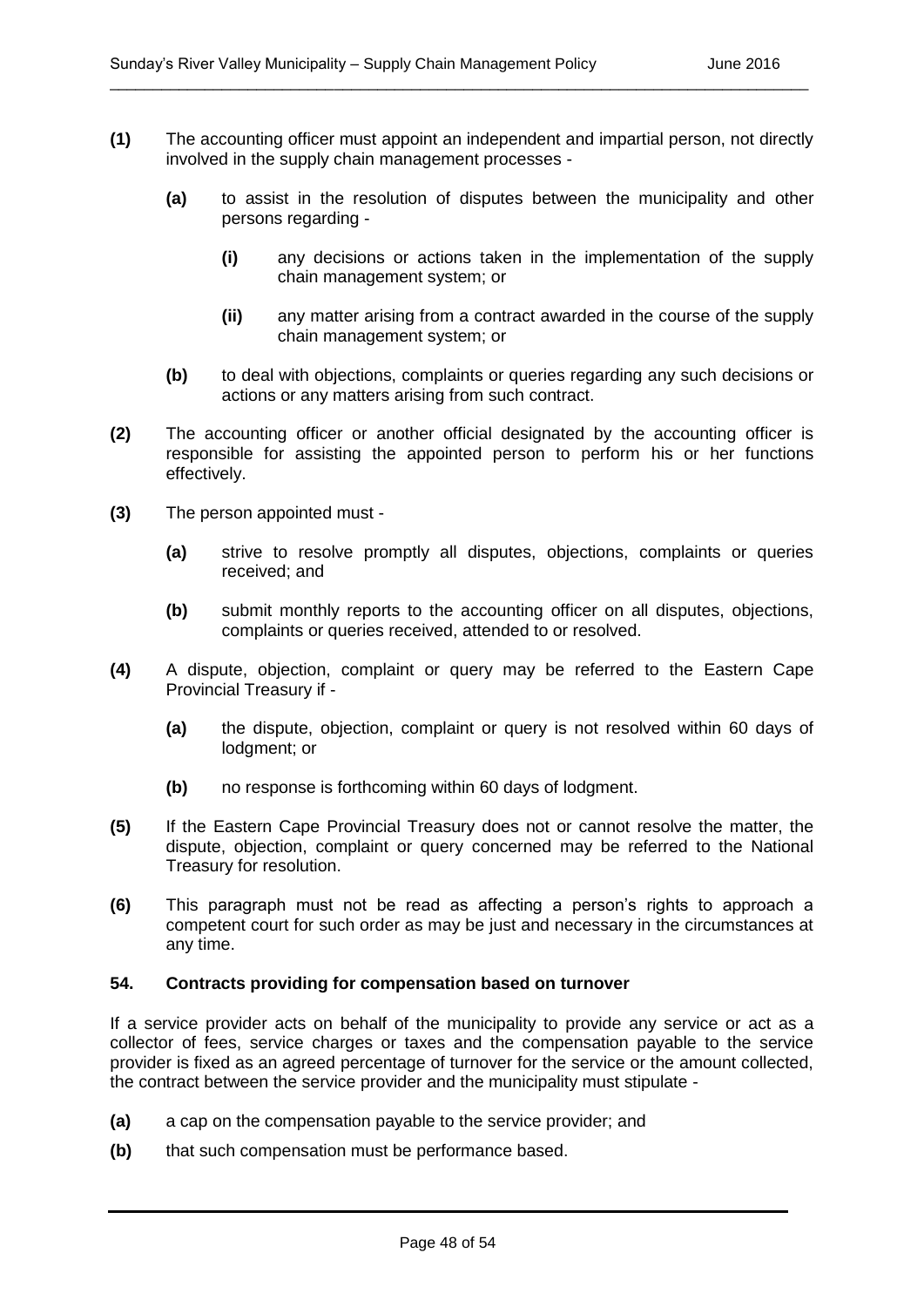#### **55. Contract Management - issue of variation orders**

**(a)** The accounting officer or nominee may, subject to subparagraphs (b) to (d) authorize the issue of variation orders in respect of contract specifications or conditions of contract in order to accommodate costs for additional work either unforeseen when contracts were awarded for infrastructure projects, essential or necessary additional work or in instances where factors beyond the control of an appointed contractor has led to or will lead to a delay in a contract completion date.

\_\_\_\_\_\_\_\_\_\_\_\_\_\_\_\_\_\_\_\_\_\_\_\_\_\_\_\_\_\_\_\_\_\_\_\_\_\_\_\_\_\_\_\_\_\_\_\_\_\_\_\_\_\_\_\_\_\_\_\_\_\_\_\_\_\_\_\_\_\_\_\_\_\_\_\_\_\_\_\_\_

- **(b)** A variation order may only be issued after
	- **(i)** the need for such order has been fully motivated by the responsible project manager and supported by the head of department concerned; and
	- **(ii)** the chief financial officer has certified that funds are available to cover the cost the required additional work.
- **(c)** A request for the issue of a variation order in an amount exceeding R200 000 shall first be referred to the Bid Adjudication Committee which considered the initial bid for approval provided that the accounting officer may constitute a new Bid Adjudication Committee for this purpose.
- **(d)** No request for a variation order may be approved in circumstance where new bids may be invited for the additional work concerned.
- **(e)** The line manager responsible for the implementation of a project undertaken either departmentally or through an appointed contractor must keep a proper record of all variation orders issued in respect of a project.
- **(f)** The original copy of an issued variation order must be filed with the original bid and contract documents;
- **(g)** The responsible line manager must, upon completion of additional work or the expiry of any extended contract period authorized by a variation order, certify that the terms and conditions of such variation order have been complied with.

#### **56. Application of policy to municipal entities**

- **(a)** The provisions of this policy generally do not apply to municipal entities.
- **(b)** The supply chain management system of a municipal entity shall be applied with due regard to the provisions of this policy and the Regulations and, in the event of conflict, the provisions of the Regulations shall enjoy preference.

#### **57. Fronting**

- **(a)** For purposes of this paragraph, "fronting" shall include the under-mentioned acts on the part of a tenderer or any person or party associated with a tenderer:
	- **(i) Window-dressing:** This includes cases in which black people are appointed or introduced to an enterprise on the basis of tokenism and may subsequently be discouraged or inhibited from substantially participating in the core activities of the enterprise concerned and/or be discouraged or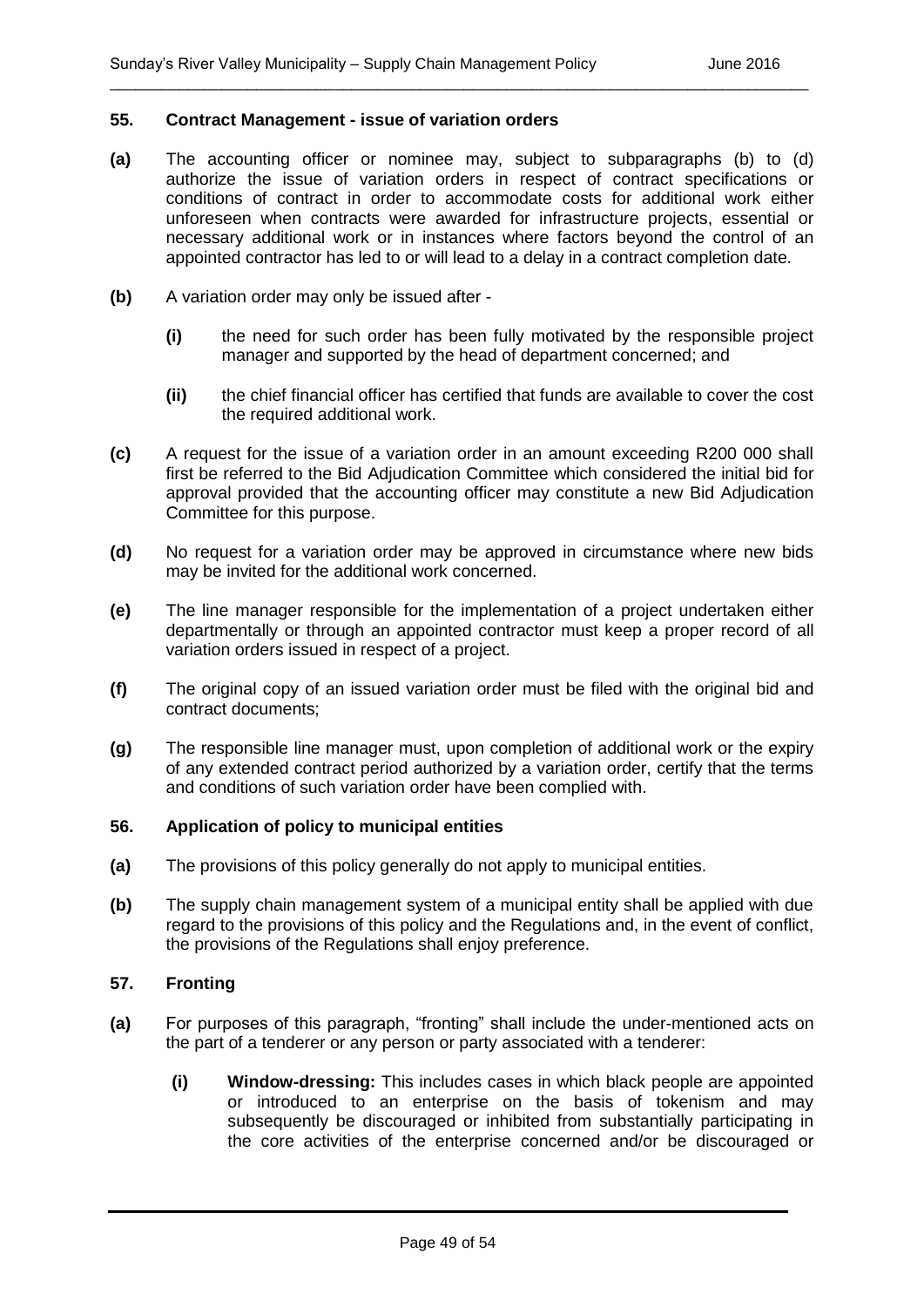inhibited from substantially participating in the declared areas and/or levels of their participation;

**(ii) Benefit Diversion:** This includes initiatives where the economic benefits received by an organization for having B-BBEE Status do not flow to black people in the ratio specified by law;

\_\_\_\_\_\_\_\_\_\_\_\_\_\_\_\_\_\_\_\_\_\_\_\_\_\_\_\_\_\_\_\_\_\_\_\_\_\_\_\_\_\_\_\_\_\_\_\_\_\_\_\_\_\_\_\_\_\_\_\_\_\_\_\_\_\_\_\_\_\_\_\_\_\_\_\_\_\_\_\_\_

- **(iii) Opportunistic Intermediaries:** This includes enterprises that have concluded agreements with other enterprises in order to leverage the opportunistic intermediary's favourable B-BBEE status in circumstances where the agreement involves:
	- **(a)** Significant limitations or restrictions on the identity of the opportunistic intermediary's suppliers, service providers, clients or customers;
	- **(b)** The maintenance of their business operations in a context reasonably considered improbable having regard to resources; and
	- **(c)** Terms and conditions that are not negotiated at arms-length on a fair and reasonable basis.
- **(b)** Where the accounting officer detects fronting, he must act against a tenderer concerned in terms of paragraph 29(8.4) and, in addition, report such fronting to the Department of Trade and Industry.

#### **58. Proudly South African Campaign**

Sunday's Rover Valley Municipality supports the "Proudly South African Campaign" and will ensure compliance with the Department of Trade and Industry initiative for local production and content guidelines. The municipality will also adhere to the local content thresholds for designated sectors as determined by the Department of Trade and Industry.

#### **59. Commencement**

This policy takes effect on the date of its adoption by the council.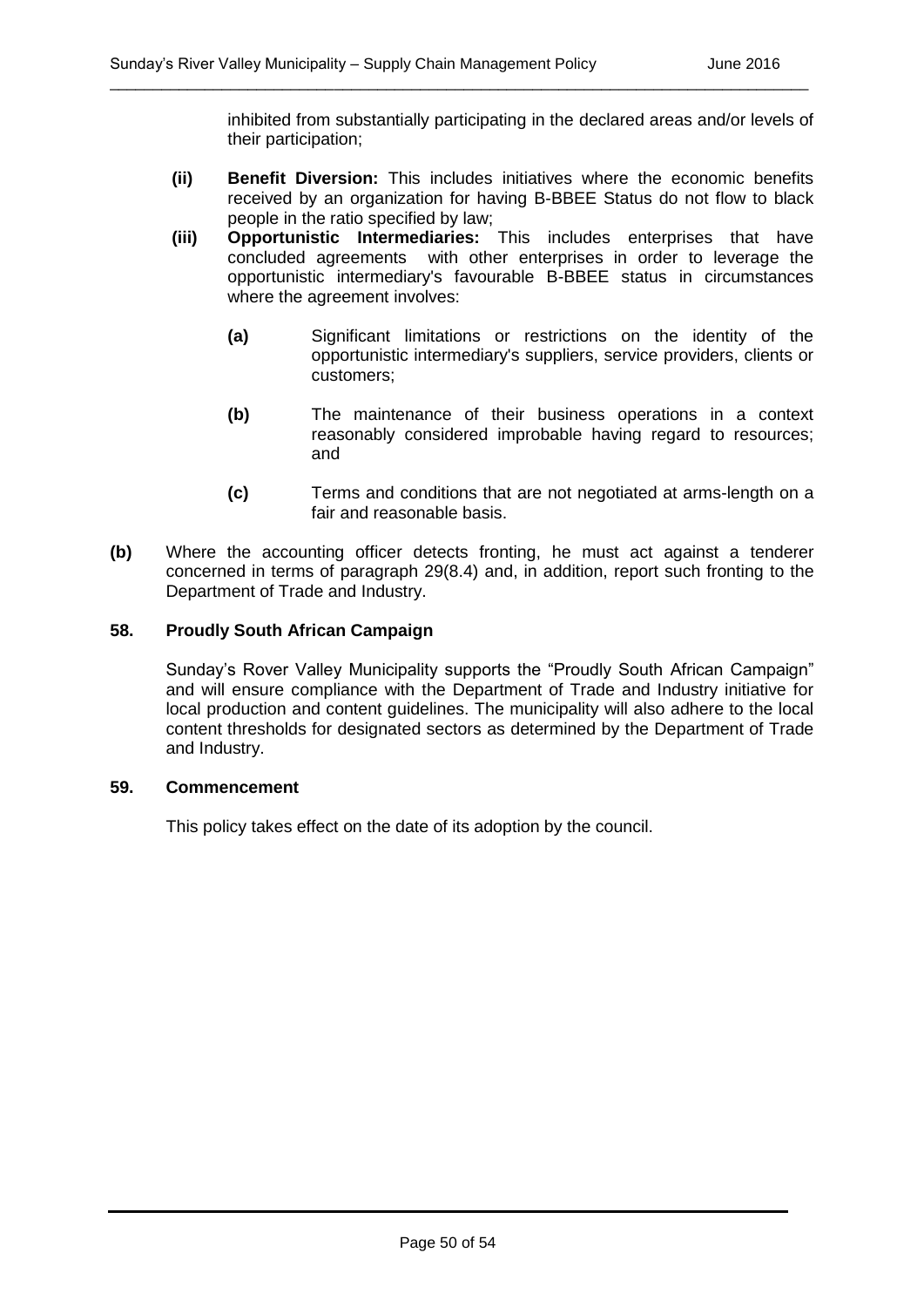### **ANNEXURE A**

#### **SUNDAY'S RIVER VALLEY MUNICIPALITY**

\_\_\_\_\_\_\_\_\_\_\_\_\_\_\_\_\_\_\_\_\_\_\_\_\_\_\_\_\_\_\_\_\_\_\_\_\_\_\_\_\_\_\_\_\_\_\_\_\_\_\_\_\_\_\_\_\_\_\_\_\_\_\_\_\_\_\_\_\_\_\_\_\_\_\_\_\_\_\_\_\_

#### **CODE OF CONDUCT FOR SUPPLY CHAIN MANAGEMENT PRACTITIONERS AND OTHER ROLE PLAYERS**

The purpose of this Code of Conduct is to promote mutual trust and respect and an environment where business can be conducted with integrity and in a fair and reasonable manner.

#### **1. General Principles**

The municipality commits itself to a policy of fair dealing and integrity in the conducting of its business. Officials and other role players involved in supply chain management (SCM) are in a position of trust which implies a duty to act in the public interest. Officials and other role players should not perform their duties to unlawfully gain any form of compensation, payment or gratuity from any person, or provider / contractor either for themselves, their family, their friends and business associates.

Officials and other role players involved in SCM should ensure that they perform their duties efficiently, effectively and with integrity, in accordance with the relevant legislation, policies and guidelines. They should ensure that public resources are administered responsibly.

Officials and other role players involved in SCM should be fair and impartial in the performance of their functions. They should, at no time, afford any undue preferential treatment to any group or individual or unfairly discriminate against any group or individual, they should also not abuse the power and authority vested in them.

#### **2. Conflict of interest**

An official or other role player involved with supply chain management -

- **(a)** must treat all providers and potential providers equitably and fairly;
- **(b)** may not use his or her position for private gain or to improperly benefit another person;
- **(c)** may not accept any reward, gift, favour, hospitality or other benefit directly or indirectly, including to any close family member, partner or associate of that person, of a value more than R350;
- **(d)** must declare to the accounting officer details of any reward, gift, favour, hospitality or other benefit promised, offered or granted to that person or to any close family member, partner or associate of that person;
- **(e)** must declare to the accounting officer details of any private or business interest which that person, or any close family member, partner or associate, may have in any proposed procurement or disposal process, or in any award of a contract by the municipality;
- **(f)** must immediately withdraw from participating in any manner whatsoever in a procurement or disposal process or in the award of a contract in which that person, or any close family member, partner or associate, has any private or business interest;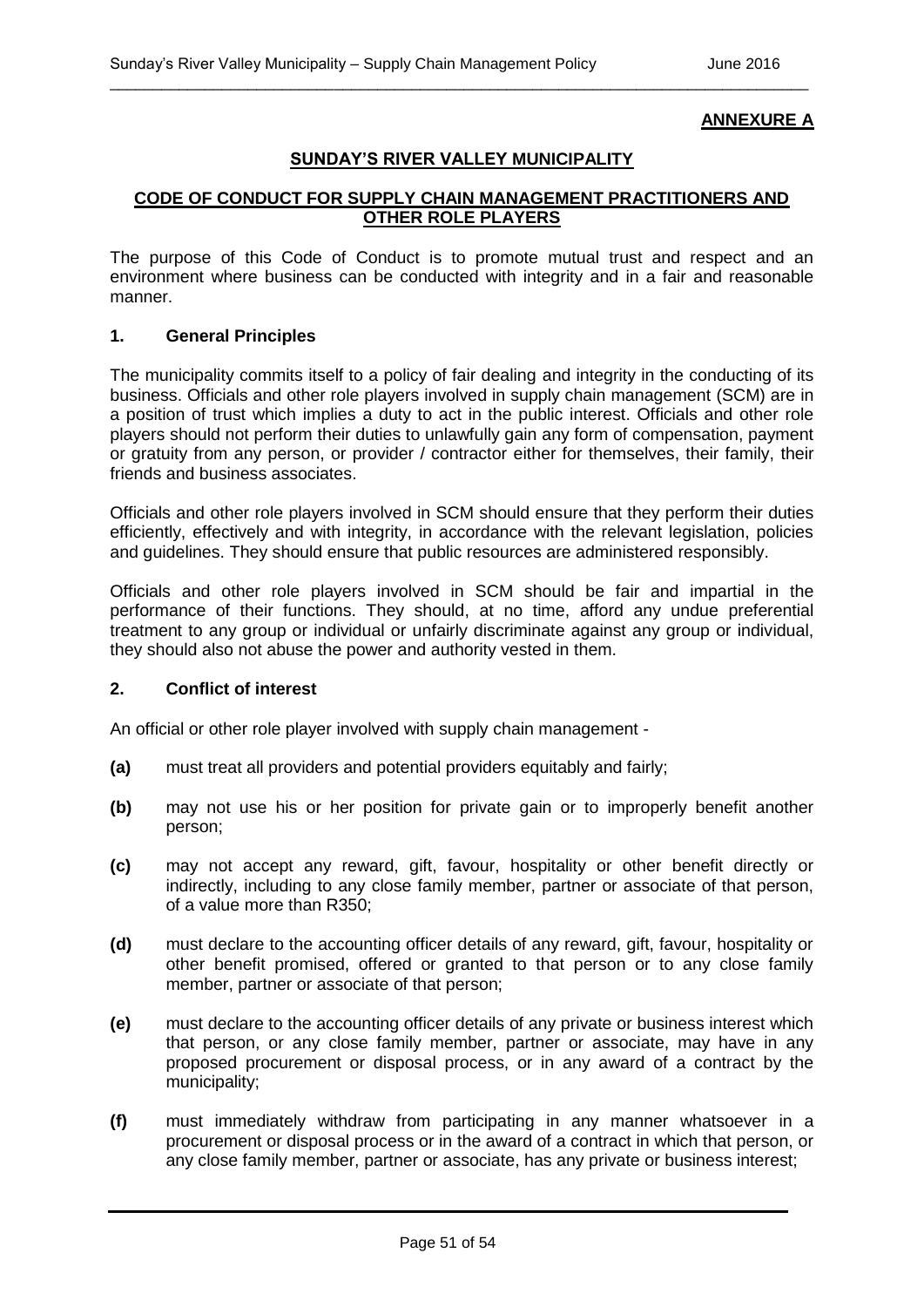**(g)** must declare any business, commercial and financial interests or activities undertaken for financial gain that may raise a possible conflict of interest;

\_\_\_\_\_\_\_\_\_\_\_\_\_\_\_\_\_\_\_\_\_\_\_\_\_\_\_\_\_\_\_\_\_\_\_\_\_\_\_\_\_\_\_\_\_\_\_\_\_\_\_\_\_\_\_\_\_\_\_\_\_\_\_\_\_\_\_\_\_\_\_\_\_\_\_\_\_\_\_\_\_

- **(h)** should not place him/herself under any financial or other obligation to outside individuals or organizations that might seek to influence them in the performance of their official duties; and
- **(i)** should not take improper advantage of their previous office after leaving their official position.

#### **3. Accountability**

- **3.1** Practitioners are accountable for their decisions and actions to the public.
- **3.2** Practitioners should use public property scrupulously.
- **3.3** Only accounting officers or their delegates have the authority to commit the municipality to any transaction for the procurement of goods and / or services.
- **3.4** All transactions conducted by a practitioner should be recorded and accounted for in an appropriate accounting system. Practitioners should not make any false or misleading entries into such a system for any reason whatsoever.
- **3.5** Practitioners must assist the accounting officer in combating fraud, corruption, favoritism and unfair and irregular practices in the supply chain management system.
- **3.6** Practitioners must report to the accounting officer any alleged irregular conduct in the supply chain management system which that person may become aware of, including but not limited to -
	- **(i)** any alleged fraud, corruption, favoritism or unfair conduct;
	- **(ii)** any alleged contravention of the policy on inducements, rewards, gifts and favours to municipalities or municipal entities, officials or other role players; and
	- **(iii)** any alleged breach of this code of conduct.
- **3.7** Any declarations made must be recorded in a register which the accounting officer must keep for this purpose. Any declarations made by the accounting officer must be made to the mayor who must ensure that such declaration is recorded in the register.

#### **4. Openness**

Practitioners should be as open as possible about all the decisions and actions that they take. They should give reasons for their decisions and restrict information only if it is in the public interest to do so.

#### **5. Confidentiality**

**5.1** Any information that is the property of the municipality or its providers should be protected at all times. No information regarding any bid/contract/bidder/contractor may be revealed if such an action will infringe on the relevant bidder's/contractors personal rights.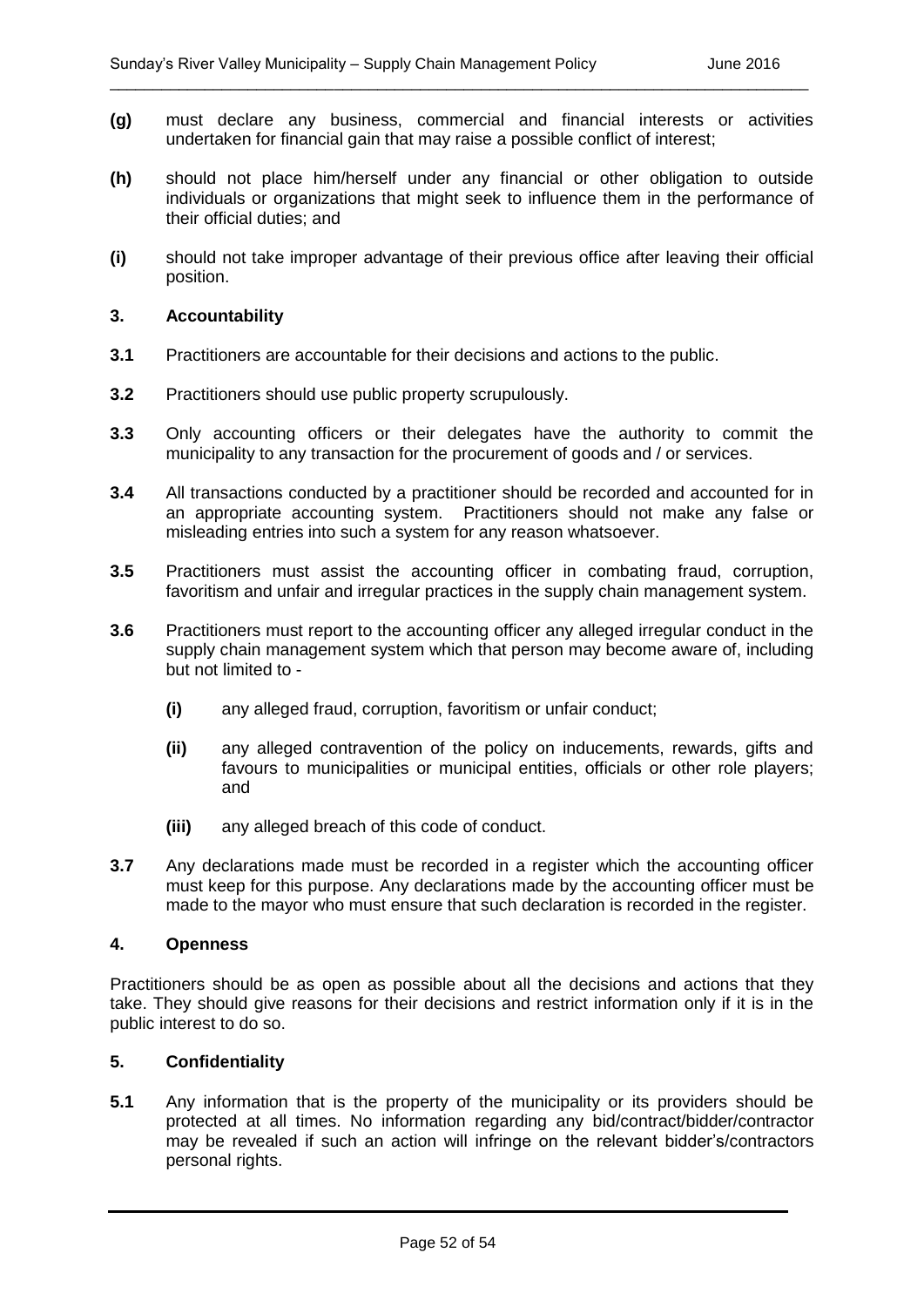**5.2** Matters of confidential nature in the possession of officials and other role players involved in SCM should be kept confidential unless legislation, the performance of duty or the provisions of law requires otherwise. Such restrictions also apply to officials and other role players involved in SCM after separation from service.

\_\_\_\_\_\_\_\_\_\_\_\_\_\_\_\_\_\_\_\_\_\_\_\_\_\_\_\_\_\_\_\_\_\_\_\_\_\_\_\_\_\_\_\_\_\_\_\_\_\_\_\_\_\_\_\_\_\_\_\_\_\_\_\_\_\_\_\_\_\_\_\_\_\_\_\_\_\_\_\_\_

#### **6. Bid Specification / Evaluation / Adjudication Committees**

- **6.1** Bid specification, evaluation and adjudication committees should implement supply chain management on behalf of the municipality in an honest, fair, impartial, transparent, cost-effective and accountable manner.
- **6.2** Bid evaluation / adjudication committees should be familiar with and adhere to the prescribed legislation, directives and procedures in respect of supply chain management in order to perform effectively and efficiently.
- **6.3** All members of bid adjudication committees should be cleared by the accounting officer at the level of "CONFIDENTIAL" and should be required to declare their financial interest annually.
- **6.4** No person should-
	- **6.4.1** interfere with the supply chain management system of the municipality; or
	- **6.4.2** Amend or tamper with any price quotation / bid after its submission.

#### **7. Combative Practices**

Combative practices are unethical and illegal and should be avoided at all cost. They include but are not limited to:

- **(i)** suggestions to fictitious lower quotations;
- **(ii)** reference to non-existent competition;
- **(iii)** exploiting errors in price quotations / bids;
- **(iv)** soliciting price quotations / bids from bidders / contractors whose names appear on the Register for Tender Defaulters.